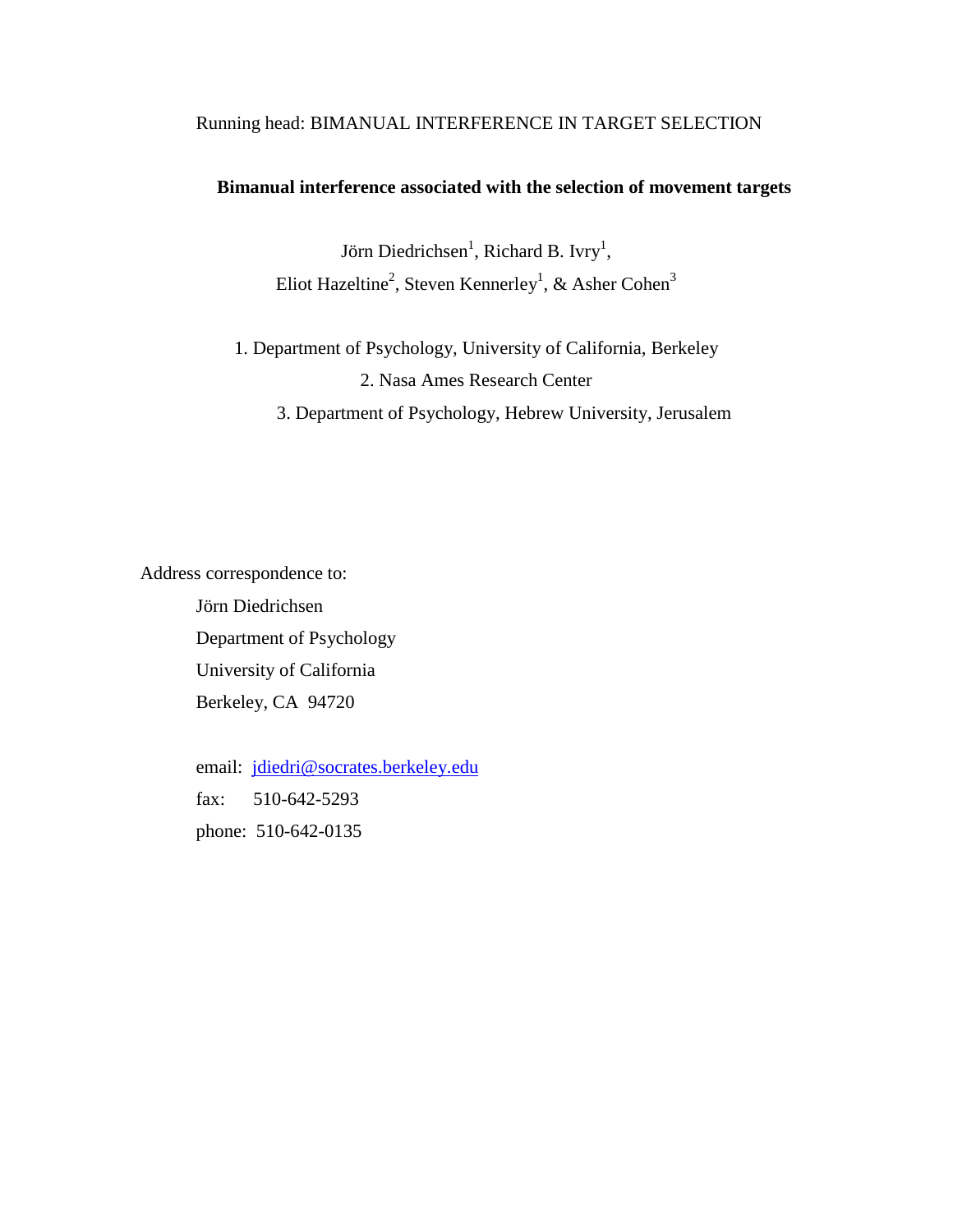#### Abstract

Three experiments were conducted to identify the locus of bimanual interference observed during the production of reaching movements. The movements had either the same or different amplitude and were directed towards identically or differently colored target circles. In Experiment 1, reaction times for movements of different amplitudes to targets of the same color were faster than for movements of the same amplitude to targets of different colors. This indicates that the cost to initiate responses of unequal amplitudes arises during selection of the target of the movement rather than during motor programming. Experiments 2 and 3 further specify the sources of interference found in target selection. Reaction time costs are found with unimanual responses when the target is presented among distractors associated with responses for the other hand. This indicates that the costs may arise through an assignment problem of response-rules to the respective hands.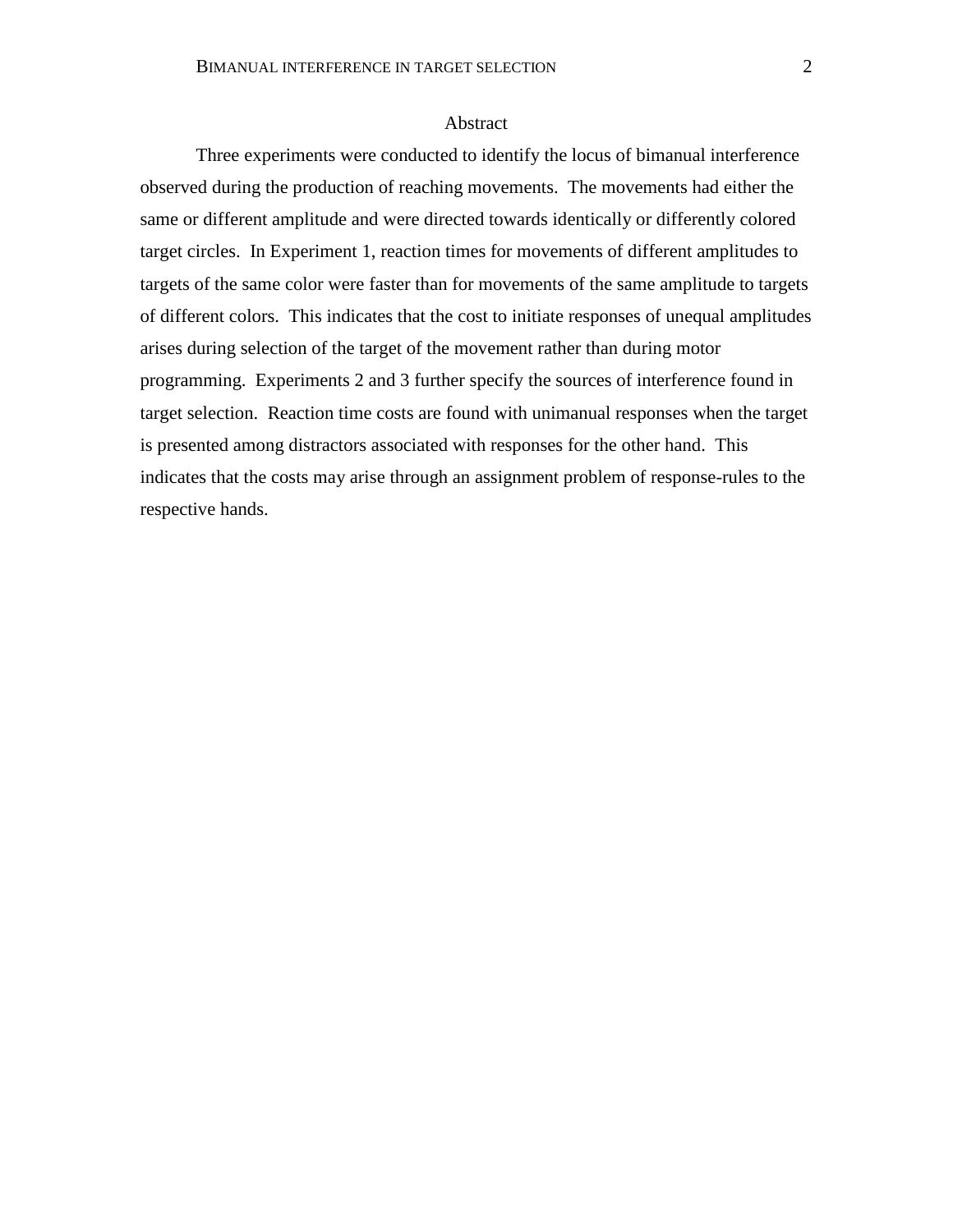# Bimanual interference associated with the selection of movement targets

We typically use our two hands in a coordinated fashion to achieve a common goal. When unscrewing a bottle or tying a knot, the actions of the two hands have to be finely tuned in relation to each other. Constraints on bimanual performance become apparent when we use our hands to achieve different goals at the same time. Consider for example the task of picking out good cherries among rotten ones from a tray in the supermarket, with either one or two hands. If our hands could work perfectly independently, we should be able to pick out twice as many cherries with both hands than with only one. This, however, is not the case. This limitation may be due to our inability to plan or execute independent movements with the two hands at the same time. Alternatively, we may have problems in selecting in parallel the goals of the two reaching movements based on a number of criteria as size, color, smoothness, etc. for the two hands. The focus of the present article is to determine the processing stage that gives rise to the performance limitations during bimanual movements.

In the laboratory, these limitations of bimanual performance have been studied with tasks that require the simultaneous production of two movements with either symmetric or differing spatial characteristics. Compared to when the movements are the same for the two hands, producing different movements with the two hands prolongs initiation times (Franz, Eliassen, Ivry, & Gazzaniga, 1996; Spijkers, Heuer, Kleinsorge, & van der Loo, 1997) and significant distortions of the spatial trajectories can be observed (Franz, Zelaznik, & McCabe, 1991; Kelso, Putnam, & Goodman, 1983; Sherwood, 1990; Spijkers & Heuer, 1995).

Spijkers and his associates have explored the question of when limitations arise in a series of papers (1997; Spijkers, Heuer, Steglich, & Kleinsorge, 2000). In one study, participants were required to execute fast lateral movements (outward and back) with their arms. The target amplitude of each movement was cued by the presentation of two bars, one on the left and one on the right of a computer monitor. Each bar could either be short or long. Reaction times were nearly 100 ms longer when the two movements were incongruent (i.e., one short and the other long) compared to when the two movements were congruent (i.e., both short or both long). The authors proposed that this increase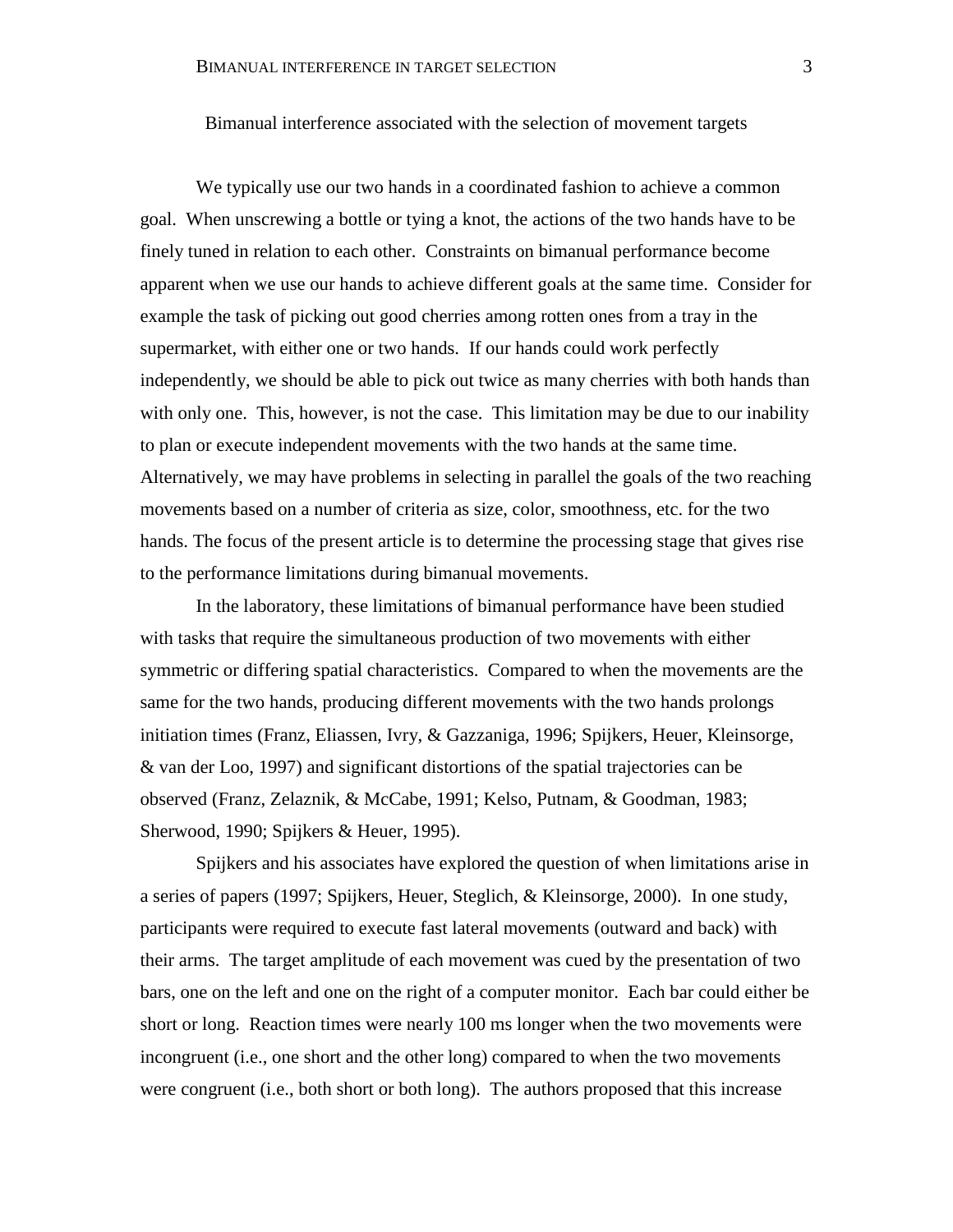reflected interference at the stage of motor programming (see Rosenbaum, 1980; Rosenbaum & Kornblum, 1982). Programming was fast when the only unknown parameter, movement amplitude, was set to the same value for each hand. When different parameters needed to be specified, cross talk was hypothesized to occur between the programming process required for the right arm and that required for the left arm. This cross talk presumably led to the increase in RT on incongruent trials.

A challenge to the programming interpretation comes from a recent study in which the target locations were specified directly (Diedrichsen, Hazeltine, Kennerley,  $\&$ Ivry, in press). That is, visual signals were presented on the table surface and the participants were instructed to move as quickly as possible to the target locations. Under these conditions, no differences were found in RT between congruent and incongruent movements, regardless of whether incongruency was defined as a difference in movement amplitude or direction. Indeed, the RT on bimanual trials with direct cues was as fast as on unimanual trials. Assuming that motor programming and execution processes are similar for direct and symbolically cued movements, these results indicate that the interference observed in earlier studies is unlikely to be attributed to either of these stages. Rather, the interference visible in the RT data is likely due to a processing stage associated with identification of the stimulus and/or selection of the appropriate response.

Although rarely discussed as such, bimanual reaching studies constitute a form of a dual-task paradigm. Limitations in dual task performance have been one of the central topics in cognitive psychology and have played a critical role in the development of analytic tools for specifying processing stages across a range of tasks (Pashler, 1998b). One example is the literature on the psychological refractory period (McCann & Johnston, 1992; Pashler, 1994; Telford, 1931). In these studies, participants have to respond to two stimuli in rapid succession. When the stimulus onset asynchrony (SOA) between the tasks is short, the RT for the second task is delayed. This limitation has been attributed to a response-selection bottleneck (but see Meyer & Kieras, 1997; Pashler, 1984, 1998a). By this view, it is assumed that stimulus identification and response execution for the two tasks can occur in parallel; the limitation is hypothesized to arise due to overlapping demands of the two tasks on a common response selection process.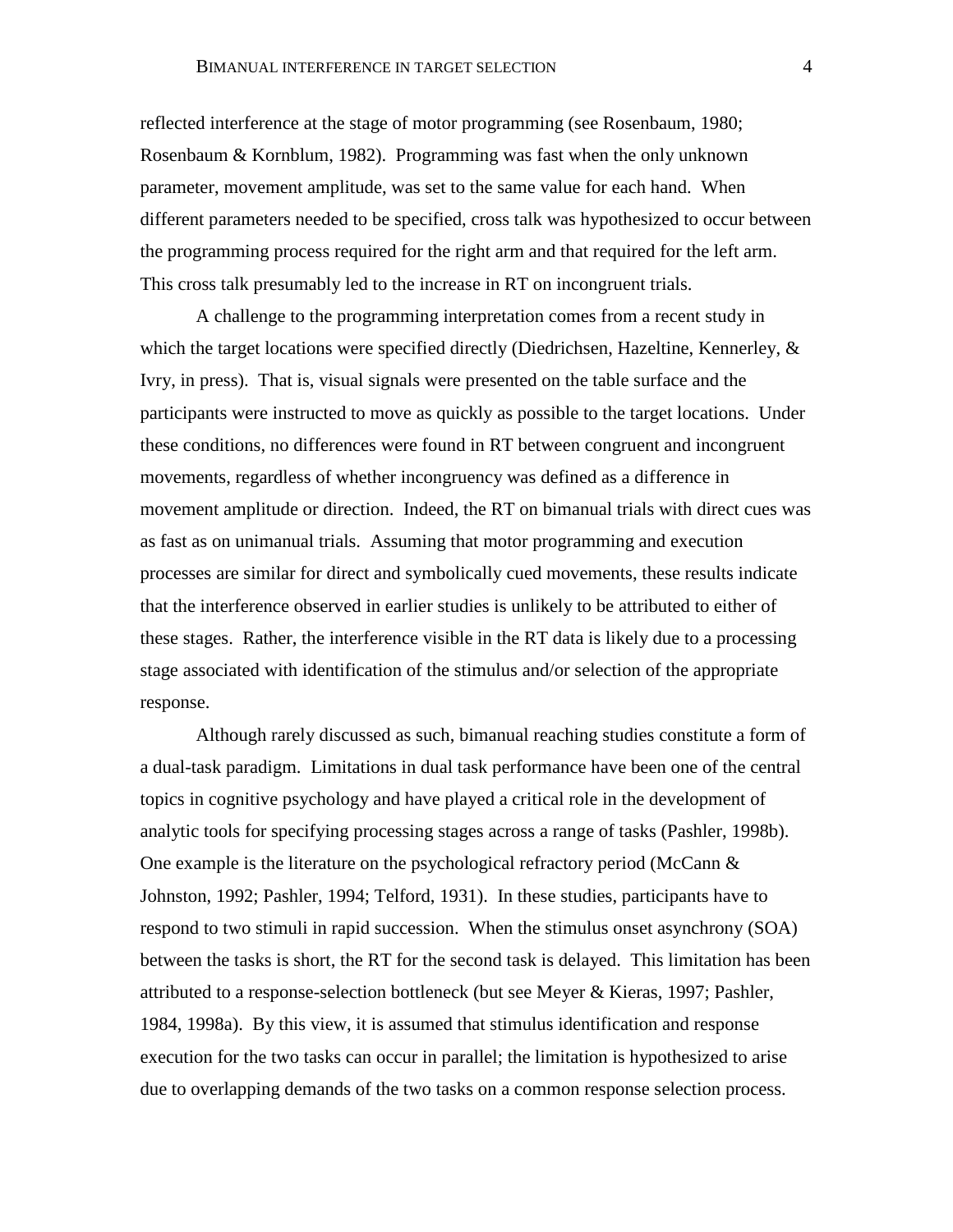Response selection for one task must be completed before this operation can be performed for the other task. With short SOAs, this delay will be manifest as an increase in RT for the second task.

Spijkers et al. (2000) used a PRP paradigm with bimanual reversal movements of same or different amplitudes. They found that at short SOA the initiation of the second movement was considerably delayed, when the movement amplitudes were incongruent. They interpreted their results as interference of temporally overlapping motor programming processes. With their symbolic bar stimuli as cues, however, the cost on incongruent trials might be associated with the demands associated with processing nonidentical cues or because non-identical "abstract" movement codes had to be selected. The first hypothesis was ruled out by a control condition in which the first stimulus had to be identified, but no response was required. The participants showed similar RTs in this condition on congruent and incongruent trials. The second possibility was considered by the authors, but dismissed because "the distinction between response selection and amplitude specification is inappropriate for our experimental paradigm [...]. As argued by Rosenbaum (1983), selection of a movement is equivalent to specifying its parameters" (Spijkers et al., 2000, p. 1103).

This argument may be valid in cases in which the movements are not directed to specific targets but are instead determined by symbolic stimuli that specify the movement in terms of kinematic parameters. Under these symbolic conditions, movements may be mentally represented in terms of these task-defined movement parameters. That is, when participants are told to make a long or short movement in response to the letter "L" or "S", then they likely represent possible action as either a "long movement" or "short movement". Selection of the response then operates on codes in terms of movement parameters. Bimanual interference arises when two actions with different representations have to be selected. However, when the movement is directed towards an object, the response code may encompass characteristics of the goal object rather than the movement parameters. For example, imagine you want retrieve a tool from a cluttered tool drawer. Deciding which object you want to pick out would constitute a response-selection process. The location of that object and its orientation would then dictate the motor programming requirements, a process that would follow selection. In this way, the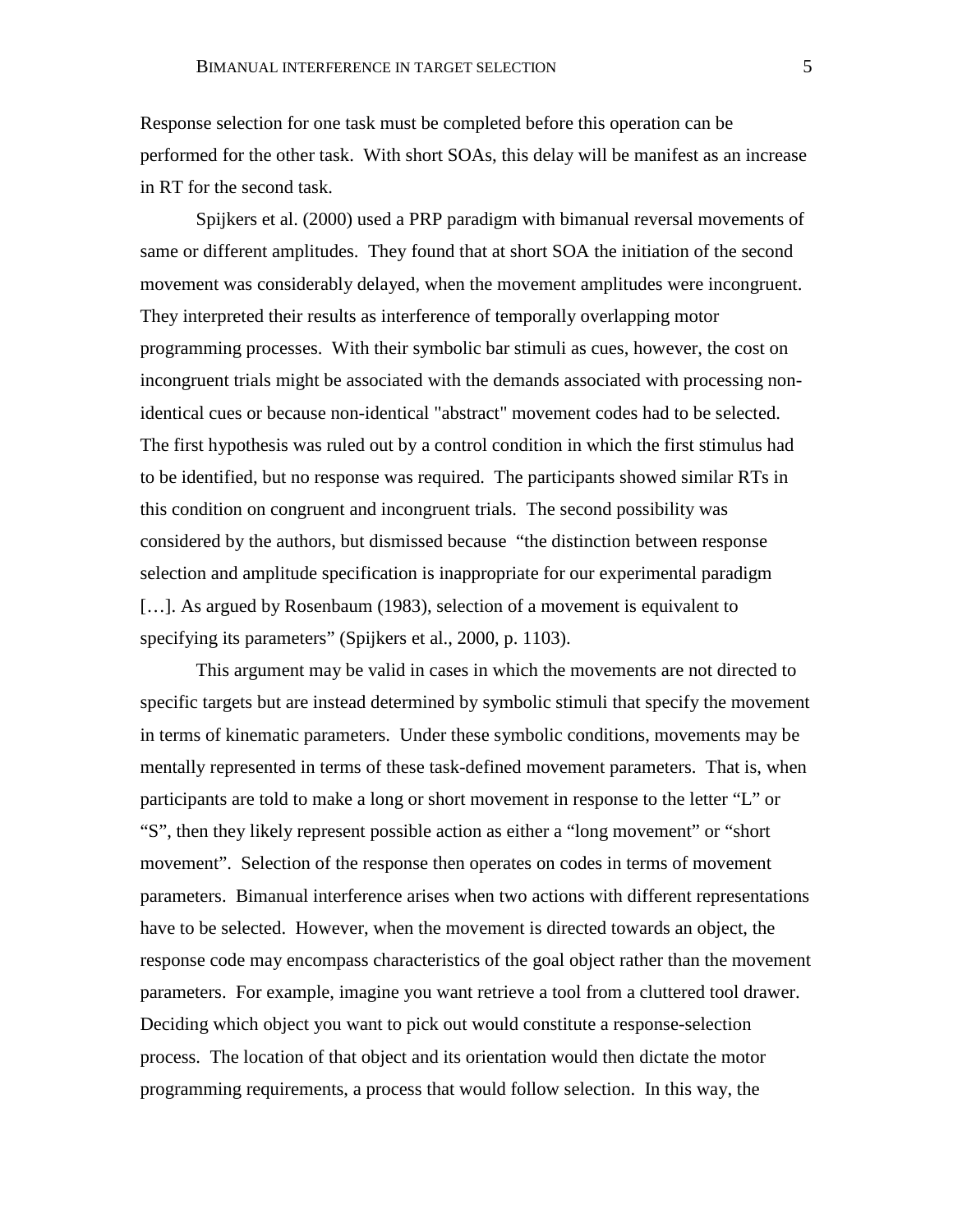selection of the movement goal and the specification of the movement parameters to get to the goal can be separated.

This distinction suggests two possible loci for bimanual interference. If cross talk arises during the selection of responses, then the pattern of interference should depend heavily on how the possible actions are represented. If cross talk arises during the specification of motor parameters, then the interference should be determined by the kinematic properties of the movements. In Experiment 1 participants were instructed to select an object for each hand and then directly reach for it. The reaches could require movements of the same or different amplitudes. The goal of this study was to examine whether the interference should be attributed to early stages (stimulus identification and response selection) as has been hypothesized in PRP studies and our earlier direct reaching study (Diedrichsen et al., in press) or late stages (motor programming and motor execution) as has been assumed in most bimanual reaching studies.

# Experiment 1

The experiment was conducted in an apparatus which allowed participants to reach directly for visually presented targets (Figure 1). Four target locations were defined on each trial by the presentation of four colored circles that formed the corners of an invisible rectangle (see Figure 2). The participants' task was to execute bimanual reaching movements, with the left hand moving to one of the two left-side targets and the right hand moving to one of the two right-side targets. The target locations were specified by the presentation of two small, colored circles (cues) near the center of the display. The color of each of these cues matched the color of one of the two target circles on the corresponding side, thus indicating the target location for that trial. The onset of the cues also served as the imperative signal. For example, if the colors of the cues on the left and right were blue and yellow, respectively, then the participant would reach to the blue target location on the left and the yellow target location on the right.

--------------------------------------

Please insert Figure 1 here --------------------------------------

--------------------------------------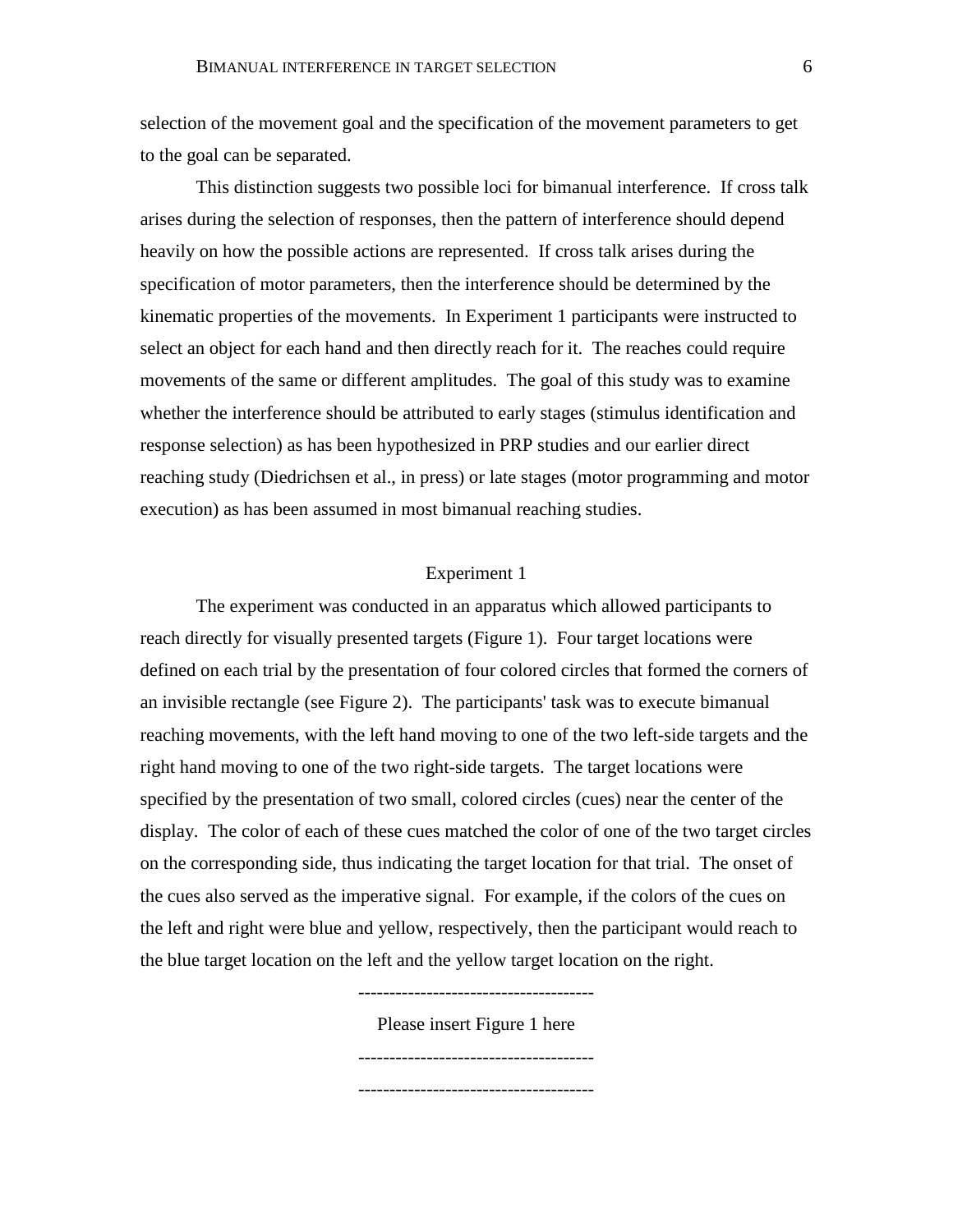Please insert Figure 2 here

--------------------------------------

There were three conditions. In the <u>four-color condition</u>, unique colors were used for the four target locations. In the other two conditions, only two colors were used with each color appearing at one of the two target locations on each side. In the two-color uncrossed condition, one color was used for both far target locations and the second color was used for both near target locations. In the two-color crossed condition, one color was used for the target locations along one diagonal and the other color was used for the target locations along the other diagonal.

The experiment was designed to determine the locus of interference when planning bimanual movements of unequal amplitude. Consider first the four-color condition. The target colors for the two hands were always different in this condition. If interference reflects competition at the stage of stimulus identification or response selection, we should expect similar performance for all of the movement combinations. This is because on every trial two different cues must be identified and targets of different colors must be selected. However, if interference arises at the stage of motor programming, then we should observe a movement congruency effect. That is, when participants have to execute movements of the same amplitude (either short-short or longlong) movement initiation should be faster than when the movements have different amplitudes (short-long or long-short).

Next consider the two-color conditions. For these conditions, the two target colors were the same on half of the trials and different on half of the trials. In the uncrossed condition, identical target colors indicate movements of the same amplitude (both short or both long). Thus, independent of the locus of interference, congruent movements should be initiated faster than incongruent movements for this condition, because the former involves identifying the same color, selecting targets of the same color, and programming movements of identical amplitudes. In contrast, early and late models of interference make opposite predictions for the crossed condition. When the cues and colors of the target locations are identical, stimulus identification and response selection should be facilitated since only one color needs to be evaluated. Programming should be difficult, however, because the required movements are of unequal amplitude.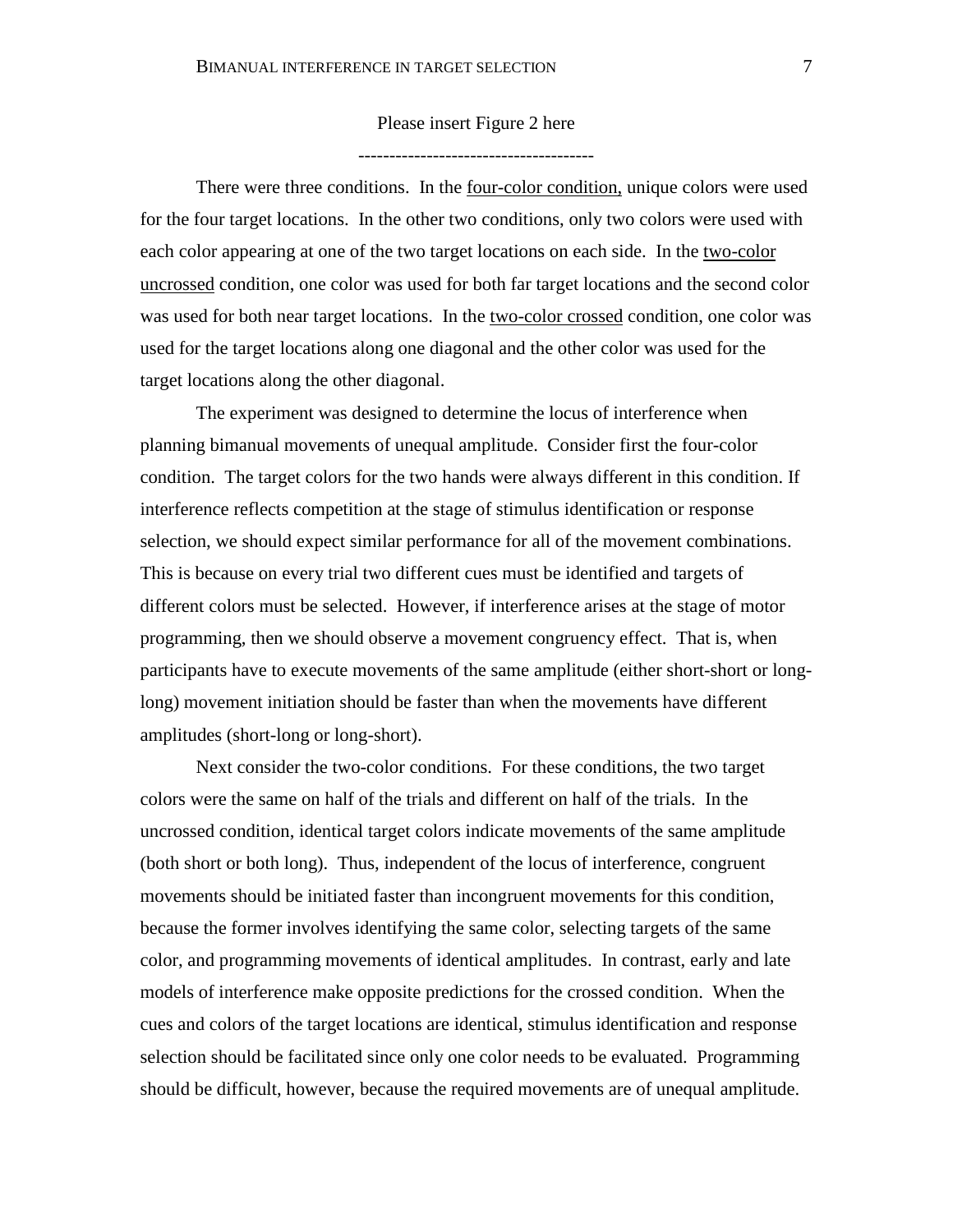The reverse holds for the situation in which the target colors are different, thus requiring movements of equal amplitude. Now stimulus identification and response selection should be difficult, but programming would be easy.

To summarize, the comparison of same and different target color trials in the twocolor conditions provides a strong comparison of models that attribute bimanual interference to early stages (stimulus identification/response selection) and late stages (response programming or execution). The early-stage model would be favored if performance was fastest when the cues and colors of the target locations were identical regardless of whether these targets involved movements of equal or unequal amplitude. The late-stage model would be favored if performance was fastest when the movements were of identical amplitude regardless of whether or not the targets were specified by the same or different colors. It is, of course, possible that interference can arise at all stages. If so, we would expect to find performance influenced by both target color correspondence (same or different target colors) and target amplitude (same or different movement amplitudes).

#### Method

Participants. Ten participants were recruited from the University of California, Berkeley community. All were right-handed and ranged in age from 18 to 28 years.

Apparatus and Stimuli. A mirror-reflecting system was used for the presentation of all stimuli (Figure 1). This system consisted of a computer projector (Plus UP 800) and three parallel surfaces (each 100 x 77 cm): a table surface along which movements were made; a projection surface onto which the stimuli were presented; and a mirror surface which reflects the stimuli onto the table surface. The table surface was at a height of 75 cm. The projection surface was 48 cm above the table and the mirror was placed halfway between the projection and table surfaces. The projector was 112 cm above the projection surface. The subject viewed the apparatus from the side, looking onto the mirror, the head constraint by a chin rest. With this arrangement, the stimuli presented onto the projection surface appear to lie on the table. The phenomenal experience of the participants is that they are reaching directly to the target locations, although their hands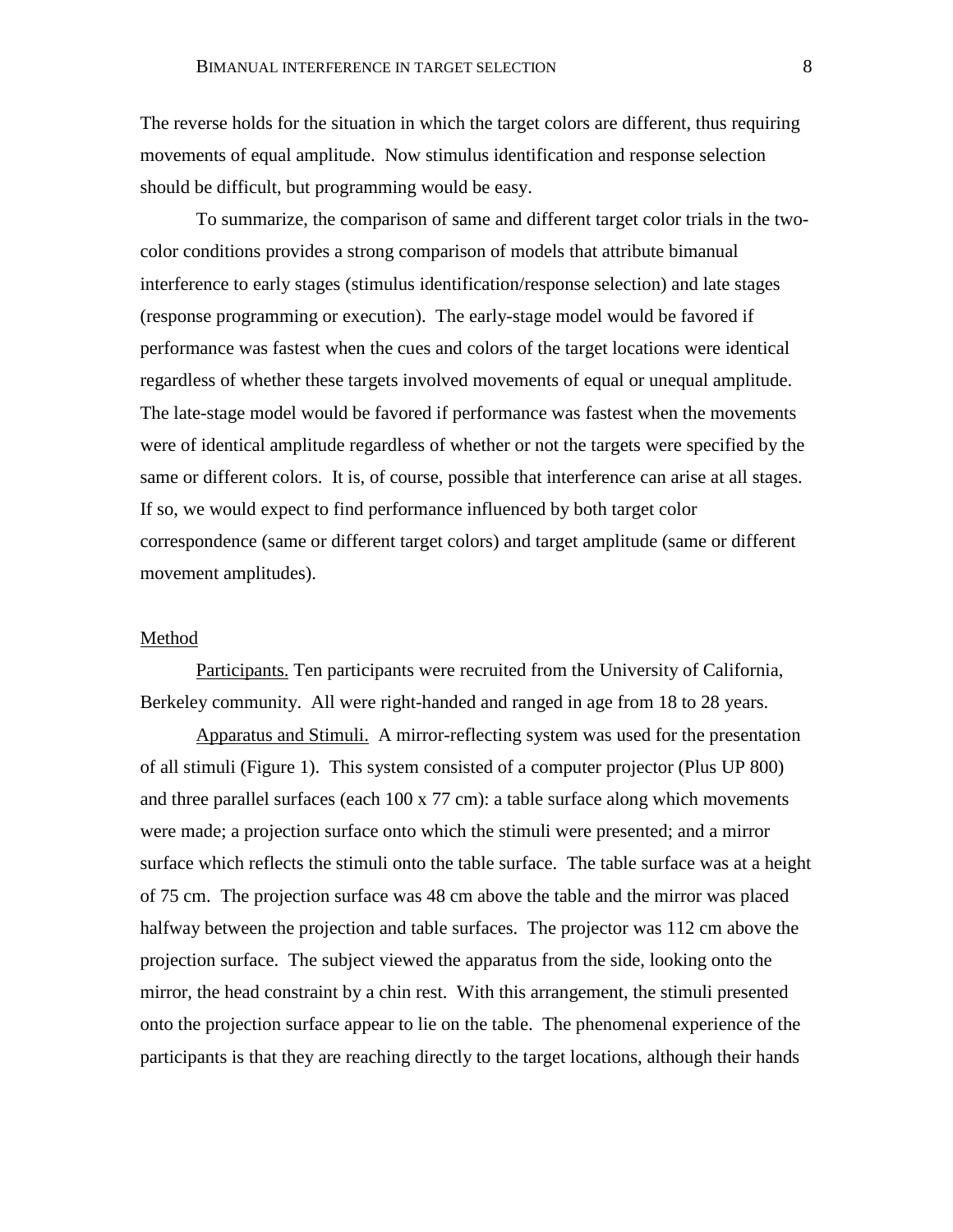are blocked from view by the mirror. Head position was restrained by the use of a chin rest.

A 3-d movement recording system (Ascentech mini-bird system) was used to monitor the positions of the two hands. Small antennas  $(15 \times 8 \times 8 \text{ mm})$  were taped to the tip of each index finger. These antennas respond to magnetic signals generated by a transmitter and provide an output signal of current position  $(x,y,z)$  coordinates). The sampling rate was 140 Hz.

Filled colored circles were used to indicate the four target locations. Each circle was 3.6 cm in diameter and they were displayed at the vertices of an imaginary rectangle. The width of the rectangle was 15.4 cm and the length was 10 cm. The cues were presented near the center of the rectangle. Each was a circle, 1.2 cm in diameter, with a distance of 3.8 cm between the two cues. In addition, two unfilled, white circles were displayed at the start of each trial to indicate the starting position for each index finger. These circles were 3.6 cm in diameter and were 10 cm from the center of the nearest target locations. Thus, the movements for each hand could be either 10 cm or 20 cm. As noted above, the mirror screen prevented the participants from seeing their hands. However, the position of the index fingers was continuously monitored and displayed as a small dot (2-mm diameter) on the table surface. The participants' impression was that they were moving in the dark with only the tips of their fingers visible as they moved to the colored target locations.

Procedure. Each trial began with the illumination of the two starting circles. The left and right index fingers were then moved into these circles. After the starting position had been maintained for 1 s, the four target locations were presented.

In the four-color condition, the clearly distinguishable colors green, red, blue, and yellow were randomly assigned to the circles at these four locations. In the two-color conditions, two of these colors were randomly selected and assigned to the circles at the four locations in an uncrossed or crossed fashion. Every color combination was presented an equal number of times over the course of the experiment. After a variable time delay of 1-2 s the two cues appeared at the center of the imaginary rectangle. Participants were instructed to move their fingers as fast as possible to the circle that matched the color of the cue on the corresponding side. For example, if the left cue was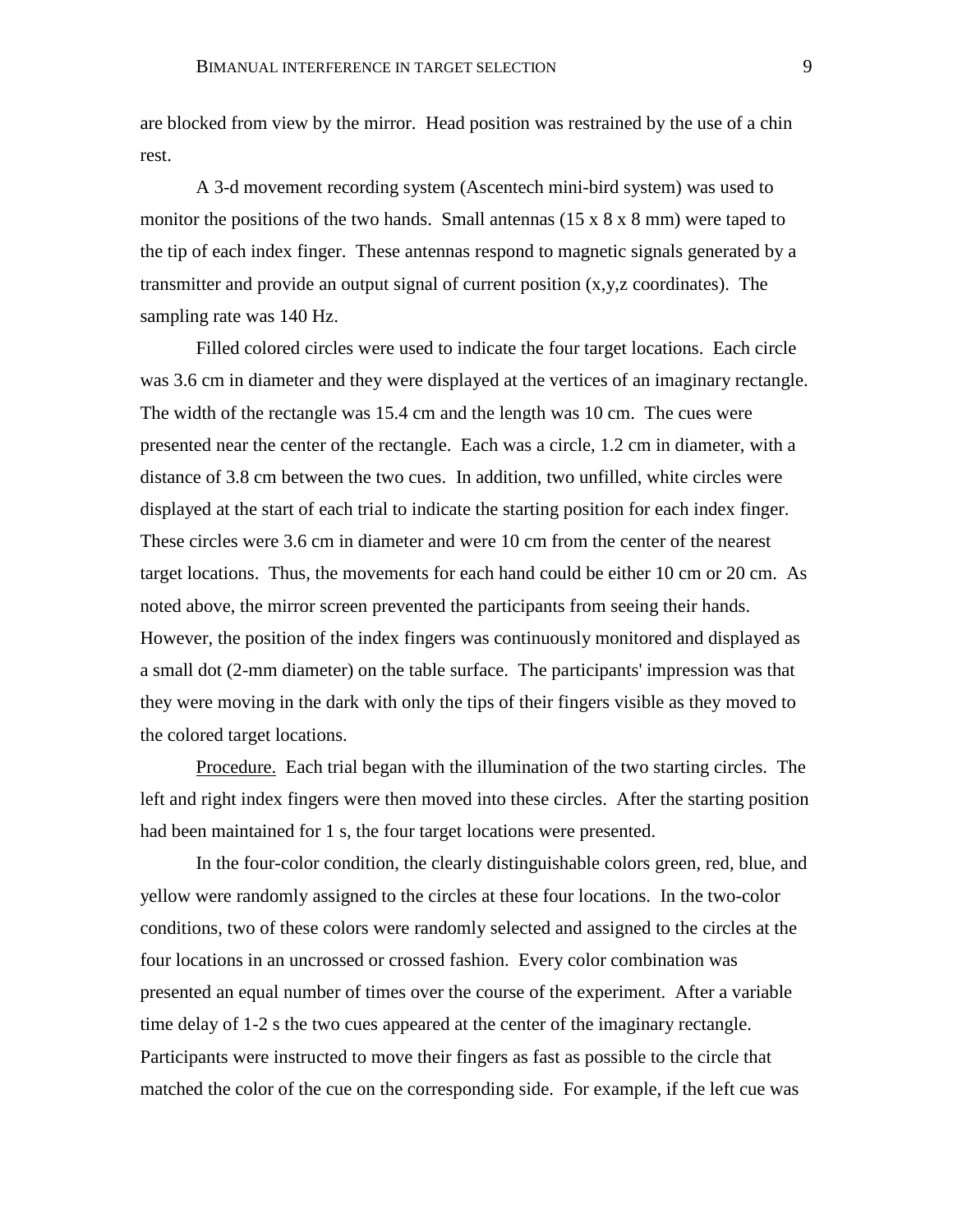blue, then the participant should move his or her left index to the target location on the left that is blue. They were instructed, to initiate the movements of the two hands simultaneously. The trial ended when the velocity for both fingers stayed below 5 cm/s for a continuous 80 ms epoch. At this time, all stimuli were turned off and an inter-trial interval of 500 ms started, before the starting circles were presented again.

The experiment began with a practice block of 36 trials. Following this each participant completed 8 blocks of 36 trials each. There were 12 different trial types created by the factorial combination of three experimental conditions (four-colors, twocolors crossed and two-colors uncrossed) and four movement combinations (short-short, long-long, short-long and long-short). Each combination occurred three times within a test block. The trial types were randomly ordered within a block and, across blocks, all possible color combinations were counterbalanced for each trial type. After each block the participants received feedback indicating mean reaction time, mean movement time, and the percentage of trials in which the movement terminated inside the target location.

Data analysis. For the purpose of data analysis, reaction times and movement times were calculated offline with a lower threshold than the on-line calculations for immediate feedback. The recorded trajectory for every hand was smoothed by a Gaussian kernel of the width 14 ms. Then the velocity and acceleration profile was calculated and the acceleration function was further smoothed by a 25 ms-wide Gaussian kernel. The RT for each hand was defined as the point when the tangential velocity of the receiver exceeded 2 cm/s for the first time and stayed above this velocity for at least 100 ms. The end of the movement was defined as the point at which the velocity dropped below this same threshold, and MT was calculated as the difference between this point and the movement onset. The acceleration function of each hand was used to determine possible subcomponents of the movements. A subcomponent was defined as a phase in which acceleration reached at least  $100 \text{ cm/s}^2$  for 20 ms followed by a subsequent deceleration phase.

#### Results and Discussion

Trials were excluded from the analyses if: (a) the recording was terminated before the velocity had dropped below threshold (4%), (b) the movements were not performed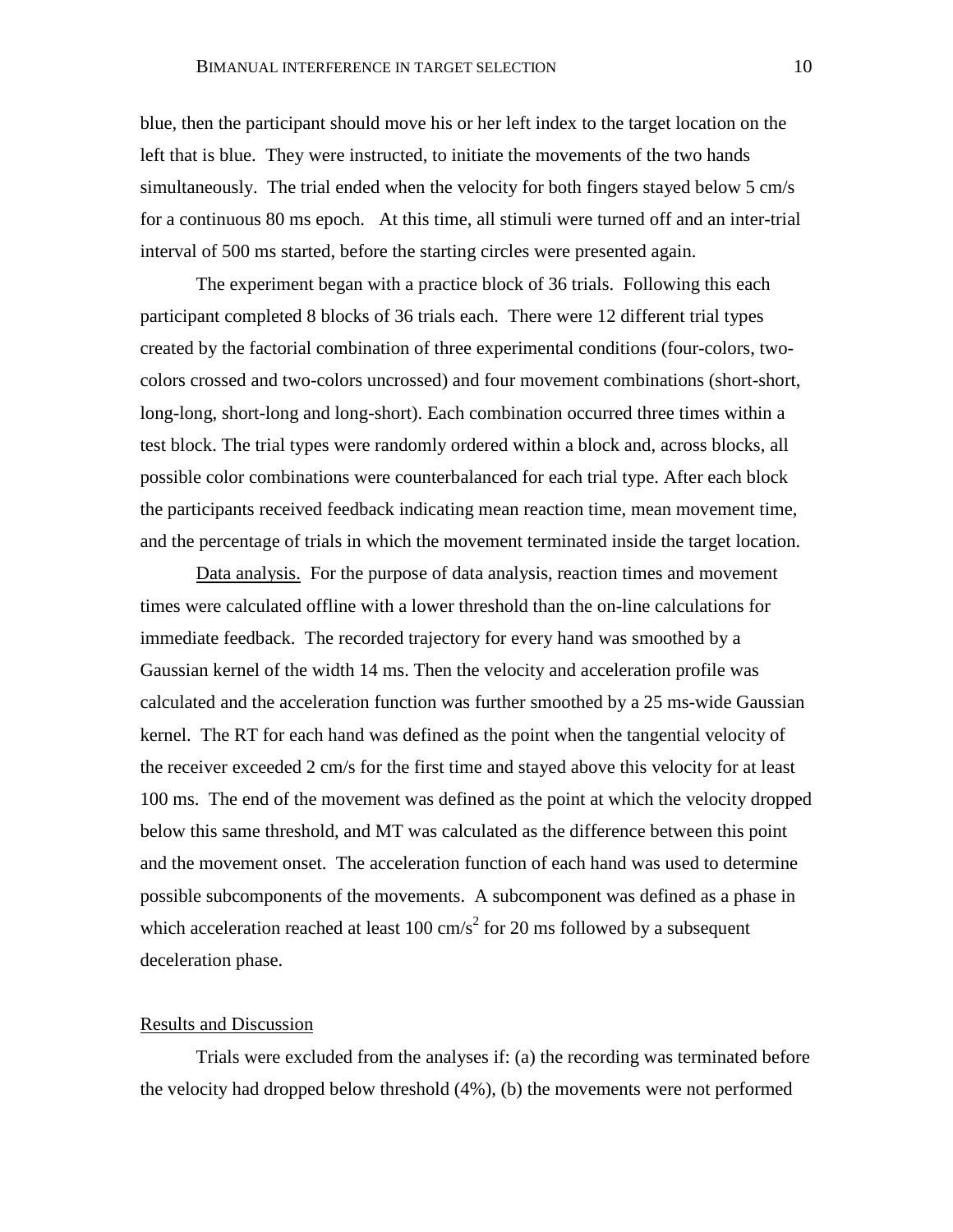simultaneously, operationalized as a difference in movement onset time for the two hands greater than 150 ms (5.8 %), or (c) one of the hands terminated the movement near the incorrect target (2%).

> -------------------------------------- Please insert Figure 3 here

> --------------------------------------

The mean reaction times are shown in Figure 3, with separate bars shown for responses in which the movement amplitudes were the same (congruent) or different (incongruent). In the uncrossed condition RTs on congruent trials were 185 ms faster than on incongruent trials,  $t(9) = 5.39$ ,  $p < .001$ . Strikingly, this effect is completely reversed in the crossed condition. For this condition, RTs on incongruent trials are 185 ms faster than on congruent trials. Note, though, that the color of the cues and target locations is identical on incongruent trials in the crossed condition. Thus, the results fail to support the hypothesis that interference on bimanual reaching tasks is due to conflicts that arise at the motor programming stage. Rather, they indicate that, in the current design, interference arises at earlier processing stages such as those associated with stimulus identification and/or response selection. The results in the four-color condition provide further support for these claims. First, no effect of congruency was found here,  $t(9) = .38$ ,  $p = .71$ . Second, the RTs in the four-color condition were comparable to that observed in the two-color conditions in which the two cues had different colors. On all trials in the four-color condition, target selection required the analysis of two different colors.

As noted above, RTs were fastest when the color cues were identical and targets of identical color had to be selected. We can ask whether there is an additional effect of congruency. When the two colors were the same, trials requiring movements of the same amplitude (uncrossed condition) were 33 ms faster than trials requiring movements of different amplitude (crossed condition),  $t(9) = 4.01$ ,  $p = .003$ , suggesting that there was a congruency effect. However, when the two colors were different in the two-color conditions, a 32 ms advantage was again found for the uncrossed condition compared to the crossed condition,  $t(9) = 2.85$ ,  $p = .019$  even though the movements in the former condition were now incongruent. This suggests that there was an overall cost associated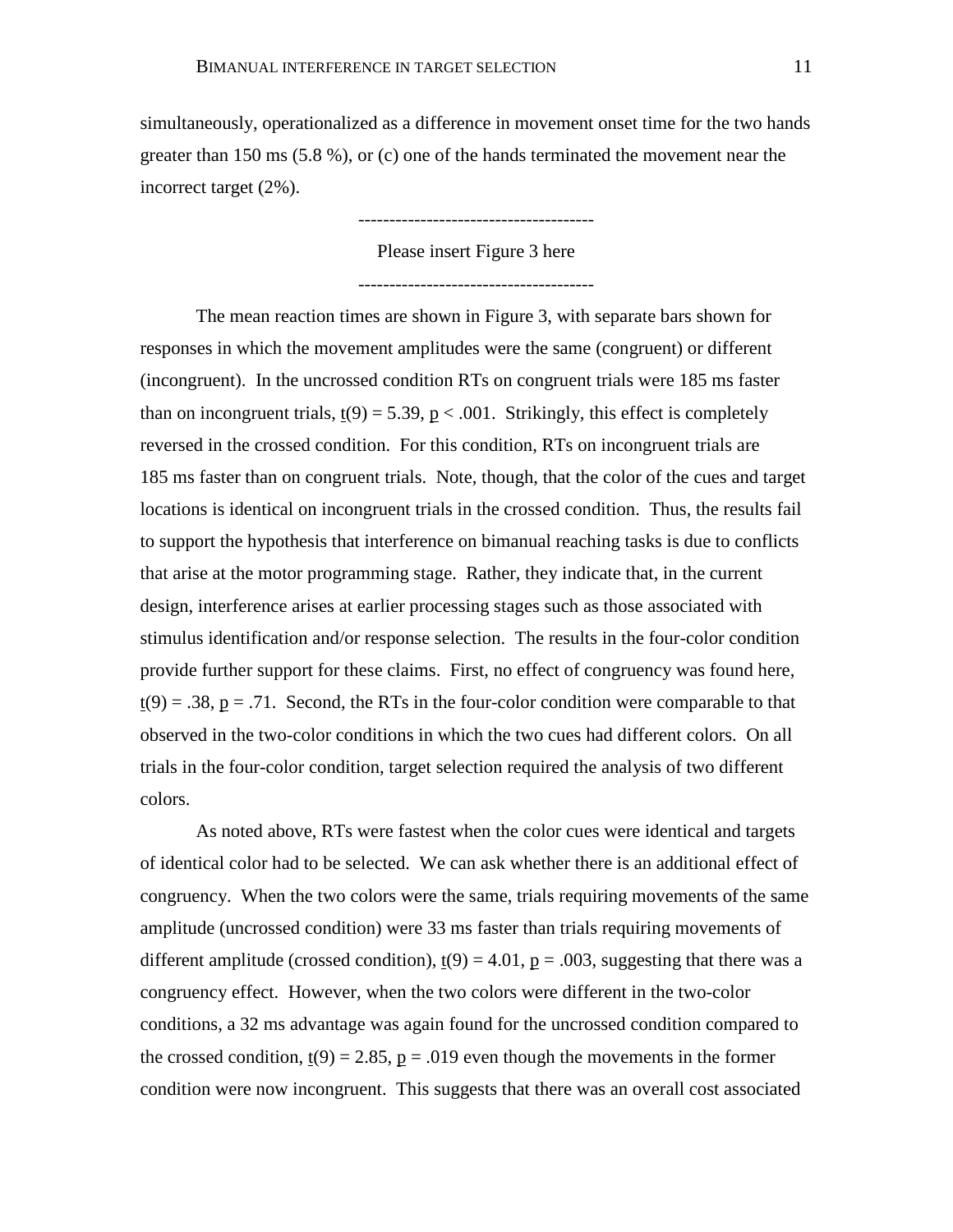with the crossed condition. The data do not provide any evidence of a congruency effect related to programming movements of either the same or different amplitude.

### --------------------------------------

Please insert Figure 4 here

--------------------------------------

The movement time results are presented in Figure 4. An assimilation effect was observed in the four-color condition: when a short movement was paired with a long movement, MT increased compared to when both movements were short,  $\underline{t}(9) = 4.00$ , p=.003; when a long movement was paired with a short movement, MT decreased compared to when both movements were long, however not significantly,  $t(9) = 1.77$ ,  $p =$ .11. This effect represents the tendency of the participants to synchronize both the onset and offset of the two movements (Kelso, Southard, & Goodman, 1979; Kelso et al., 1983). However, the synchronization between the hands in case of movements of different amplitudes was not perfect. When a short and a long movement were paired, the short movement was still 71 ms faster than the long movement,  $t(9) = 6.09$ , p<.001. (see also Marteniuk, MacKenzie, & Baba, 1984).

A different pattern was found in the two-color conditions. There was a main effect of condition, with the crossed condition being significantly slower than the other two,  $F(2,9) = 9.87$ ,  $p = .001$ . More importantly, there was a significant 2-way interaction of condition and congruency,  $F(2,18) = 30.56$ ,  $p < .001$ . In the uncrossed condition, congruent movements were executed faster than incongruent movements. The reverse was observed in the crossed condition: incongruent movements were executed faster than congruent ones. This pattern is similar to what was seen in the RT data. It is likely that at least on some trials, the movements were initiated before the response was fully selected and prepared. The conditions that had the slowest RT also had the slowest MT. As with the RT data, no evidence was found to suggest that MTs increased for trials involving movements of unequal amplitudes.

The analysis of movement components further supports the idea that part of the selection process was occasionally delayed until after movement onset. Nearly 30% of the movements showed more than one acceleration phase, indicating that the movement consisted of multiple subcomponents. In 26.2% of all short movements, a second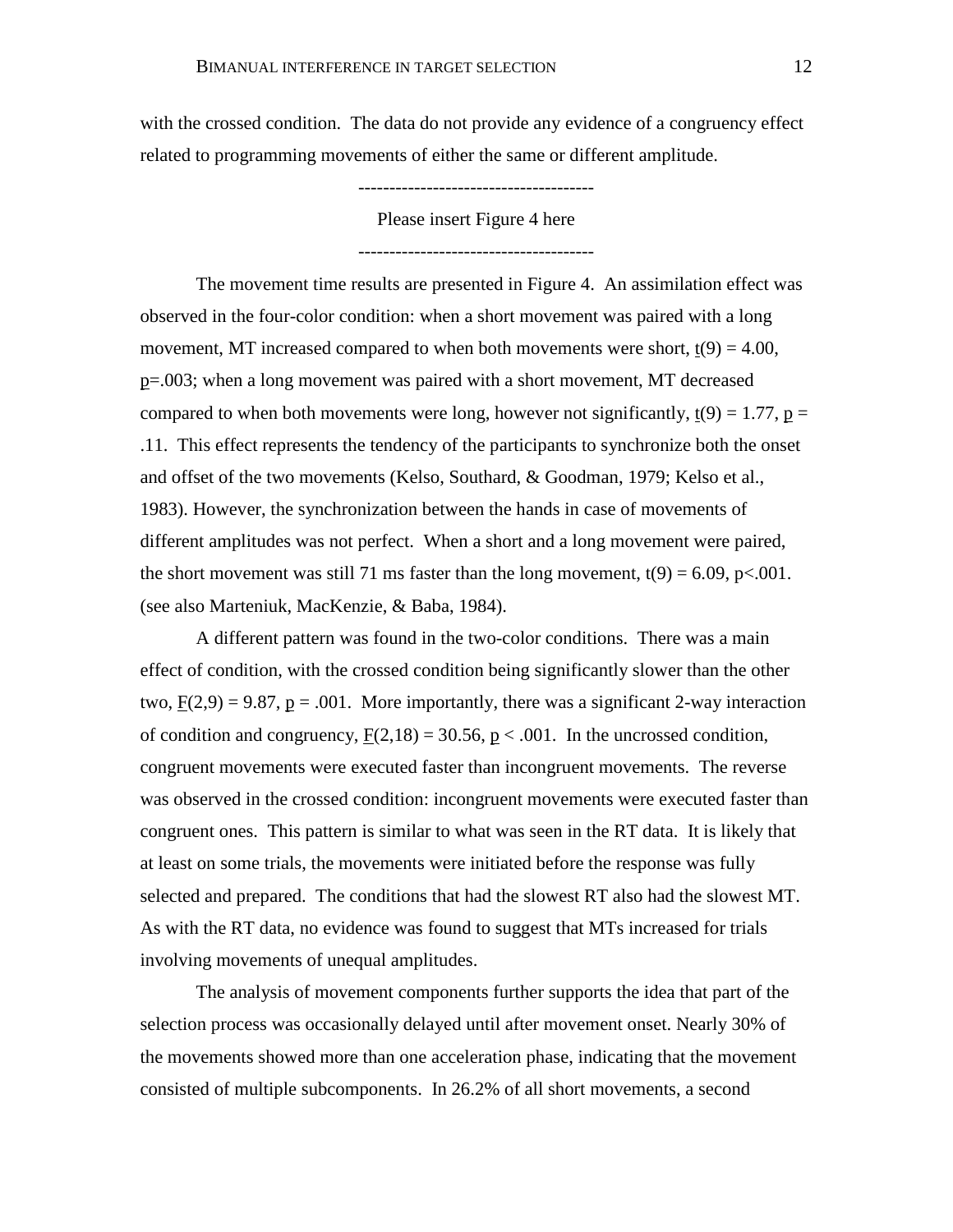subcomponent began close to the near target, but also in 2.7% of the short movements a second subcomponent began close to the far target. In these latter trials, the participants made an initial mistake of moving to far target and then reversed the direction correcting their movement online. In 17 % of all long movements, the second subcomponent began close to the near target, in 7.8% close to the far (terminal) target. This analysis shows that a substantial part of the movements consisted of multiple phases, often with an initial phase to above the near target and then if necessary another component towards the far target. This finding reinforces the importance to stress fast movement times to prevent the delay of target selection or motor programming processes until the movement phase. However, it is apparent that the interference for both RT and MT arises from the congruency of the cue-colors or color of objects selected, not from the congruency of movement parameters.

As a final assessment of interference associated with motor programming and execution, we measured the coupling of the produced amplitudes for the two movements. Amplitude was determined as the y-coordinate (distance from the body) at the endpoint of each movement. The amplitude of the movement for one hand was modulated by the amplitude of the movement for the other hand,  $F(1,9) = 15.63$ ,  $p = .003$ , and the effect interacted with movement amplitude,  $\underline{F}(1,9) = 8.82$ ,  $\underline{p} < .016$ . However, the direction of this modulation was opposite what would be expected if the two amplitudes were coupled. The amplitude of a short movement was not influenced by the amplitude of the other movement. The amplitude of a long movement, however, became 3 mm longer when the other movement was short. The modulation here is to increase the difference between the two movement amplitudes, however the effect is very small. Considered together with the MT data, this lets us conclude that movements of different amplitudes could be programmed and executed simultaneously without substantial interference.

In summary, neither in the reaction time or in the spatial nor temporal characteristics of the movement, did interference based on different movement amplitudes become apparent. The interference observed in the movement time seems to be due to delayed processing of response selection.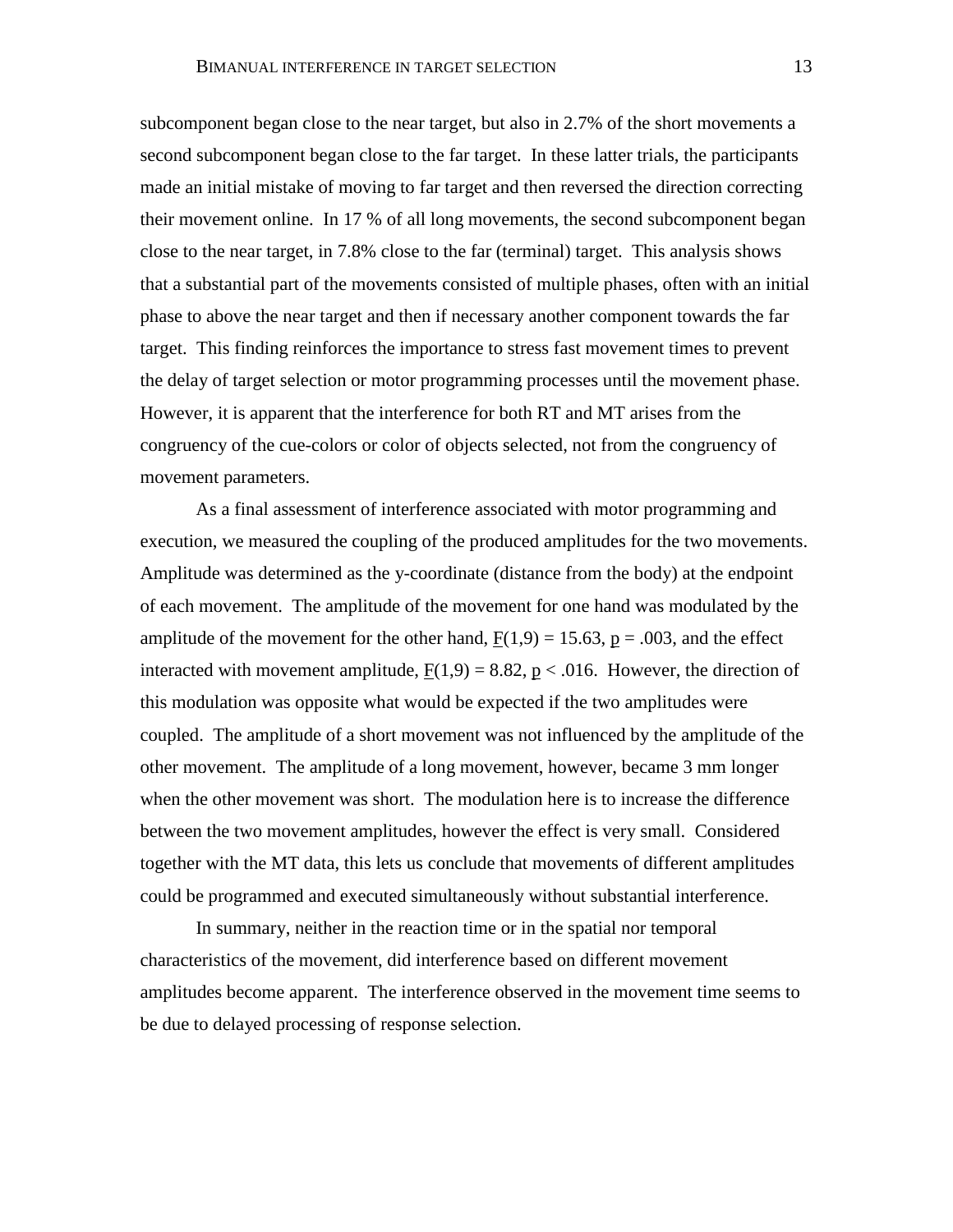# Experiment 2

The results of Experiment 1 clearly demonstrate that the constraints associated with the planning and execution of bimanual movements need not reflect interference associated with motor programming. Rather, the limitations we observed seem to be connected to processes upstream to motor programming, e.g., processing cues of different colors and/or selecting target locations defined by these colors. It is possible that these results are restricted to the particular manner in which participants were required to determine the target locations. For each response, the participants performed a matching task. They had to move to the target location that was presented in the same color as the target stimulus. Perhaps the advantage found when the targets were the same color reflected a benefit in perceptual grouping (Wertheimer, 1923). Under this condition, the cues and target locations were all the same color and thus may have formed a single perceptual group allowing for rapid identification and selection. When the color of the cues and target locations were different, two perceptual groups would be created, one on the left and one on the right. RTs are likely to be slower when these two groups have to be processed. It remains to be seen if a congruency effect could emerge when the target locations could not be selected via a matching process.

To address this issue, we eliminated the cues in Experiment 2. Rather than specify the color of the target location on a trial-by-trial basis as in Experiment 1, each participant was given a fixed rule at the beginning of the session indicating the color of the target location for all trials. In the same-target conditions, a single color served as the goal for both hands. For example, the participant might be told to always move to the red circles and one red circle and one distractor would appear on each side on every trial. In the different-targets conditions, different colors served as the goal for each hand. For example, the participant might be told to move to the red target location with the left hand and the green target location with the right hand (see Figure 5). The appearance of the colored circles at the target locations served as the imperative signals. Compared to Experiment 1, this task more closely matches natural conditions under which individuals reach for objects that satisfy internal goals in a field of distractors.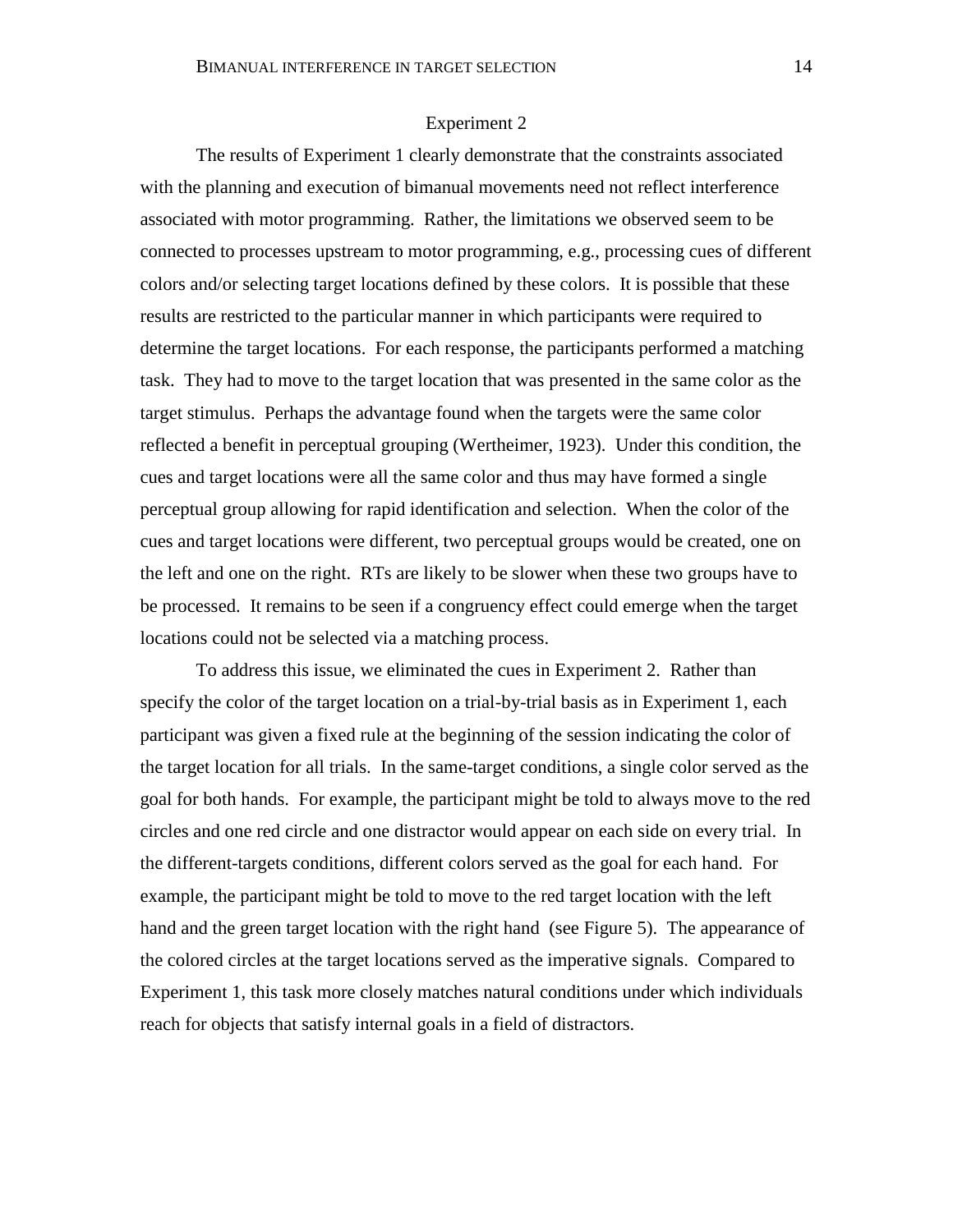--------------------------------------

Please insert Figure 5 here

--------------------------------------

There were two types of same-target conditions. In the same-target, no-distractor condition, only two target locations were presented, one on each side. Thus, subjects in this condition could react to the onset of a stimulus on each side. Diedrichsen et al. (in press) found no congruency effect based on movement amplitudes in RT, MT, or accuracy measures when the target locations appeared without any distractors. In fact, bimanual RTs were no different than unimanual RTs when making direct reaches to targets in the forward direction. Thus, this condition provides a baseline for performance when there is no limitation associated with bimanual movements.

In the same-target, irrelevant-distractors condition, a colored distractor circle appeared at the non-target location on each side. Given our assumption that target selection is minimal (interference-free) when only the targets are present in the sametarget, no-distractor condition, an increase in RT in the same-target, irrelevant-distractors condition will provide an estimate of the time required to select two locations of the same color when these targets appear along with distractors. This comparison is reminiscent of the distinction that has been made in the visual attention literature between onset detection and pop out in visual search (Egeth & Yantis, 1997; Yantis & Jonides, 1984). Moreover, it remains to be seen if a movement congruency effect will appear in the sametarget, irrelevant-distractors condition given that response selection no longer entails a matching process.

We also included a different-targets, irrelevant-distractors condition. If bimanual interference reflects, at least in part, costs associated with response selection, we would expect RTs to be increased in this condition compared to the same-target, irrelevantdistractors condition. This prediction is based on the assumption that response selection is performed in a unified manner when the target locations are defined by the same color, whereas it must be performed twice when the target locations are specified by different colors. Limitations in the identification of the color cues can, in contrast to Experiment 1, not contribute to the RT effect, because the identification of the cues was eliminated in this experiment.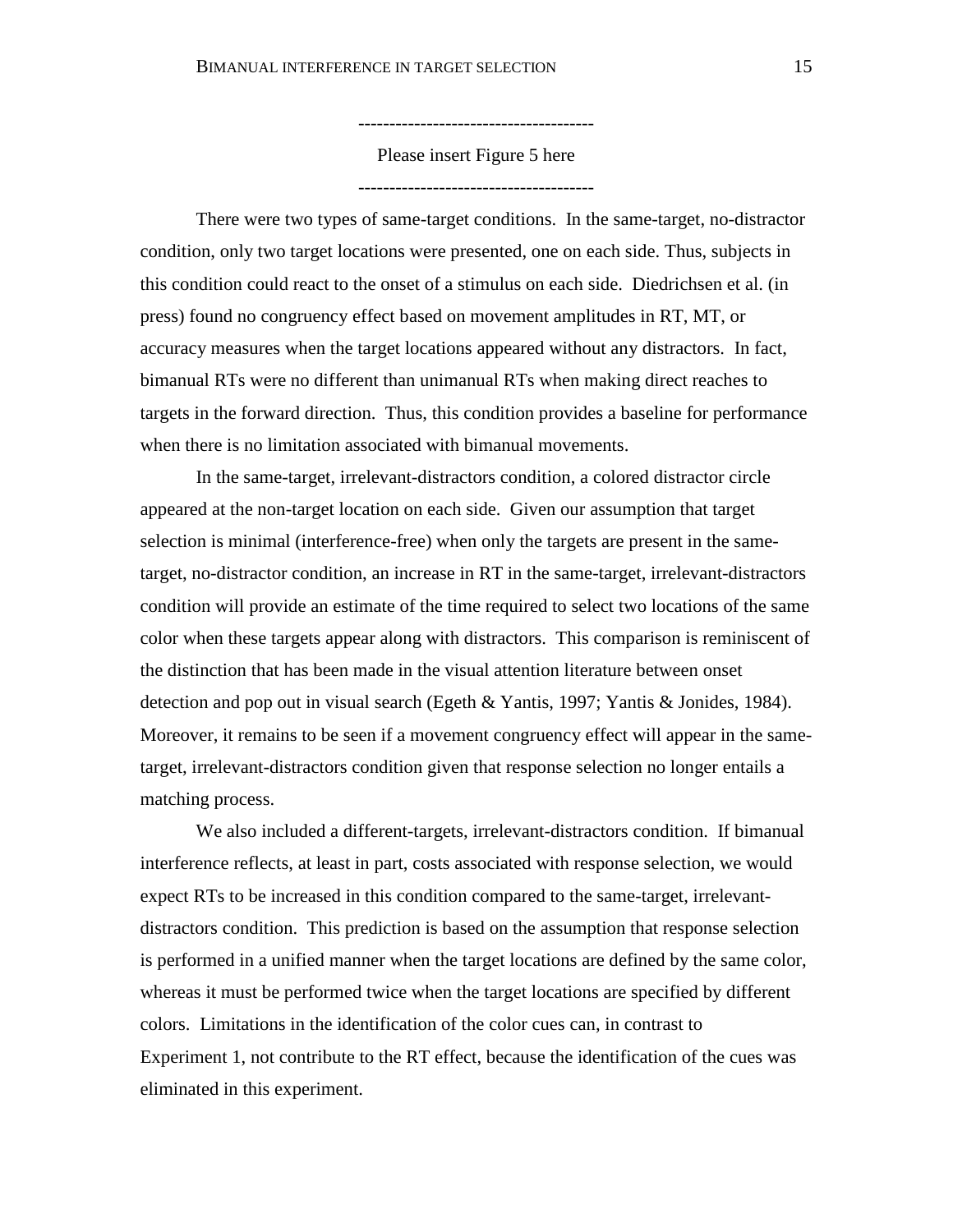The fourth condition of Experiment 2 is the different-targets, relevant-distractors condition. The color of the distractor location on each side in this condition was that of the target for the opposite side. Thus, if red and green were the target colors for the left and right hands, respectively, green and red were used as the colors of the left and right distractor locations. This condition was similar to the trials of the two-color condition in Experiment 1 in which the cue colors were different. For this condition, the participants not only had to select target locations defined by two different colors, they must also ignore a distractor color that is potentially interfering. In this manner, the two types of different-targets conditions allowed us to evaluate two potential sources of interference. First, interference associated with the increased demands of response selection when two different colors are used to specify the targets can be inferred by comparing the differenttargets, irrelevant-distractors condition with the same-target, irrelevant-distractors condition. Second, interference associated with interference within the selection process can be inferred by comparing the different-targets, relevant-distractors condition with the different-targets, irrelevant-distractors condition. The two sources of interference were confounded in the two-color conditions of Experiment 1.

## Method

Participants. Eight healthy undergraduate students (18-36 years) from the University of California, Berkeley participated in the experiment. They were paid \$10 per session plus a performance-dependent bonus.

Procedure. The procedure was similar to Experiment 1. The main change was the elimination of the cues. Rather, the target colors were specified at the beginning of each session and remained constant for the entire session.

To initiate a trial, the participant placed his or her fingers in the starting circles and held this position for 1 s. Then, the starting circles dimmed and variable foreperiod of 1-2 s started, after which either two or four colored circles appeared. The participants were instructed to move with each hand as fast as possible to the target circle. The instructions also emphasized that the participants should move smoothly and directly to the targets, and the program was modified such that the trial was terminated as soon as the velocity along the y-axis (forward direction) dropped below 4 cm/s. This change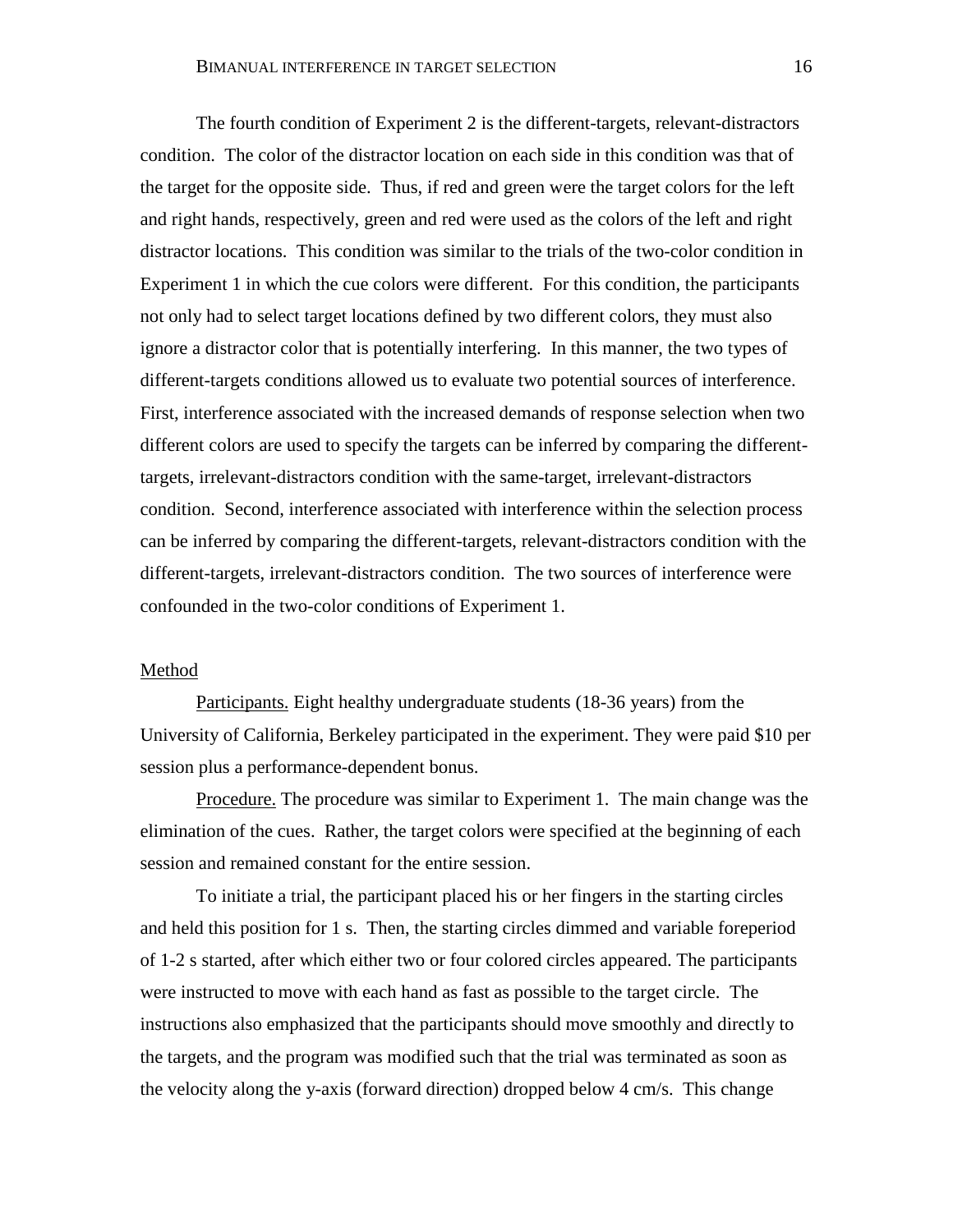form Experiment 1 was introduced to prevent participants from reversing direction within the movement.

The experiment was conducted in two sessions, on average a week apart. In one of the sessions, a single color was designated as the target for all movements. The session started with one practice block of 32 trials of the same-target, irrelevant-distractor condition. Following this, eight test blocks of 32 trials each were administered, alternating between the same-target, no-distractor and same-target, irrelevant-distractors conditions. In the other session the subjects were instructed to move with the left hand to targets of one color and with the right hand to targets of a different color. After one practice block of 32 trials in the different-targets, irrelevant-distractor condition, the blocks alternated between the different-targets, relevant-distractors and different-targets, irrelevant-distractors conditions. Half the subjects started with the same-target session, the other half with the different-target session.

The clearly distinguishable colors red, green, blue yellow, and gray were used. The colors chosen as target colors were counterbalanced across participants. The target color(s) used in the first session were not used in the second session. For example if blue was the target color for a first session with the same-targets conditions, then this color was excluded from the second session. Similarly, if blue and green were the targets for a first session with the different-targets condition, these colors were not used in the second session.

At the end of each block, the participants received feedback reflecting RT, MT, and accuracy. They also saw a score indicating their monetary bonus for the block. The bonus was designed to emphasize speed as long as accuracy stayed above 85% correct.

#### Results and Discussion

Trials in which the recording was terminated prematurely (2.7%) or when the movement onset times were more than 150 ms apart (0.5%) were excluded from the analyses. Trials were scored as errors when the movement for one or both hands ended at a point closer to the distractor circle than to the target circle (for conditions in which four target locations were presented). None of these errors occurred in the same-targets conditions. In the different-targets, irrelevant-distractors condition, this type of error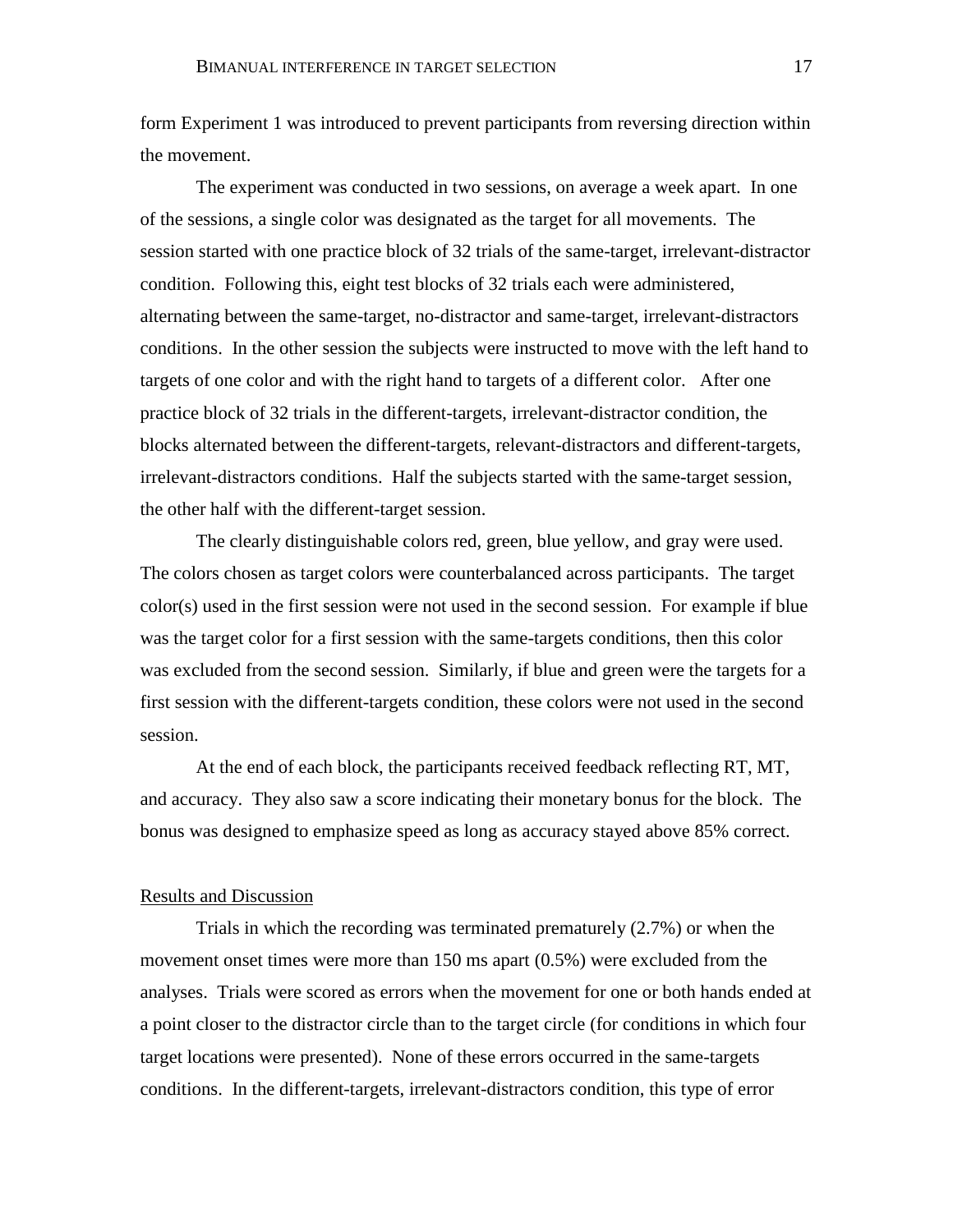occurred on 1.3% of the trials. In the different-targets, relevant-distractors condition, the error rate increased to 8.4%, with both hands ending up at the wrong target on 10% of these. The error trials were excluded from further analyses.

The RT results show the increasing difficulty of the four conditions (Figure 6). As expected, the fastest RTs were observed in the same-target, no-distractor condition, with subjects initiating their reaches on average 303 ms after the onset of the stimuli. Based on our previous findings (Diedrichsen et al., in press), we assume that response selection demands are minimal in this condition. RTs for the same-target, irrelevantdistractors condition were 20 ms slower than the direct condition. A paired comparison revealed that this difference was significant,  $t(7) = 2.87$ ,  $p = .024$ . This increase provides an estimate of the cost associated with selecting two targets of the same color.

--------------------------------------

Please insert Figure 6 here

--------------------------------------

The increases in RT were more dramatic when subjects reached for different target colors. RTs for the different-targets, irrelevant-distractors conditions were 57 ms slower than the same-target, irrelevant-distractors condition,  $t(7) = 2.44$ ,  $p = .045$ . These costs could reflect processes required to shift the selection rules from one hand to the other (Allport, 1994). Furthermore, there could be a cost in the different-targets conditions associated with keeping track of the color-hand assignments. That is, there might be confusion as to which rule applies to which hand. Finally, the slowest RTs were observed in the different-targets, relevant-distractors condition, in which movements were initiated 81 ms more slowly that the different-targets, irrelevant-distractors condition,  $\underline{t}(7) = 6.42$ ,  $\underline{p} < .001$ . We will consider the possible reasons for this dramatic cost in Experiment 3.

Cue identification was eliminated in Experiment 2 because the target colors remained constant for the entire session. However, we found substantially slower RTs when two colors must be used to select the target locations. Thus, the results indicate a substantial cost associated with response selection.

In correspondence with the results of Experiment 1, RTs did not differ between trials in which the two movements were of the same amplitude compared to when they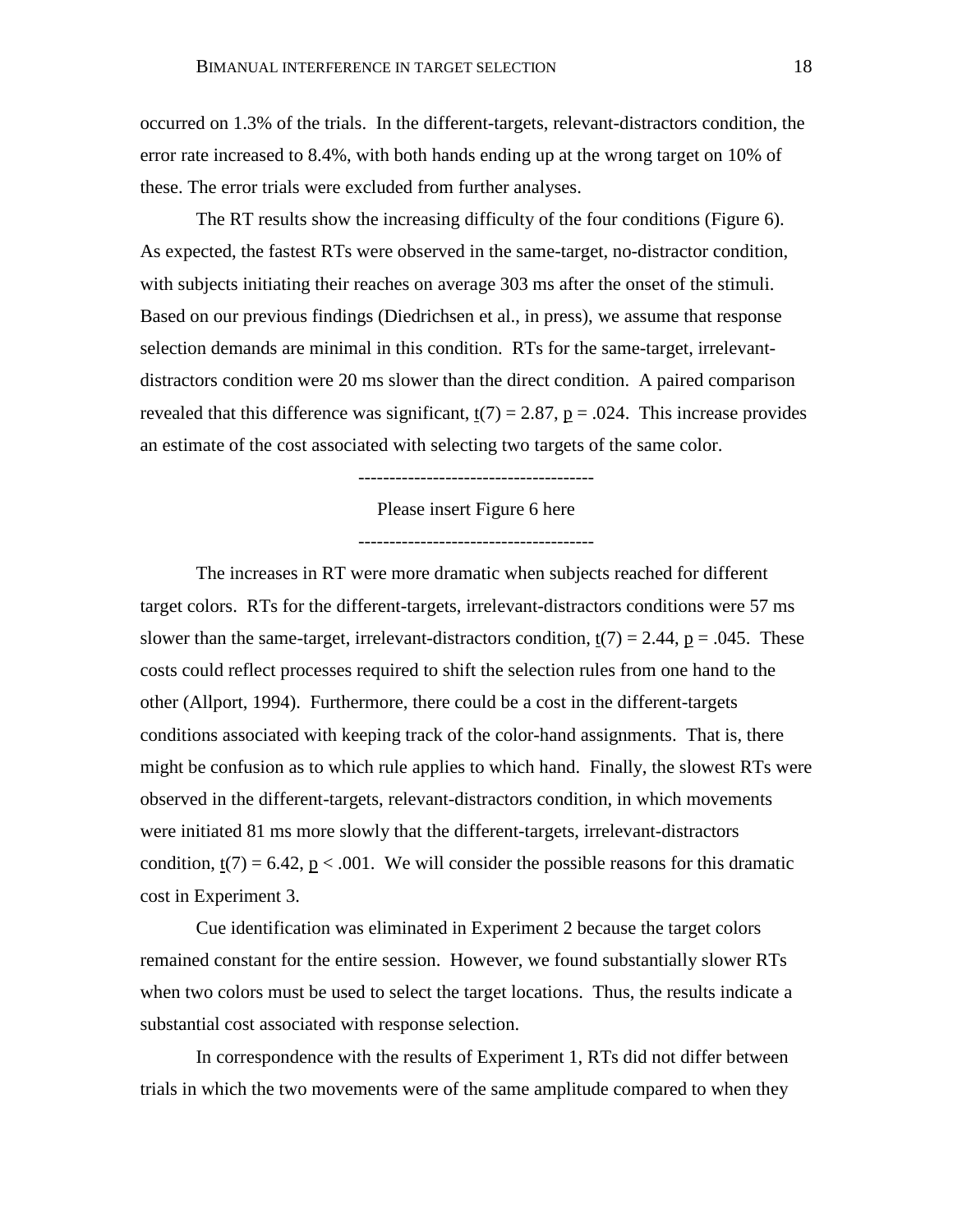were of different amplitudes. There was no reliable effect of movement congruency,  $F(1,7) = .75$ ,  $p = .41$ , nor a Condition x Congruency interaction,  $F(3,21) = 1.46$ ,  $p = .25$ . Thus, the current results indicate that the lack of an interference effect at the motor programming stage is not restricted to conditions in which a matching process is used to select target locations.

To assess the stability of these results over the course of a session, we ran a secondary analysis that included block number as an additional factor. Surprisingly, the effect of Block was not significant,  $F(3,21) = 2.138$ ,  $p = .126$ , and this factor did not interact with condition type,  $F(9,63) = .40$ ,  $p = .928$ .

Movement times (Figure 7) were substantially shorter in Experiment 2 compared to Experiment 1. We assume this reflects the change in instructions, criterion used to terminate trials, and bonus criteria. As in Experiment 1, short movements were completed faster than long movements,  $F(1,7) = 226$ ,  $p < .001$ , and were produced more slowly when the other hand was making a long movement,  $F(1,7) = 19.8$ , p = 0.003. Movement times differed across conditions,  $F(3,21) = 6.94$ ,  $p = .002$ , with the changes in MT paralleling those found in the RT data. There was also a significant interaction between amplitude of the movement and condition,  $F(3,21) = 11.34$ ,  $p < .001$ , and a three-way interaction between movement amplitude, other movement amplitude and condition,  $F(3,21) = 4.88$ ,  $p = .01$ . The slowing observed for short movements when the other hand produced a long movement was smaller in the different-targets, relevantdistractors condition compared to the other conditions.

--------------------------------------

Please insert Figure 7 here

--------------------------------------

The number of movements with multiple acceleration phases was lower than in Experiment 1. Overall, 18 % of the movements consisted of two or more subcomponents. The percentage was lowest in the same-target, no-distractor condition (12%) and highest in the different-targets, irrelevant-distractors condition (26%). The percentage was 17% in the two other conditions.

As in Experiment 1, we did observe a small interaction between the two movements in terms of the produced amplitudes. The amplitude of a short movement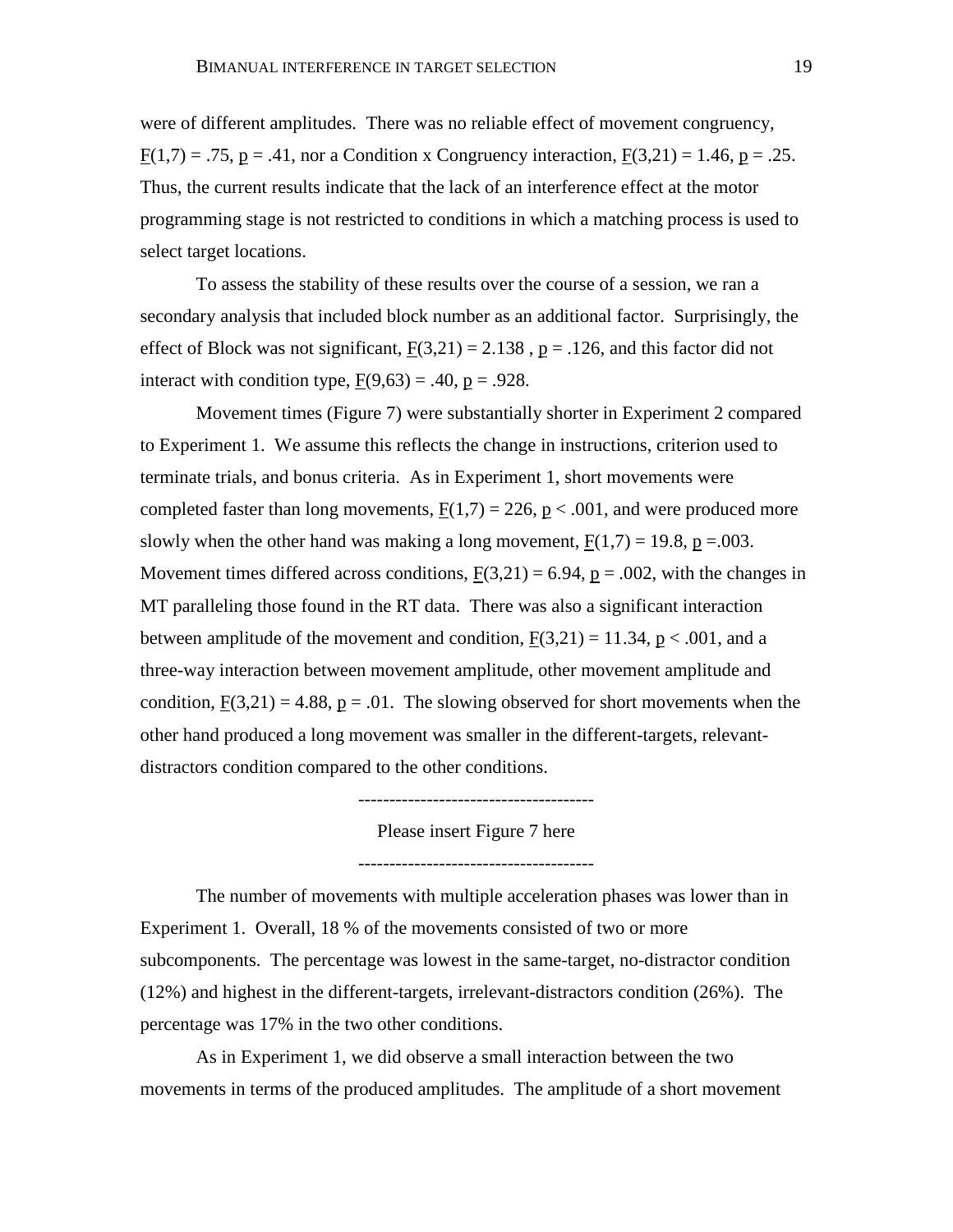when paired with a long one was 1 mm longer than when both movements were short. In contrast, the amplitude of a long movement when paired with a long movement was 2 mm shorter compared to when it was paired with a short movement. Again, the results are not in accord with the hypothesis of parametric coupling between movements. The participants seem to be able to successfully execute movements of different amplitudes.

In summary, Experiment 2 provides converging evidence that the difficulty in producing bimanual movements of unequal amplitude can not be attributed to motor programming or execution. Trials with movements of the same and different amplitude did not differ in RT, and the subtle differences in MT likely reflect an accommodation effect. Unlike Experiment 1, the design of Experiment 2 eliminated costs associated with cue identification. Nonetheless, we observed substantial costs when the targets were defined by two colors compared to when they were defined by one target. We have attributed this cost to response selection, hypothesizing that each color must engage the selection process. In addition, a selection hypothesis provides a parsimonious account of the results for the different-targets conditions. Although the targets were the same in both the irrelevant and relevant-distractors conditions, RTs were considerably longer in the irrelevant-distractors condition, in which the distractor color was the same as the target color for the other hand. We attribute this cost to interference within the selection process.

#### Experiment 3

In Experiment 3, we further examine the interference observed when the distractor color for one hand matches the target color for the other hand, that is, the increase in RT observed between the different-targets, irrelevant-distractors condition and the different-targets, relevant-distractors condition. We consider two hypotheses. First, the presence of another object of the target color could cause confusion for the selection process. For example, consider a situation in which the target color for the left hand is green. When the distractor on the right side is another color (i.e., in the irrelevant distractor), the selection process must simply identify the location of the green circle. However, when the non-target location on the right side is also green (i.e., relevant distractor), selection may be difficult here because it requires information about both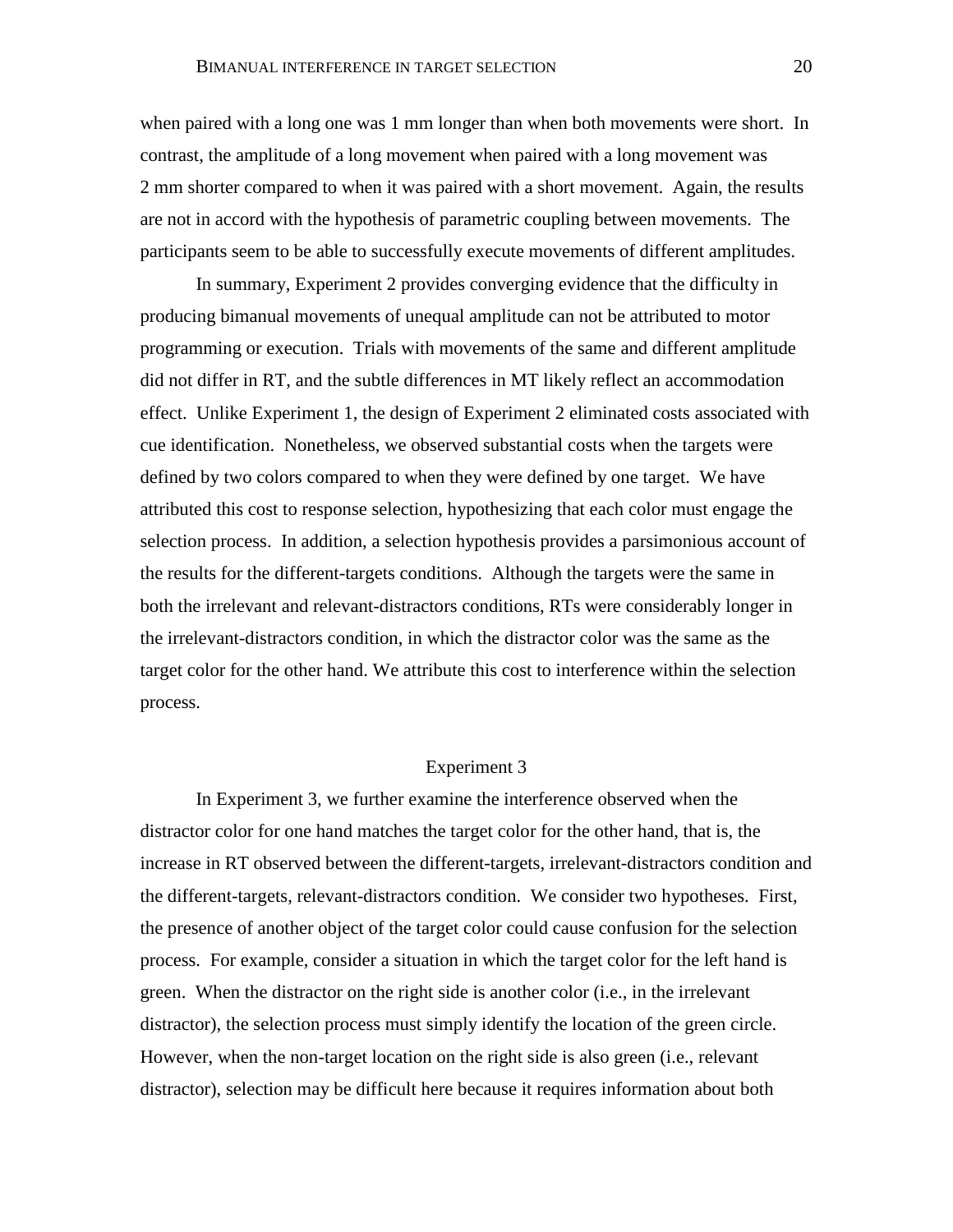color and position. Given that spatial selective attention is not perfect (Eriksen  $\&$ Eriksen, 1974), the distractor from the right side may disrupt the selection process. By this hypothesis, termed the spatial-attention hypothesis, the interference in the relevant distractor condition is due to competition within the operation of response selection for each hand.

An alternative hypothesis centers on the idea that the interference reflects confusion concerning the mapping between target colors and the two hands. In the relevant-distractors condition, a green object appears on both the left side (the target) and the right side (the distractor). Such an arrangement is susceptible to confusion about the color-hand assignment. By this hypothesis, termed the assignment hypothesis, the added cost in the relevant distractor condition reflects competition between the arbitrary stimulus-response rules.

The present experiment was designed to evaluate these two hypotheses. In all conditions, two target colors, one for each side, were specified for the entire experiment. The color of the distractor was either irrelevant (different from the target for the other side) or relevant (identical to the target color for the other side). We included a manipulation of the horizontal separation between the circles of the two sides (Figure 8). If the spatial-attention hypothesis holds, we would expect to observe a larger cost in the relevant-distractors condition when the distance is small; that is, interference would be greatest when the targets locations on one side are relatively close to the target locations for the other side. The reasoning here is based on previous results showing that the magnitude of the flanker effect is influenced by inter-object distance (Eriksen & Eriksen, 1974).

Please insert Figure 8 here

--------------------------------------

--------------------------------------

To test the assignment hypothesis, we included a unimanual condition. Here only two circles were presented on each trial, both on the left or both on the right. The participants were instructed to only move the corresponding hand on these trials. Since they did not know the side of the target in advance, it was necessary to actively maintain both target-color rules. If the distractor color in the relevant-distractors conditions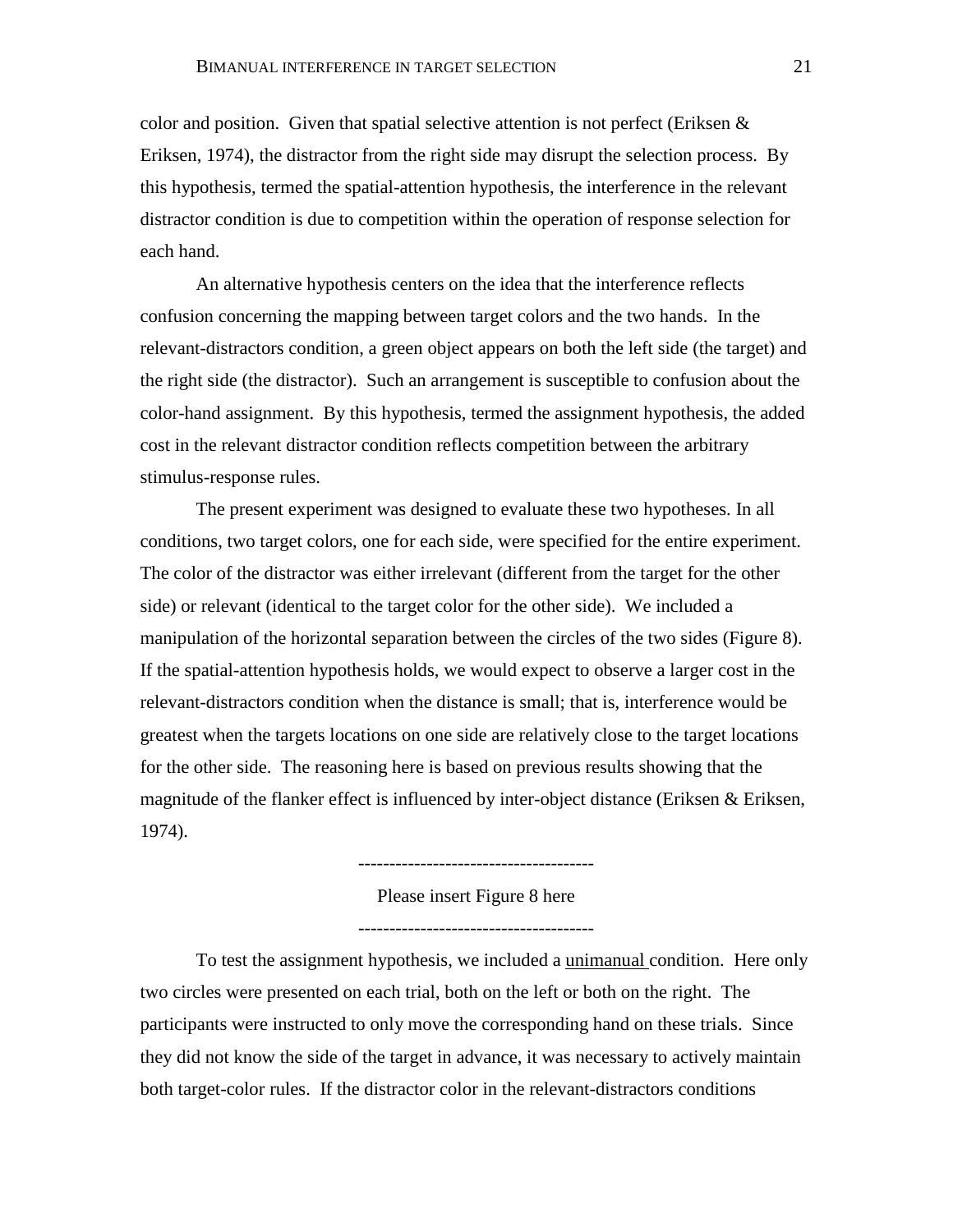induces rule confusion, we should observe a cost even on unimanual trials. Moreover, the assignment hypothesis predicts that the distance manipulation used in the bimanual conditions should have no effect on the cost of having relevant distractors. This predictions holds because, according to the assignment hypothesis, interference to the selection process of each side is caused by the distractor on that side, activating the competing response rule. Because the distance between the target and distractor on each side was constant, no differences should be observed between the two bimanual conditions.

### Method

Participants. Seventeen undergraduate students of the ages 19-26 participated in a one-hour session for course credit or \$10 reimbursement.

Procedure. Each trial started with the positioning of the fingers into the starting circles for 1s, a variable foreperiod of 1-2s and the presentation of the target circle(s) and distractor(s). The subjects were instructed to move with the left hand to a circle of one color and with the right hand to a circle of a different color. The designation of target and distractor colors was counterbalanced across subjects. The target colors for each hand remained constant for the entire experiment.

Three conditions (see Figure 8), unimanual, bimanual-near, and bimanual-far, were tested in separate blocks. In the unimanual condition, a single target was presented on either the left or right along with a distractor on the same side. The color of the distractor was either irrelevant (not a target for either hand) or relevant (the color used as the target for the other hand). The bimanual conditions involved movements of both hands, under the presence of either relevant or irrelevant distractors. In the near condition, the horizontal distance between the left and right circles was 10 cm  $(12^{\circ})$ ; in the far condition, the distance was 19.5 cm  $(22^{\circ})$ . Distractor types and movement amplitudes were used an equal number of times within each test block in a random order.

The experiment started with three practice blocks of 16 trials each, one for each condition. Following this, 12 test blocks of 32 trials each were conducted. The conditions alternated across blocks and the order was counterbalanced between subjects. After each block the participant received feedback on average response time (RT+MT)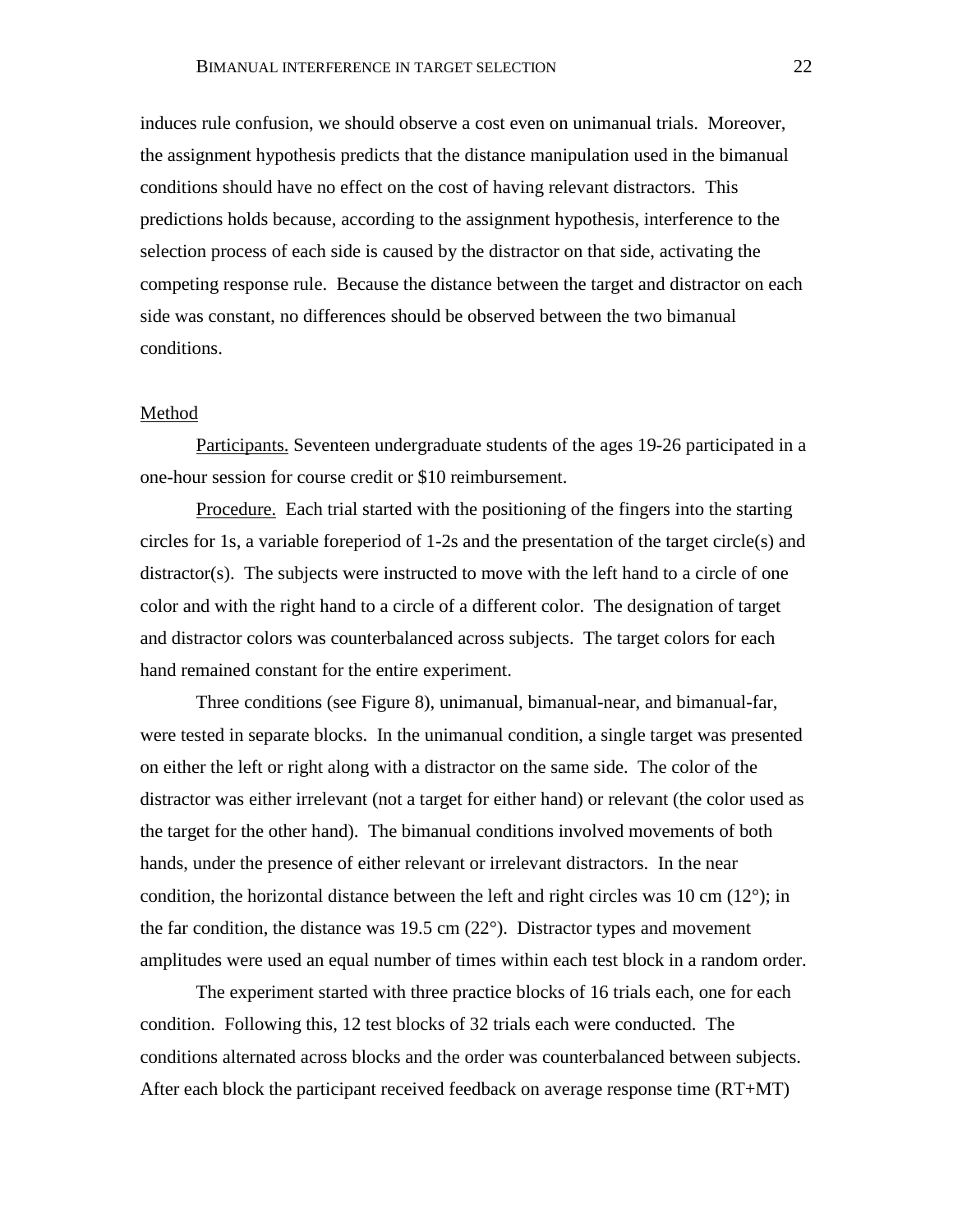and the percentage of correct movements. They were encouraged to go as fast as possible, as long the accuracy did not drop below 85%.

### Results and Discussion

The data from two participants were excluded from the analyses. One participant failed to initiate the two movements in a synchronized fashion, having an inter-onset latency difference of greater than 150 ms on over 60% of the trials. The other participant's data were excluded because the effect of distractor type was more than 5 SDs greater than that found for the other participants. For this subject, responses were 130 ms (unimanual condition) and 262 ms (bimanual conditions) faster when the distractors were irrelevant compared to when they were relevant. From the remaining 15 participants, 6.7% of the trials were excluded because the trial was aborted prematurely and 1.6% were excluded because the asynchrony between the hands was more than 150 ms. Of the remaining trials, 4.6% involved an error in which the movement for one of the hands terminated closer to the distractor circle.

The RT data (Figure 9) for the two bimanual conditions revealed a significant effect of the distractor type of 43 ms,  $F(1,14) = 1.03$ ,  $p < .001$ , replicating the findings of Experiment 2. The distance manipulation did not affect reaction time,  $F(1,14) = 1.25$ ,  $p = .28$ , and most important, did not interact with distractor type,  $F(1,14) = .59$ ,  $p = 455$ . Thus, we did not find any support for the spatial-attention hypothesis since this hypothesis predicts that the influence of relevant distractors should have been modulated with spatial distance (Eriksen & Eriksen, 1974). Rather, the results are consistent with the hypothesis that the relevant distractors create interference during response selection due to confusion between the rules regarding the target assigned to each hand.

> Please insert Figure 9 here --------------------------------------

> --------------------------------------

A reliable 12 ms effect of distractor type was also found in the unimanual condition,  $\underline{t}(14) = 2.79$ ,  $\underline{p} = .014$ . This finding provides additional support for the assignment hypothesis. Although only one target has to be selected in this condition, the presence of a color associated with targets on the other side appears to induce some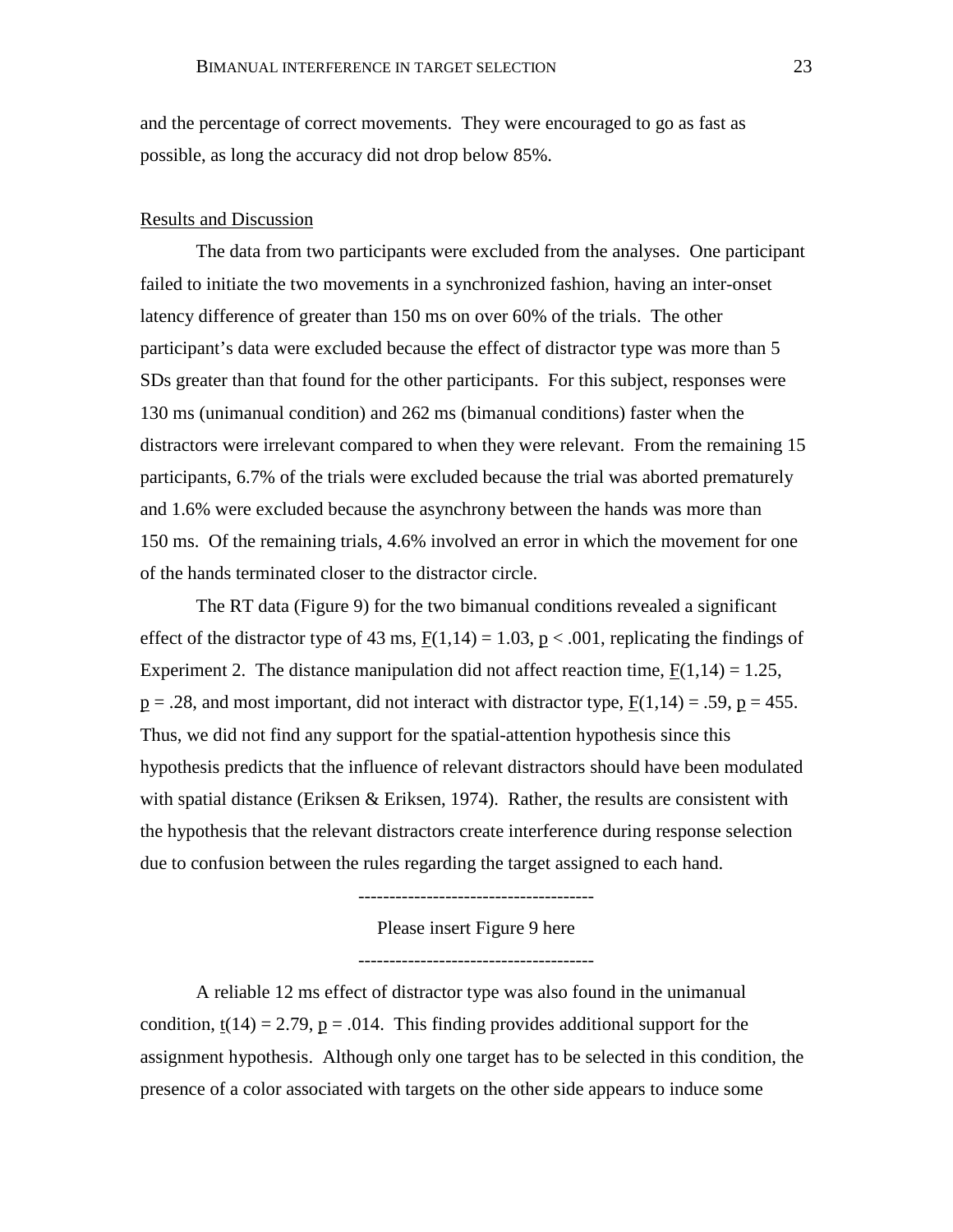interference. Note that the distractor effect in the unimanual condition was small and less than half the size of the effect in the bimanual condition. It does not appear that the interference observed in the bimanual condition is simply due to the additive effects found for each hand treated individually.

The movement times (Figure 10) in the bimanual conditions were influenced by the combination of amplitudes,  $F(3,42) = 85,74$ ,  $p < .001$ , as by distractor relevance,  $F(1,14) = 28.21$ ,  $p < .001$ , and these two factors interacted significantly,  $F(3,42) = 8.12$ , p < .001. Similar to Experiments 1 and 2, the interaction was due to the fact that the longlong movement combination is especially slowed when the distractors were relevant. In the bimanual conditions, there was a reliable effect of the distance manipulation with MTs slightly longer in the wide condition,  $F(1,14) = 5.76$ ,  $p = .031$ . However, no interaction involving this variable was significant. The effect of distractor relevance was similar for both the near and far conditions,  $F(1,14) = .5$ ,  $p = .49$ .

--------------------------------------

Please insert Figure 10 here

--------------------------------------

Within the unimanual condition, the 18 ms effect of distractor relevance was significant,  $F(1,14) = 13.75$ ,  $p < .001$ , and also interacted with movement amplitude,  $F(1,14) = 6.98$ ,  $p = .019$ , again indicating that the long movements were especially slowed down by relevant distractors.

In summary, the results of Experiment 3 fail to support the spatial-attention account of the interference effects observed during bimanual reaching movements under the current conditions. Rather, the results indicate that the interference reflects confusion associated with the assignment of the target colors to the two hands. Interference results when the distractor color is the same as that used for the target for the other hand. This confusion remains constant over distance, and is even present on unimanual trials. Thus, interference does not require competition between a distractor on one side and a target on the other side. Rather, it appears to occur at an abstract level that we assume involves maintaining the stimulus assignments for each hand across trials.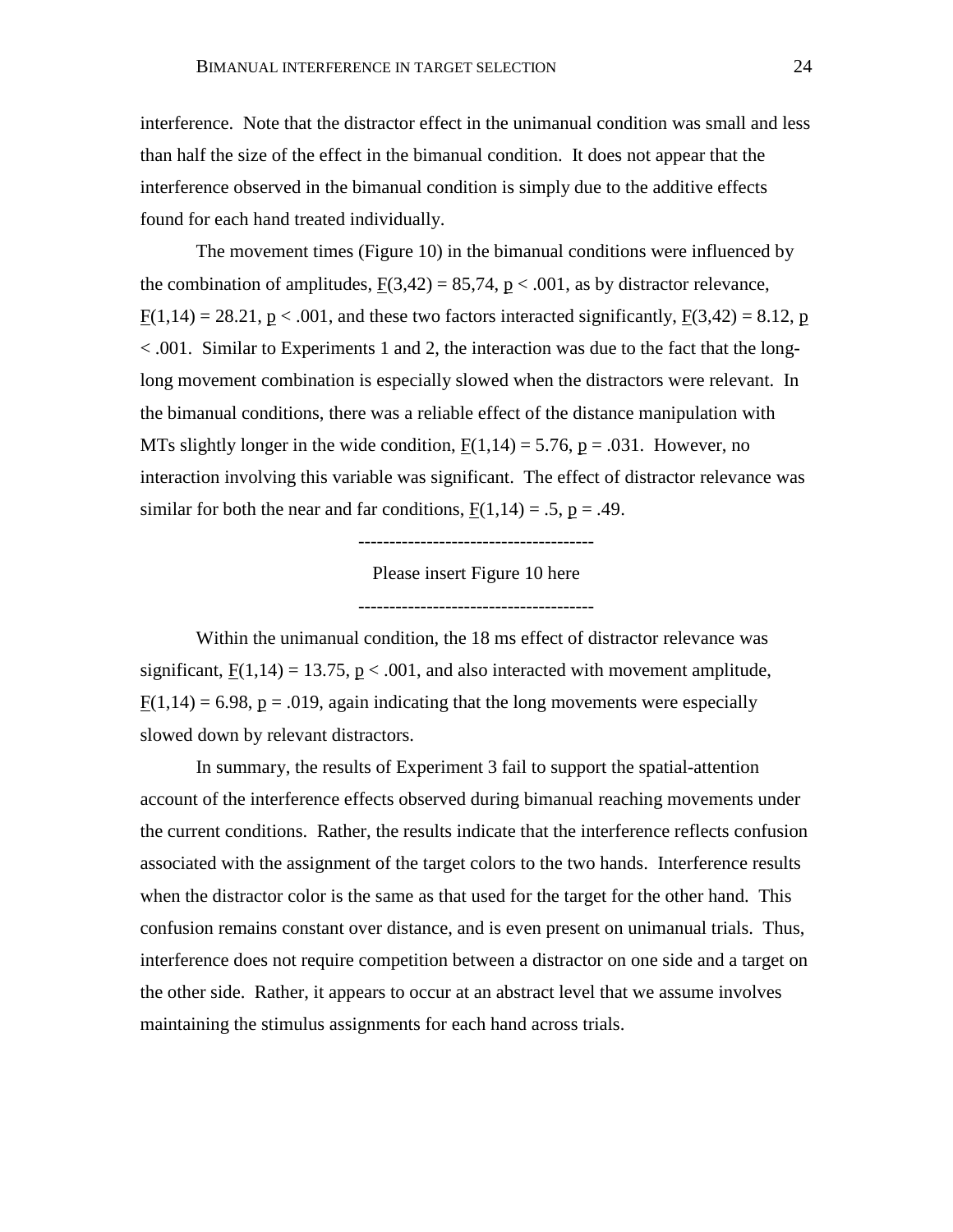## General Discussion

Numerous studies of bimanual coordination have shown that symmetric movements are easier to perform than asymmetric movements (Franz et al., 1996; Franz et al., 1991; Heuer, 1993; Kelso et al., 1983). For example, it is easier to produce movements of the same amplitude than movements of unequal amplitude, what we have referred to as a movement congruency effect. Previous studies have generally emphasized a motor programming explanation of the congruency effect (Spijkers et al., 1997; Spijkers et al., 2000). The assumption has been that it is easier to specify a common movement parameter (i.e., distance) for both hands than to specify different parameters (i.e., two distances), or at a less abstract level, easier to produce similar muscular commands than asymmetric commands. However, these studies have confounded the demands associated with response selection with those associated with motor programming. We sought to dissociate these processing stages. To this end, we developed a task in which target locations were specified on the basis of their color.

Experiment 1 demonstrated that the congruency effect can be reversed when movements of unequal amplitudes are made to targets of the same color compared to movements of equal amplitudes that are directed to targets that differ in color. We also failed to find RT differences between movement combinations that involved the same or different amplitudes in Experiments 2 and 3. These results strongly argue against the motor programming account of the congruency effect. Instead, they are consistent with the idea that the congruency effect arises at earlier processing stages. From this experiment we could not conclude if the effect should be attributed to processes involved in stimulus identification of the cue or response selection.

In Experiment 2, the target colors were specified in advance of each trial, thus reducing the demands on stimulus identification. Nonetheless, the results showed that the cost associated with selecting targets defined by different colors remained. Moreover, we found that the relationship between the colors used for the targets and distractors on opposite sides, what we refer to as distractor relevance, had a dramatic effect on RT. RTs were much slower when the distractor color for one hand was the same as the target color for the other hand. We conclude that while the costs associated with stimulus identification may have contributed to the results of Experiment 1, the main source of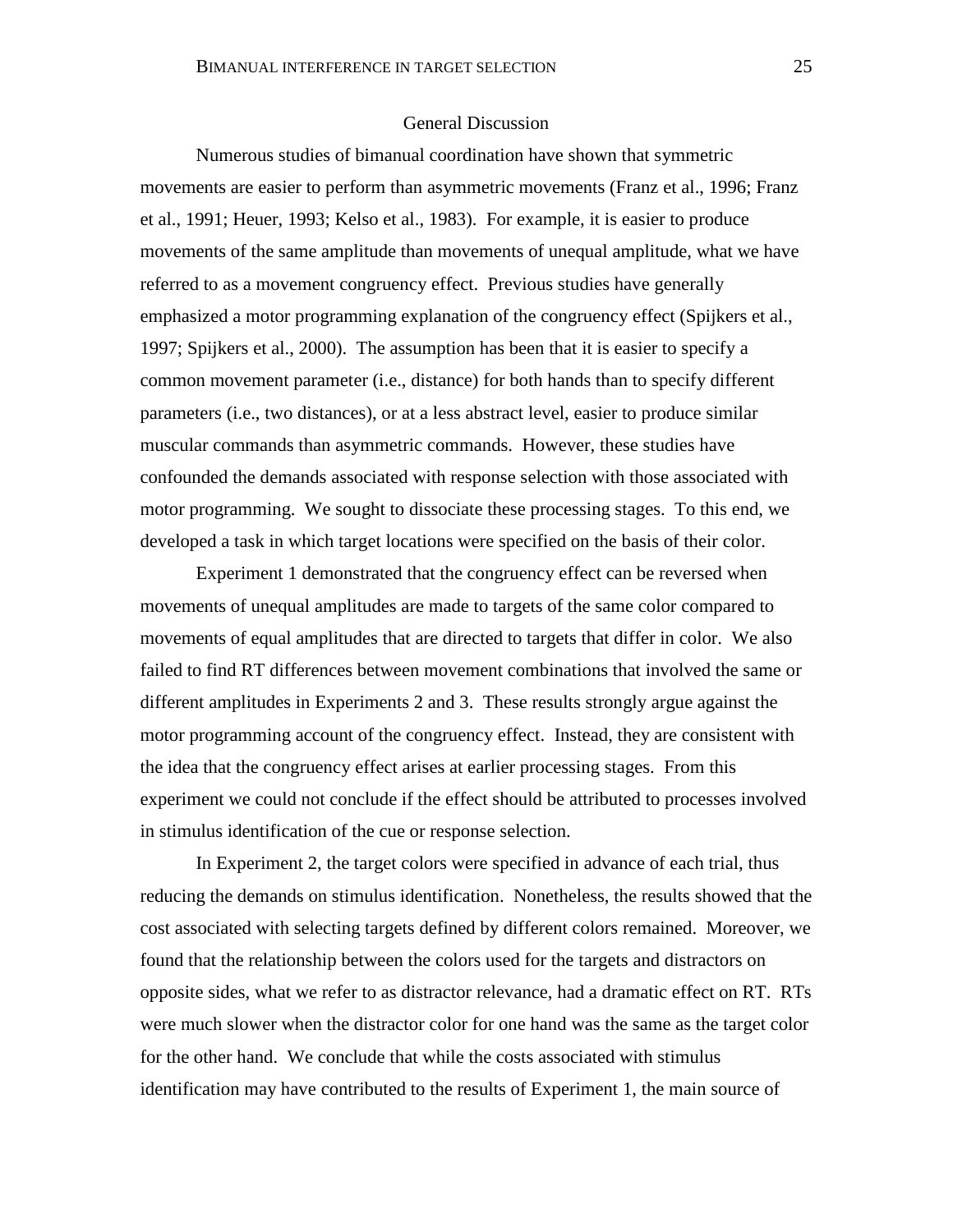interference in the preparation of bimanual movements is associated with selecting the targets of the reaches.

We examined the selection costs in further detail in Experiment 3, comparing two hypotheses that could account for the distractor relevance effect. By the spatial-attention hypothesis, the presence of a distractor object of the target color requires a filtering process that can be by-passed when the distractor is of a different color. For example, if the right hand is to move to the green circle on the right, spatial attention is required to eliminate interference from a green distractor on the left. As an alternative, we proposed the assignment hypothesis. By this account, the inclusion of distractors in the target color of the other hand activates a competing response rule. This increases the demands on processes involved in maintaining the assignment of target colors to the two hands. The magnitude of the distractor relevance effect was unaffected by an increase in the distance between the locations of the two sides. In addition, this effect was also present even on unimanual trials. Thus, the results favor the assignment hypothesis.

#### How are movements selected?

Our results appear to be at odds with previous studies that have emphasized the importance of motor programming (Spijkers et al., 1997; Spijkers et al., 2000). We believe our response selection account can also apply to these studies, but that it is also important to recognize that the manner in which movements are selected and represented depends on the task requirements. In the experiments of Spijkers et al., the symbolic cues specified the target amplitude. For example, the German words for "short" or "long" or a short or a long bar indicated if the amplitude of the movement should be short or long. It is likely that these movements were represented in a similar manner, e.g., as a "long" or "short" movement. In the present experiments, the selection is based on the color of the object; for example, the goal is to move to the red or green circle. We propose that this influences how the possible movements are represented. When the targets are selected as a red or green circle, there appears to be no explicit representation of the required amplitude, an account of why we observe no difference between conditions in which the movements are of the same or different amplitudes.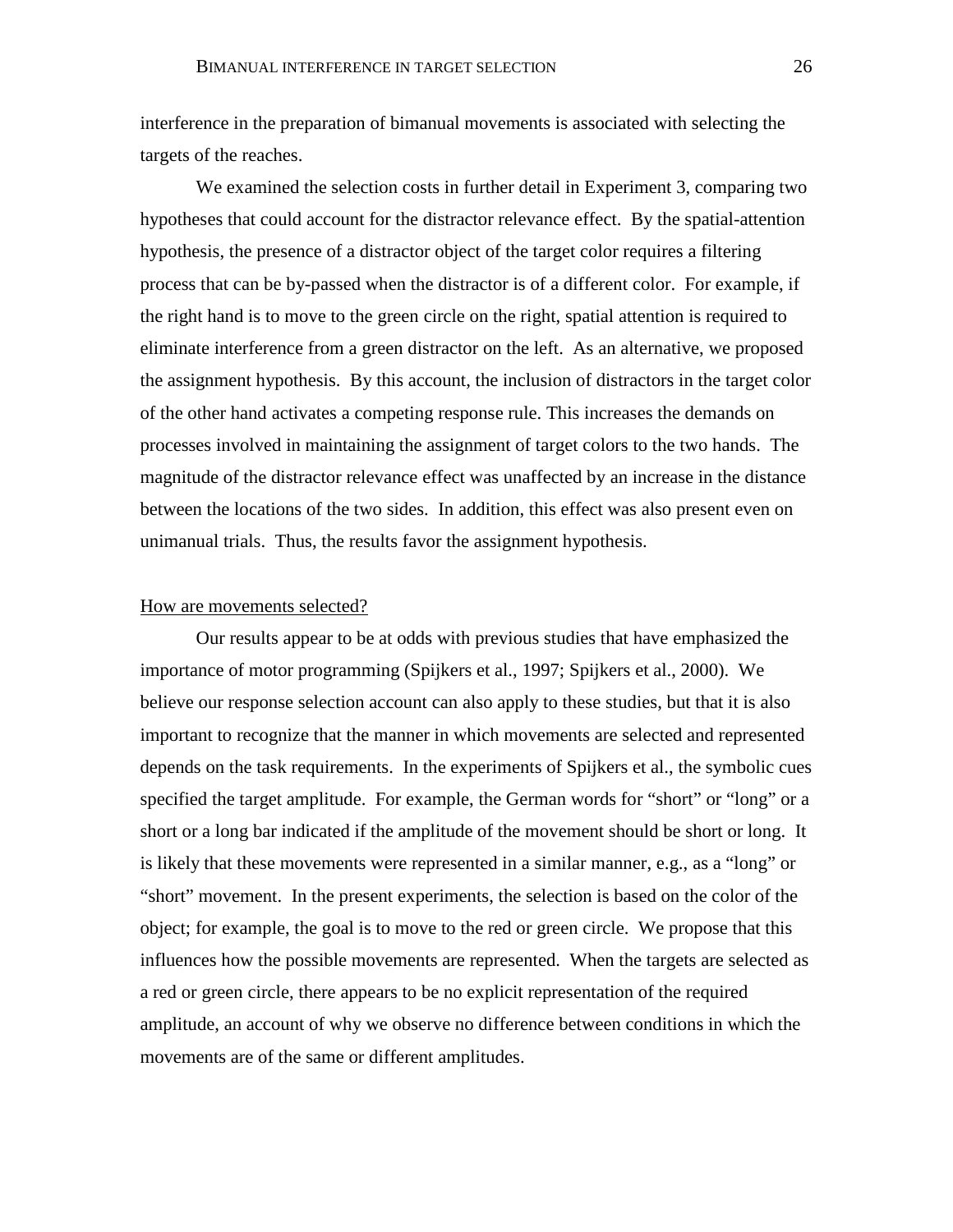By this view, the congruency effect is based on the manner in which the actions are represented. Indeed, in our previous work (Diedrichsen et al., in press), we observed no interference when the two targets were presented without any distractors. Under such conditions, the movements are selected in terms of a target location and there is no need for intermediate, more symbolic representations. The target locations themselves specify the necessary movement parameters. In contrast, many psychological studies require key presses which are arbitrarily assigned to stimuli as responses. Under these conditions, we would expect that the responses are selected based on the relative position of the key. For example, when each hand has to make an upper or lower key press, interference between the two actions is based on the location of the key (Hommel, 1998; Lien  $\&$ Proctor, 2000).

Our emphasis on how actions are represented is related to the common coding theory developed by Hommel and his colleagues (1993). The theory is inspired by a number of elegant demonstrations showing how the consequences of an action will influence the representation of the action. One set of experiments involved a variant of the Simon task (Simon & Small, 1969), a two-choice reaction time task in which participants identified a (non-spatial) visual stimulus. The stimulus could appear on either the left or right side of the display and the participants responded on keys oriented along the same axis. The critical modification was that pressing the keys caused one of two lights to become illuminated. The mapping between the key presses and actiontriggered lights was varied such that in the uncrossed condition, a key press illuminated the light on the same side and in the crossed condition, the key press illuminated the light on the opposite side. The uncrossed condition produced the standard Simon effect: responses were faster when the stimulus was in spatial correspondence with the response key. However, the effect was reversed in the crossed condition; responses were faster when the stimulus appeared on the opposite side. Thus, the (irrelevant) spatial code generated by the position of the stimulus did not interfere with the spatial code associated with the response itself, but rather with the spatial code associated with the consequences of the response. In accord with this theoretical position, we believe that the patterns of interference in bimanual studies are also not based on the specifics of the movements themselves, but rather in terms of how the actions are represented.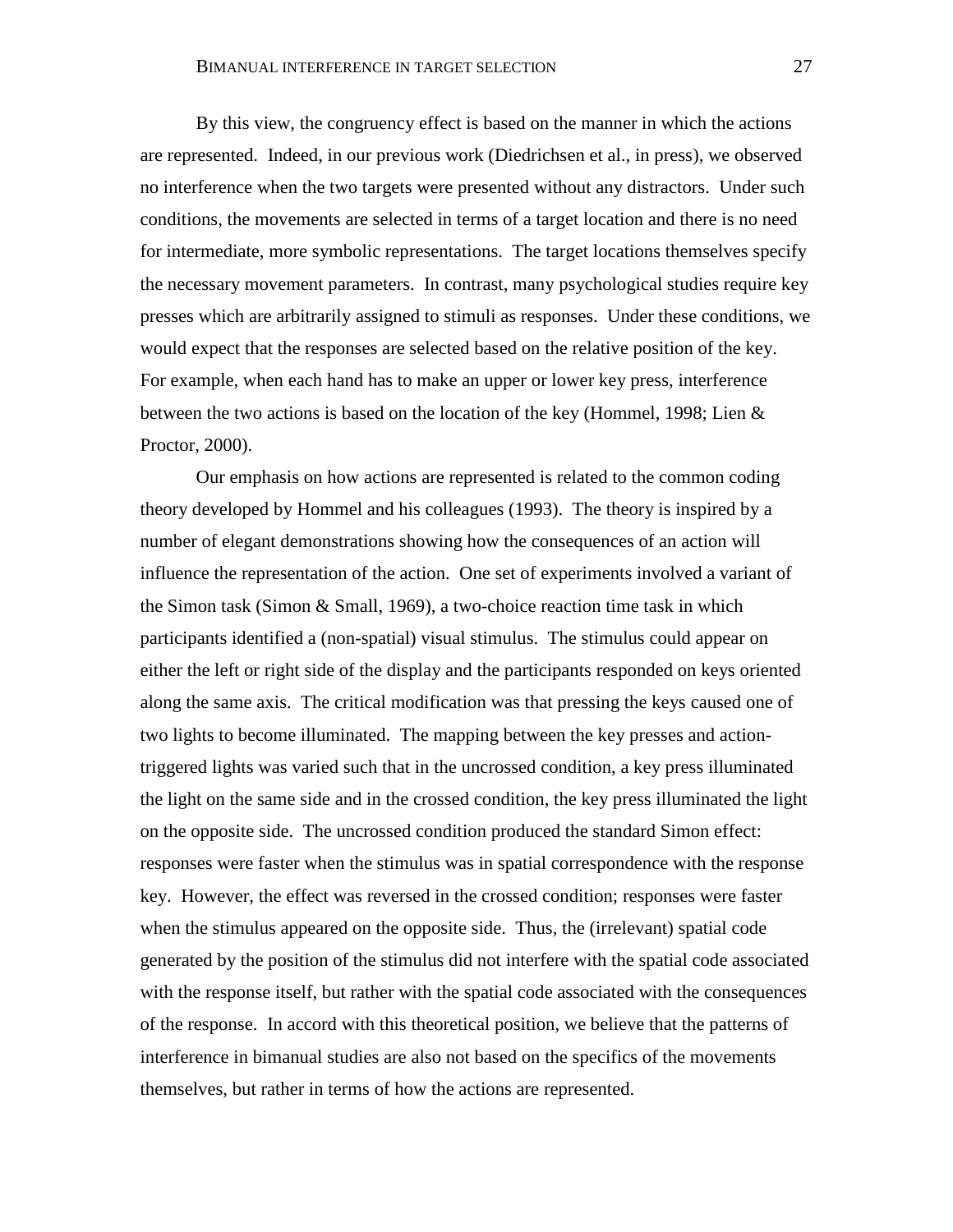Focusing on how a movement is represented and selected can also shed light on the debate concerning the validity of the movement precueing task (Rosenbaum, 1980; Rosenbaum & Kornblum, 1982). Reaching tasks have been widely used to test the processes involved in the specification of movement parameters. For example, in an experiment by Rosenbaum (1980), participants made one of eight movements following the presentation of a colored circle. Each color represented a unique combination of three binary dimensions, hand (left or right), direction (forward or backward), and amplitude (short or long). On some trials, letters precues were presented to specify in advance the hand, direction, and/or extent of the movement for the forthcoming trial. From the pattern of benefits observed across the various cueing conditions, it was concluded that while the sequence of parameter specification was flexible, information about the hand was more beneficial than specification of movement direction, which in turn was more beneficial than specification of amplitude.

The characterization of these benefits in terms of advance specification of motor parameters has been questioned. Goodman and Kelso (1980) used the same precueing logic. However, instead of using letters relating to movement parameters as precues, they illuminated the possible target positions. Thus, if the precue were to indicate that the trial would involve a right hand movement, all four possible target positions on the right would be illuminated. In a similar manner, the target location was directly indicated by the illumination of that single location. With these direct cues, the differences between the types of precues were eliminated. The benefits of cueing were now based solely on the number of S-R alternatives. This was also true if the precued target locations differed on all three movement parameters, so that no preprogramming could be done (see also Reeve & Proctor, 1984, 1985).

The difference between the symbolic and natural cues in the precueing task provides further evidence that response selection is strongly influenced by the underlying representational codes. With the symbolic cues, the participants learn for example to characterize the response to a green circle as a "long, forward movement with the left hand". If the response selection works on these codes, a precue indicating one of the movement parameters would ease the selection process. In contrast, with the direct cues, the movements are coded as potential locations for the response. Under this condition,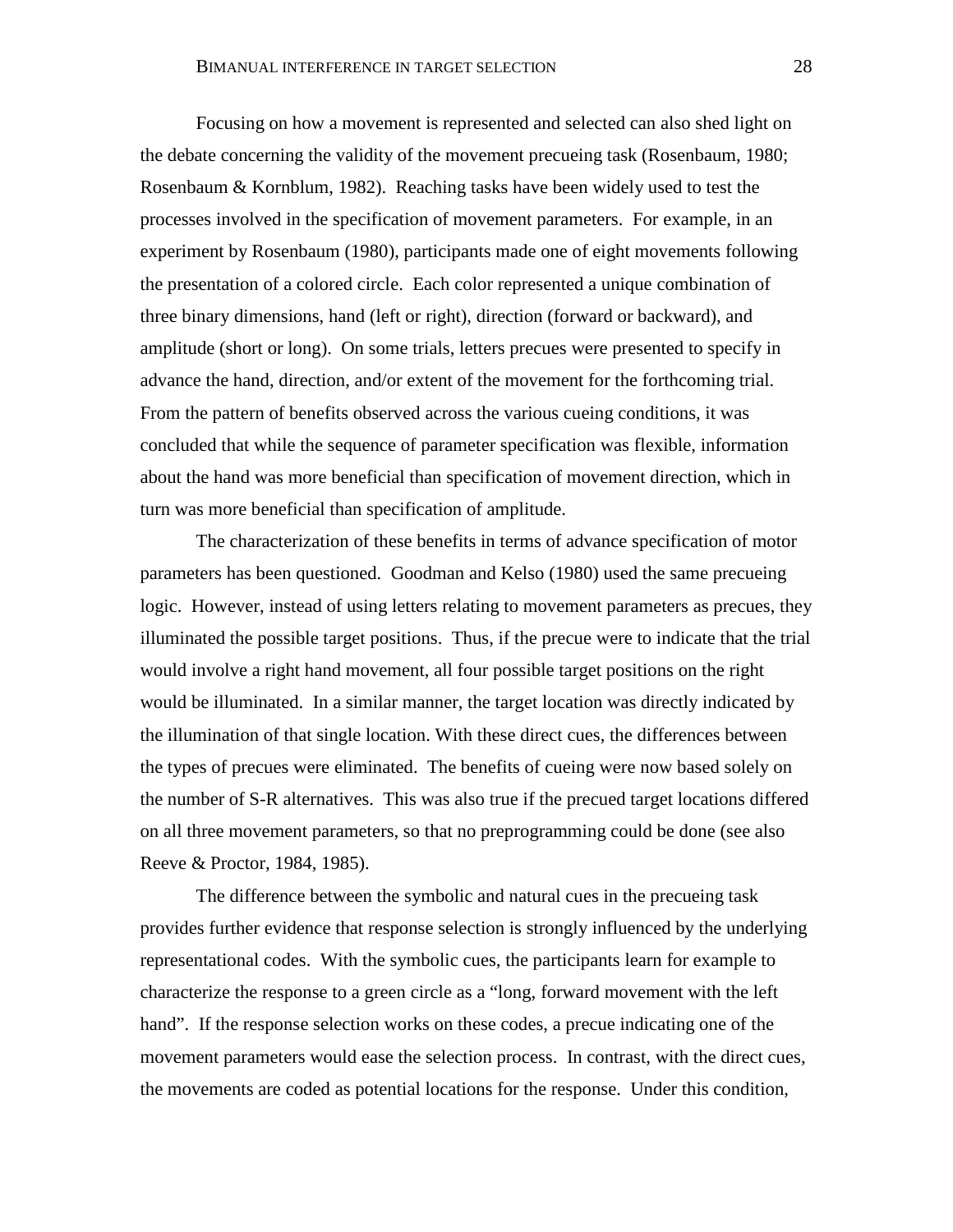precues indicating particular movement parameters are no longer helpful since these parameters are not part of the representation and cannot be used to guide selection (Goodman & Kelso, 1980; Reeve & Proctor, 1984). Similarly, the interference connected to the execution of two movements of different amplitudes disappears

## The locus of bimanual interference

The proposal that target selection provides a limiting constraint to the performance of bimanual movements suggests an intriguing link between the present results and those obtained from dual-task experiments. Perhaps most relevant are studies proposing that dual-task performance is constrained by a structural bottleneck in the cognitive architecture that performs response selection and necessarily operates on a single task at a time (Pashler, 1998b). According to such accounts, the principal source of interference between temporally-overlapping tasks is competition for this responseselection bottleneck. If one assumes that the same-target conditions require the responseselection bottleneck only once whereas the different-target conditions require the operation of the bottleneck twice, then this account provides a succinct explanation for the costs between to the types of conditions.

However, a response-selection bottleneck on its own is insufficient to account for the finding that relevant distractors produce greater dual-task costs than irrelevant distractors. While this result is not evidence against the existence of a response-selection bottleneck, it does suggest that the selection process for one hand interact with those for the other hand. One account for the costs associated with relevant distractors supposes that there exists an uncertainty when different rules are assigned to the two hands. That is, selection processes can be influenced and slowed by other activated codes, as for example a competing response rule held in working memory. The uncertainty has to be resolved before the response is made, leading to prolonged reaction times. The presence of distractors that match the target color of the other hand activates the other response rule and increases the uncertainty.

Along with explaining the RT difference between the different-targets, irrelevantdistractors and different-targets relevant-distractors conditions in Experiment 2, the assignment hypothesis provides a parsimonious account of the findings in Experiment 3.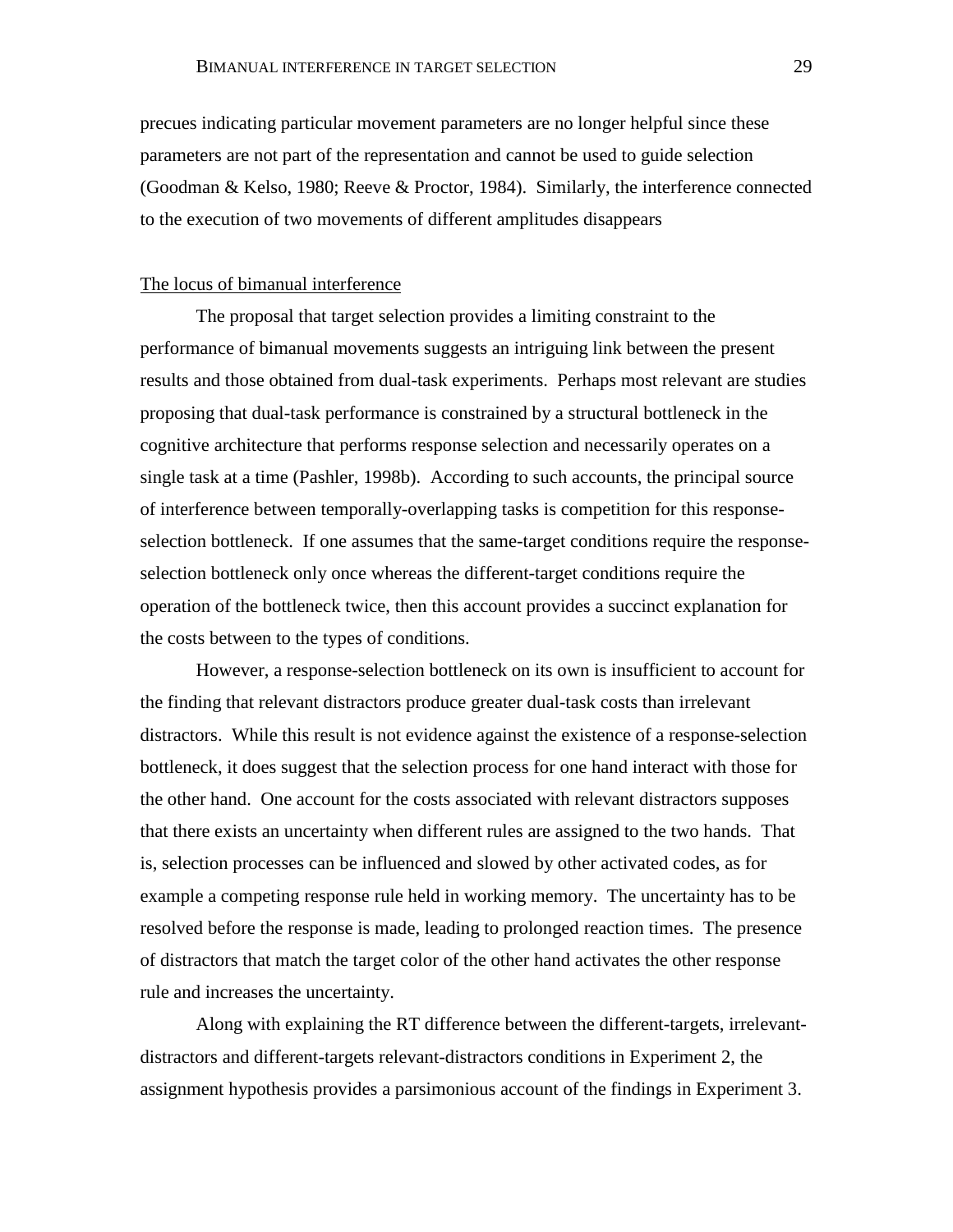Even in the absence of a second task, a distractor stimulus that activates the task-rule for the other hand can induce a substantial cost. People have great difficulty in maintaining conflicting agendas for the two hands. Fortunately, such situations rarely arise in normal environments.

This assignment hypothesis is closely related to the concept of feature binding in the motor domain. Hommel and colleagues (2001) propose that all relevant features of the actions must be bound into an action plan before a volitional movement is executed. This binding process is analogous to the feature binding process proposed in theories of visual perception required when target stimuli cannot be identified by the presence of a unique visual feature (e.g., Treisman & Gelade, 1980). For example, in our experiment the code representing a yellow target would be bound with the code for the left hand and the code representing the red target has to be bound to the code for the right hand. The presence of a red distractor on the left side would make binding of the relevant features more difficult, because the red distractor code is highly activated due to its relevance for the other side. In the same-target condition the assignment problem vanishes, either because the shared color can be bound to a single action plan for both hands or because binding may not be necessary at all.

# Other sites of interference and cross talk in bimanual performance

The current studies have focused on interference effects that arise during response or target selection and are apparent in the initiation times of the movements. There is abundant evidence that interactions of different movement parameters also emerge during planning and execution of bimanual. Much of this interaction occurs in the temporal domain. For example, actions of the two hands tend to synchronize with each other (Kelso et al., 1979; Kelso et al., 1983), even when the movements are directly cued (Diedrichsen et al., in press). However, interactions are also seen in the spatial domain. When the trajectory for one hand has to be modified due to the presence of an obstacle, the trajectory for the other hand is also altered (Kelso et al., 1983). Similarly, spatial assimilation effects are seen when people are asked to draw two different shapes such as circles with one hand and lines with the other (Franz, 1997; Franz et al., 1991) or produce fast reversal movements of different amplitudes (Heuer, Spijkers, Kleinsorge, van der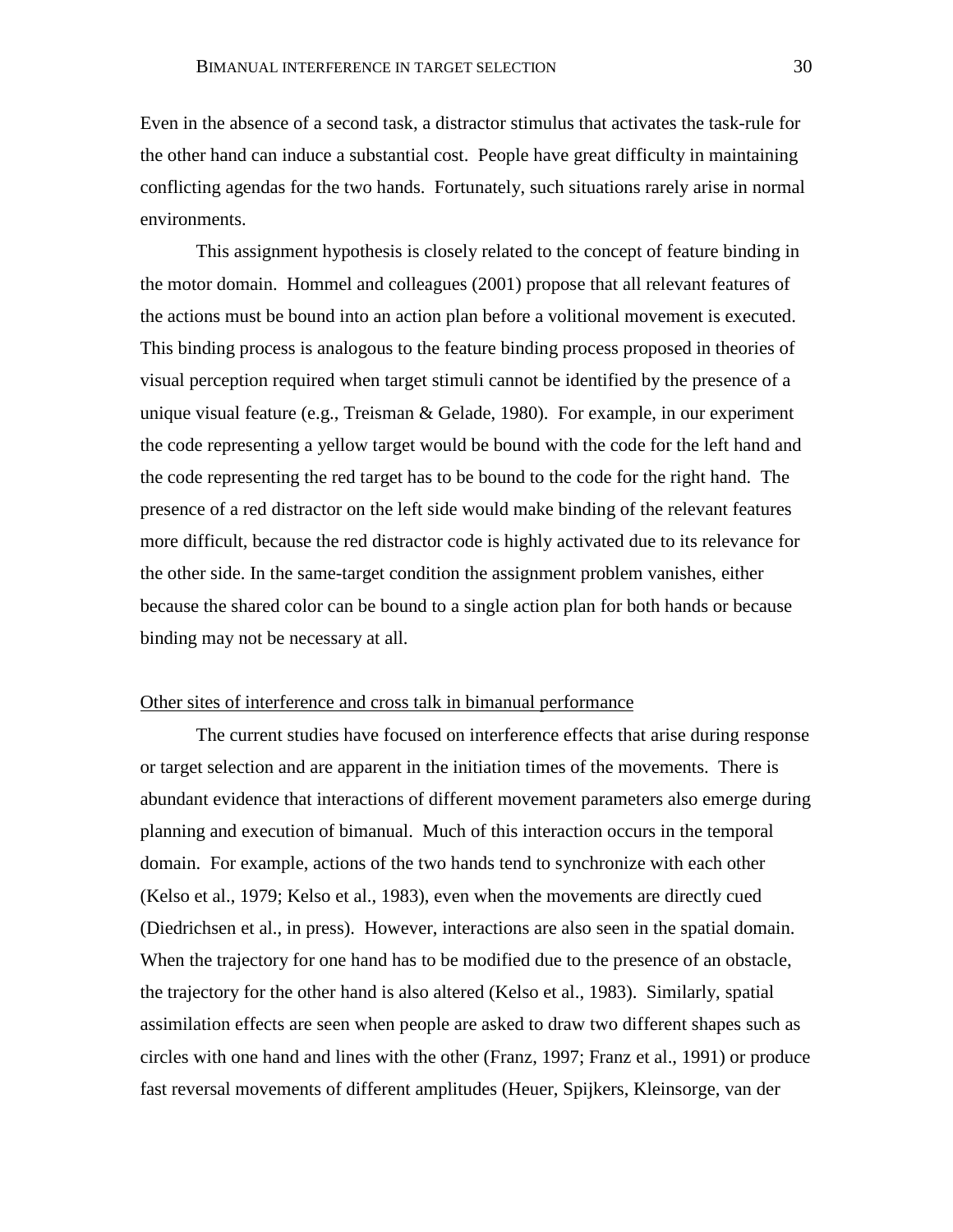Loo, & Steglich, 1998; Marteniuk et al., 1984; Sherwood, 1994). Heuer and colleagues (Heuer, 1993; Heuer, Kleinsorge, Spijkers, & Steglich, 2001) have also distinguished between spatial cross talk arising during motor programming and motor execution stages by varying the time available to plan the movements. In summary, there is considerable evidence that there exist multiple kinds of movement coupling on other stages than response selection.

At present, we hypothesize that the interference observed in the reaction time is primarily determined by how the movements are conceptualized. It remains to be seen if a similar mechanism can account for interference observed as coupling of kinematic parameters during movement execution, or whether interference here is based on the relationship between the movements themselves as has been emphasized in the literature. One finding that supports the first view is that spatial interference between movements can be greatly reduced, if the two movements can be conceptualized as a common goal or purpose (Franz, Zelaznik, Swinnen, & Walter, 2001). Nonetheless, we believe there is accumulating evidence that interference arising at response-selection on the one side and movement planning or execution on the other side, can be dissociated.

We have observed in our studies with callosotomy patients dramatic examples of the dissociation of these sources of interference. In one recent study using a bimanual isometric force production task (Diedrichsen, Hazeltine, Nurss, & Ivry, in preparation), the callosotomy patients exhibited pronounced coupling: the two hands generated similar forces even when the target forces for the two hands were different. Indeed, the extent of coupling was similar to that found in neurologically healthy controls. However, the patients did not show any cost in terms of the time required to initiate the responses. Their RTs were similar for same-force and different-force trials. Controls, on the other hand, were much faster initiating same-force trials. Thus, the callosotomy patients exhibit a decoupling within the response selection process, yet normal parametric coupling in terms of the execution of the responses.

#### Conclusion

Interference during the performance of bimanual actions may occur at different processing stages. In the context of our example from the introduction, there may be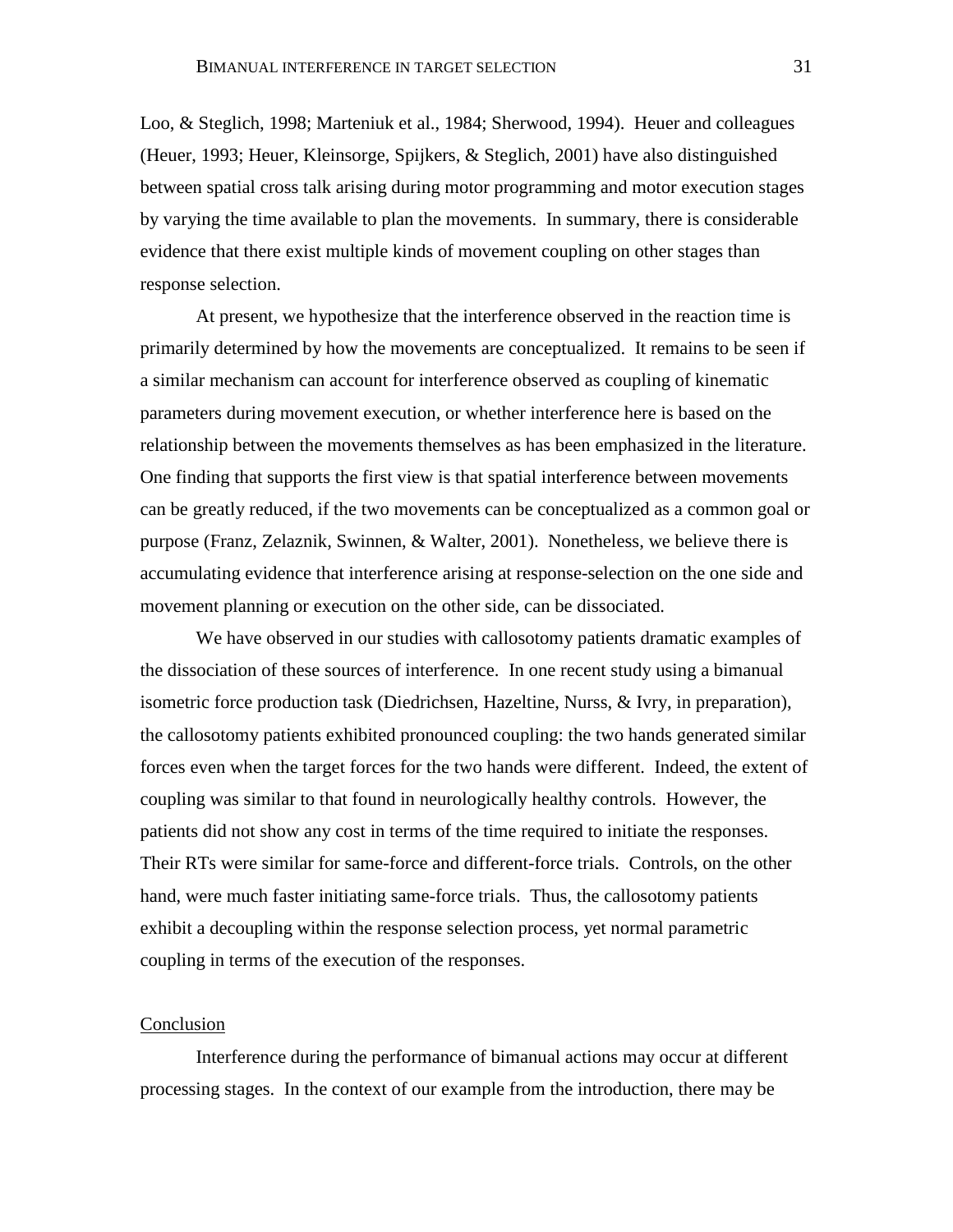many causes for the limitations on our ability to bimanually pick out good cherries among rotten ones simultaneously with two hands. We explored three possible constraints on performance: (1) limits in selecting one target object at a time, (2) interference when different movement parameters have to be specified for the two hands, and (3) cross talk in the trajectory between hands when movements of different length or direction have to be executed. The results from three experiments consistently favored the first explanation, constraints in target selection. This process may become especially demanding, if different rules govern each hand and if distracting information creates ambiguity as to which rule should be applied.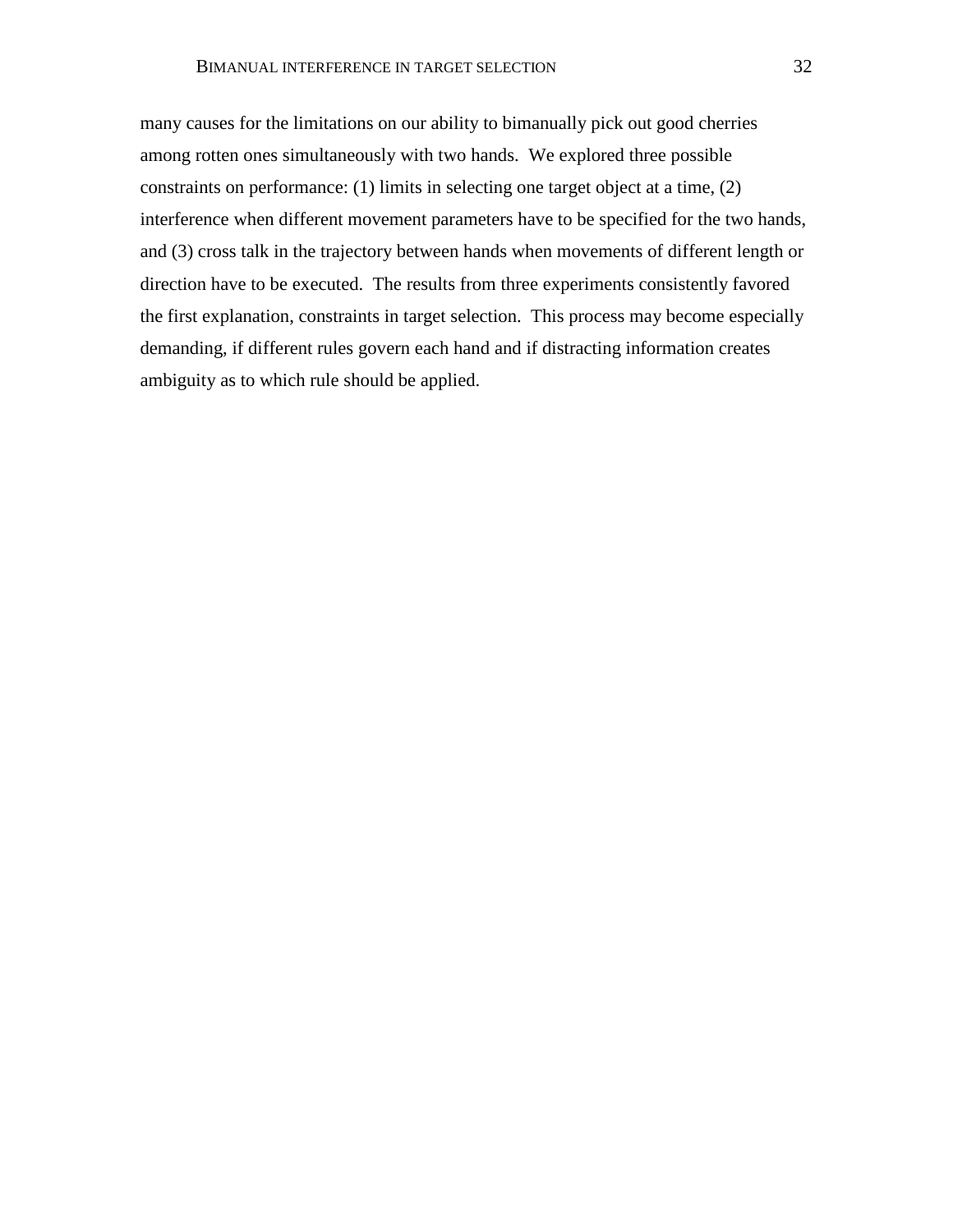## References

Allport, D. A. S., Elizabeth A.; Hsieh, Shulan. (1994). Shifting intentional set: Exploring the dynamic control of tasks. In C. Umilta & M. Moscovitch (Eds.), Attention and performance 15: Conscious and nonconscious information processing. Cambridge, MA: MIT Press.

Diedrichsen, J., Hazeltine, E., Kennerley, S., & Ivry, R. B. (in press). Moving to directly cued locations abolishes spatial interference during bimanual actions. Psychological Science.

Diedrichsen, J., Hazeltine, E., Nurss, W., & Ivry, R. B. (in preparation). Callosotomy does not disrupt force-coupling between the hands.

Egeth, H. E., & Yantis, S. (1997). Visual attention: control, representation, and time course. Annual Review of Psychology, 48, 269-297.

Eriksen, B. A., & Eriksen, C. W. (1974). Effects of noise letters upon the identification of a target letter in a nonsearch task. Perception  $\&$  Psychophysics, 16(1), 143-149.

Franz, E. A. (1997). Spatial coupling in the coordination of complex actions. Quarterly Journal of Experimental Psychology, 50(3), 684-704.

Franz, E. A., Eliassen, J. C., Ivry, R. B., & Gazzaniga, M. S. (1996). Dissociation of spatial and temporal coupling in the bimanual movements of callosotomy patients. Psychological Science, 7(5), 306-310.

Franz, E. A., Zelaznik, H. N., & McCabe, G. (1991). Spatial topological constraints in a bimanual task. Acta Psychologica, 77(2), 137-151.

Franz, E. A., Zelaznik, H. N., Swinnen, S., & Walter, C. (2001). Spatial conceptual influences on the coordination of bimanual actions: When a dual task becomes a single task. Journal of Motor Behavior, 33(1), 103-112.

Goodman, D., & Kelso, J. S. (1980). Are movements prepared in parts? Not under compatible (naturalized) conditions. Journal of Experimental Psychology: General, 109(4), 475-495.

Heuer, H. (1993). Structural constraints on bimanual movements. Psychological Research/Psychologische Forschung, 55(2), 83-98.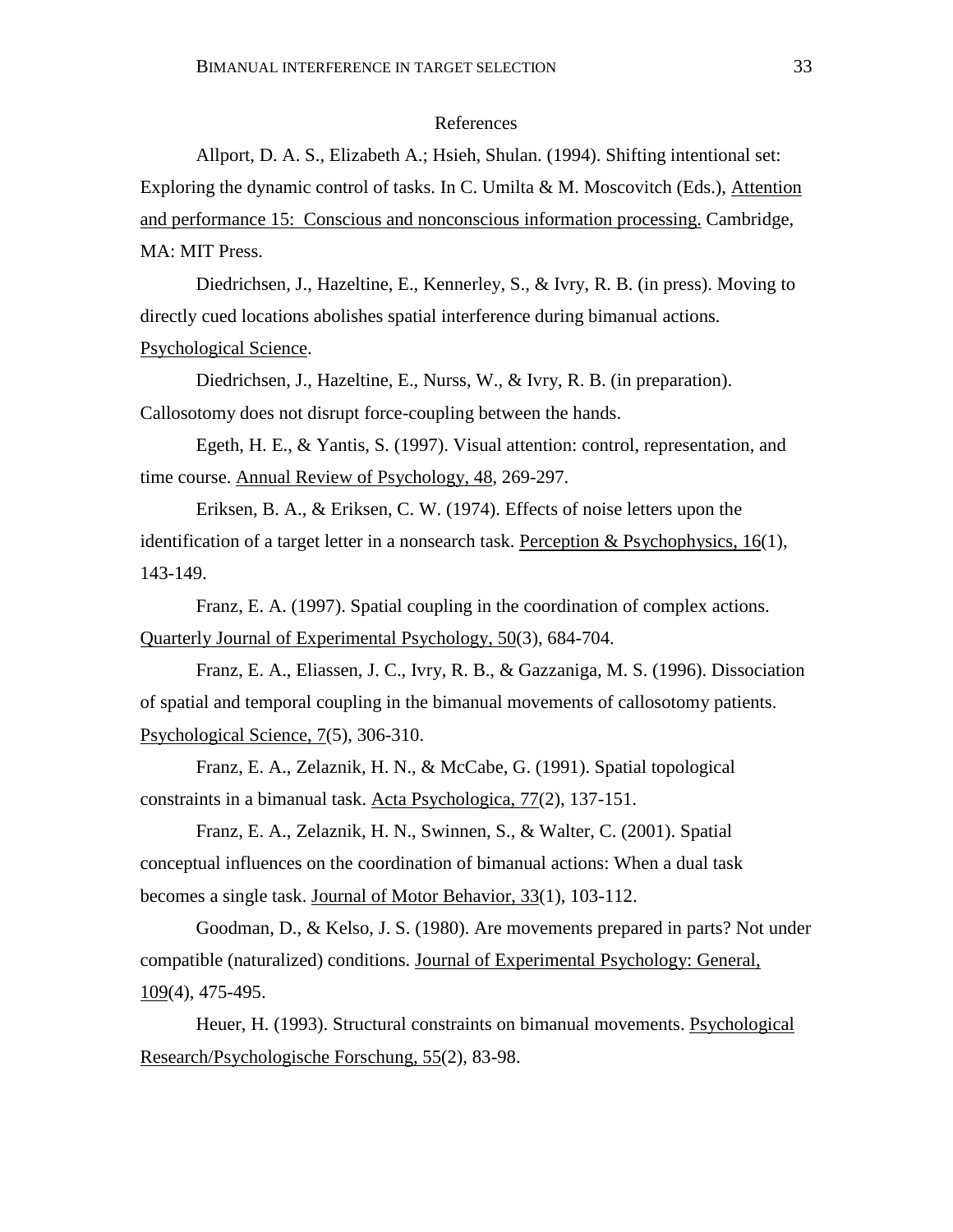Heuer, H., Kleinsorge, T., Spijkers, W., & Steglich, W. (2001). Static and phasic cross-talk effects in discrete bimanual reversal movements. J Mot Behav, 33(1), 67-85.

Heuer, H., Spijkers, W., Kleinsorge, T., van der Loo, H., & Steglich, C. (1998). The time course of cross-talk during the simultaneous specification of bimanual movement amplitudes. Experimental Brain Research, 118(3), 381-392.

Hommel, B. (1993). Inverting the Simon effect intention: Determinants of direction and extent of effects of irrelevant spatial information. Psychological ResearchPsychologische Forschung, 55(4), 270-279.

Hommel, B. (1998). Automatic stimulus-response translation in dual-task performance. Journal of Experimental Psychology: Human Perception & Performance, 24(5), 1368-1384.

Hommel, B., Müsseler, J., Aschersleben, G., & Prinz, W. (2001). The Theory of Event Coding (TEC): A Framework for Perception and Action Planning. Behavioral and Brain Sciences, 24(4).

Kelso, J. S., Southard, D. L., & Goodman, D. (1979). On the Coordination of Two-Handed Movements. Journal of Experimental Psychology: Human Perception & Performance, 5(2), 229-238.

Kelso, S. J. A., Putnam, C. A., & Goodman, D. (1983). On the Space-Time Structure of Human Interlimb Co-Ordination. Quarterly Journal of Experimental Psychology: Human Experimental Psychology, 35(2), 347-375.

Lien, M.-C., & Proctor, R. W. (2000). Multiple spatial correspondence effects on dual-task performance. Journal of Experimental Psychology: Human Perception & Performance, 26(4), 1260-1280.

Marteniuk, R. G., MacKenzie, C. L., & Baba, D. M. (1984). Bimanual movement control: Information processing and interaction effects. Quarterly Journal of Experimental Psychology: Human Experimental Psychology, 36(2), 335-365.

McCann, R. S., & Johnston, J. C. (1992). Locus of the single-channel bottleneck in dual-task interference. Journal of Experimental Psychology: Human Perception  $&$ Performance, 18(2), 471-484.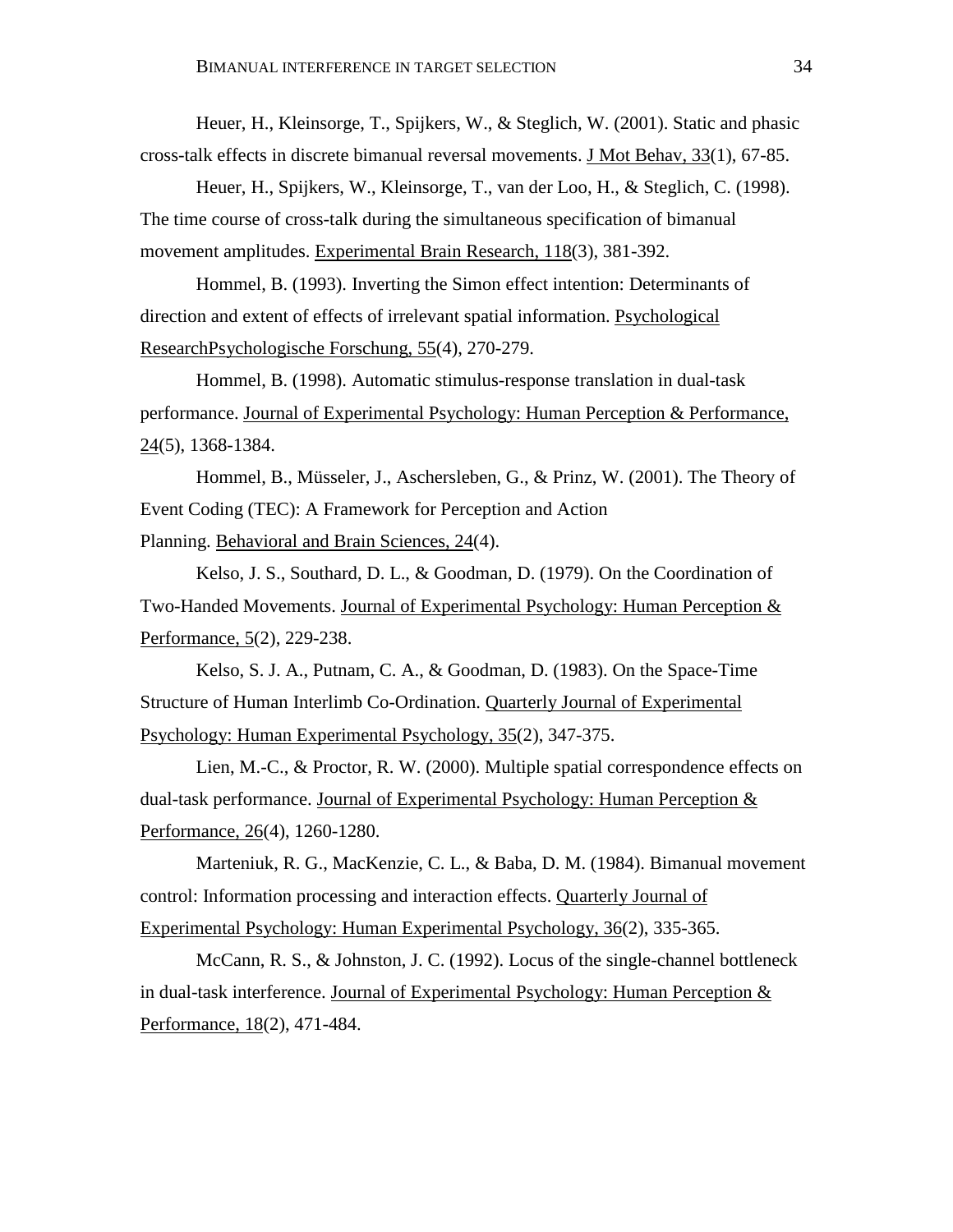Meyer, D. E., & Kieras, D. E. (1997). A computational theory of executive cognitive processes and multiple-task performance: Part 2. Accounts of psychological refractory-period phenomena. Psychological Review, 104(4), 749-791.

Pashler, H. (1984). Processing stages in overlapping tasks: Evidence for a central bottleneck. Journal of Experimental Psychology: Human Perception & Performance, 10(3), 358-377.

Pashler, H. (1994). Dual-task interference in simple tasks: Data and theory. Psychological Bulletin, 116(2), 220-244.

Pashler, H. (Ed.). (1998a). Attention. Hove, England: Psychology Press/Erlbaum (UK) Taylor & Francis.

Pashler, H. (1998b). The psychology of attention. Cambridge, MA, US: The MIT Press.

Reeve, T. G., & Proctor, R. W. (1984). On the advance preparation of discrete finger responses. Journal of Experimental Psychology: Human Perception & Performance, 10(4).

Reeve, T. G., & Proctor, R. W. (1985). Nonmotoric translation processes in the preparation of discrete finger responses: A rebuttal of Miller's (1985) analysis. Journal of Experimental Psychology: Human Perception & Performance, 11(2).

Rosenbaum, D. A. (1980). Human movement initiation: Specification of arm, direction, and extent. Journal of Experimental Psychology: General, 109(4), 444-474.

Rosenbaum, D. A. (1983). The movement precueing technique: Assumptions, applications, and extensions. In R. A. Magill (Ed.), Memory and control of action (pp. 231-274). Amsterdam: North-Holland.

Rosenbaum, D. A., & Kornblum, S. (1982). A priming method for investigating the selection of motor responses. Acta Psychologica, 51(3), 223-243.

Sherwood, D. E. (1990). Practice and assimilation effects in a multilimb aiming task. Journal of Motor Behavior, 22(2), 267-291.

Sherwood, D. E. (1994). Hand preference, practice order, and spatial assimilations in rapid bimanual movement. Journal of Motor Behavior, 26(2), 123-134.

Simon, J. R., & Small, A. M., Jr. (1969). Processing Auditory Information: Interference from an Irrelevant Cue. Journal of Applied Psychology, 53(5), 433-435.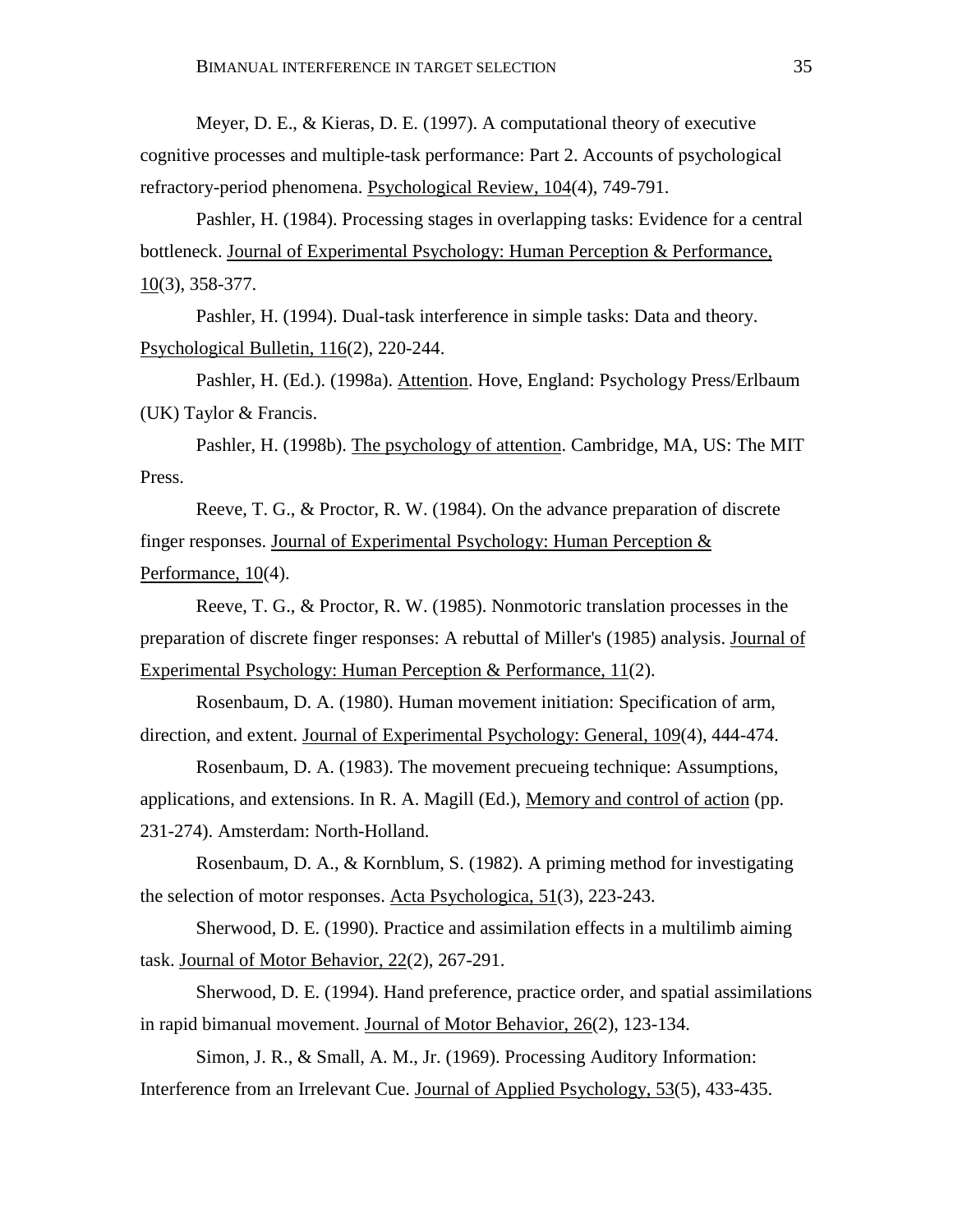Spijkers, W., & Heuer, H. (1995). Structural constraints on the performance of symmetrical bimanual movements with different amplitudes. Quarterly Journal of Experimental Psychology: Human Experimental Psychology, 48(3), 716-740.

Spijkers, W., Heuer, H., Kleinsorge, T., & van der Loo, H. (1997). Preparation of bimanual movements with same and different amplitudes: Specification interference as revealed by reaction time. Acta Psychologica, 96(3), 207-227.

Spijkers, W., Heuer, H., Steglich, C., & Kleinsorge, T. (2000). Specification of movement amplitudes for the left and right hands: Evidence for transient parametric coupling from overlapping-task performance. Journal of Experimental Psychology: Human Perception & Performance, 26(3), 1091-1105.

Telford, C. W. (1931). The refractory phase of voluntary and associative responses. Journal of Experimental Psychology, 14, 1-36.

Treisman, A. M., & Gelade, G. (1980). A feature-integration theory of attention. Cognitive Psychology, 12(1), 97-136.

Wertheimer, M. (1923). Untersuchungen zur Lehre von der Gestalt. Psychologische Forschung, 4, 301-350.

Yantis, S., & Jonides, J. (1984). Abrupt visual onsets and selective attention: Evidence from visual search. Journal of Experimental Psychology: Human Perception & Performance, 10(5), 601-621.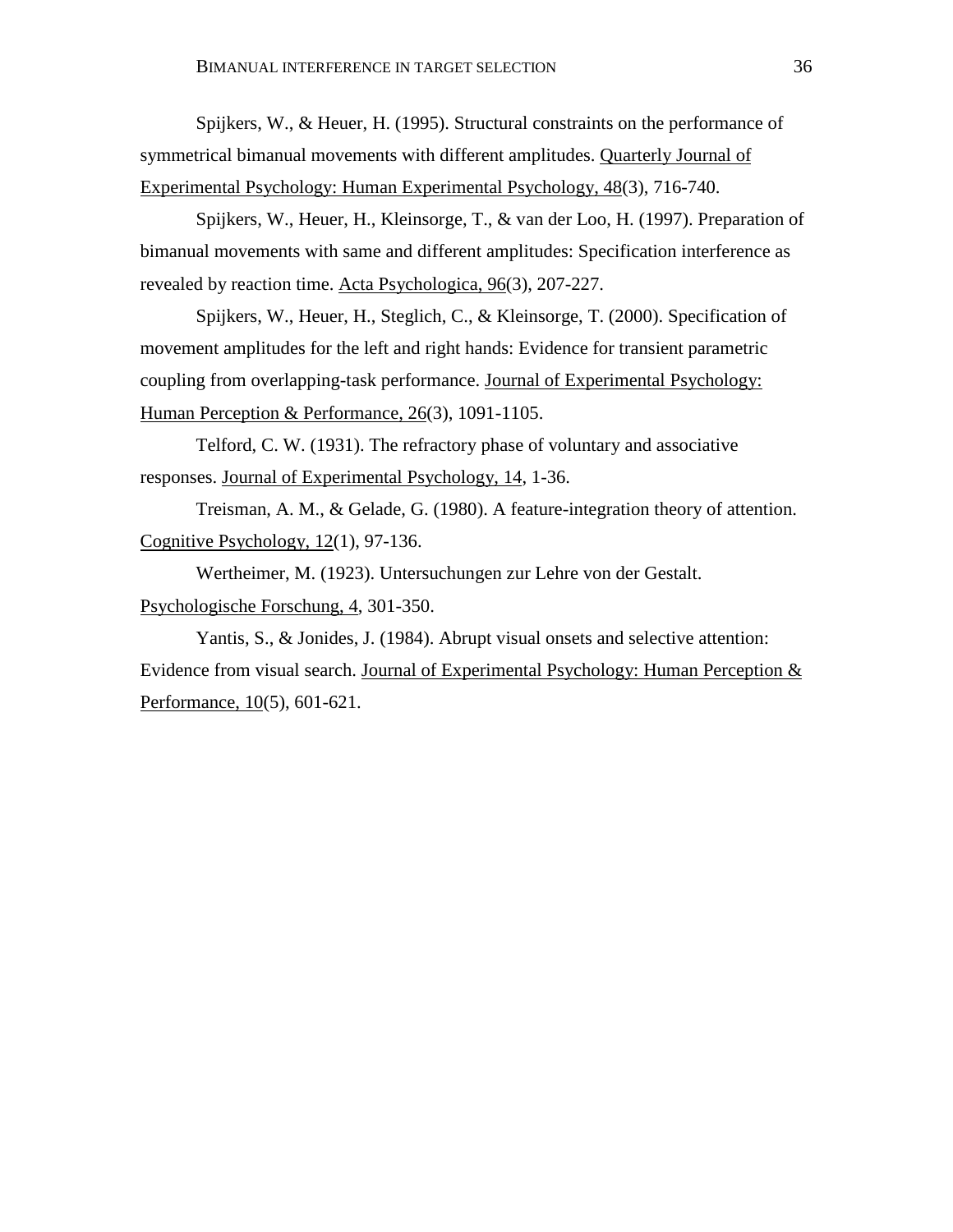# Author Note

Jörn Diedrichsen, Department of Psychology, University of California, Berkeley. This research was supported by the National Institute of Health (NS 30256, NS

2778) and the National Science Foundation (9873474).

Address correspondence to Jörn Diedrichsen, Department of Psychology,

University of California, Berkeley, CA 94720; email: jdiedri@socrates.berkeley.edu.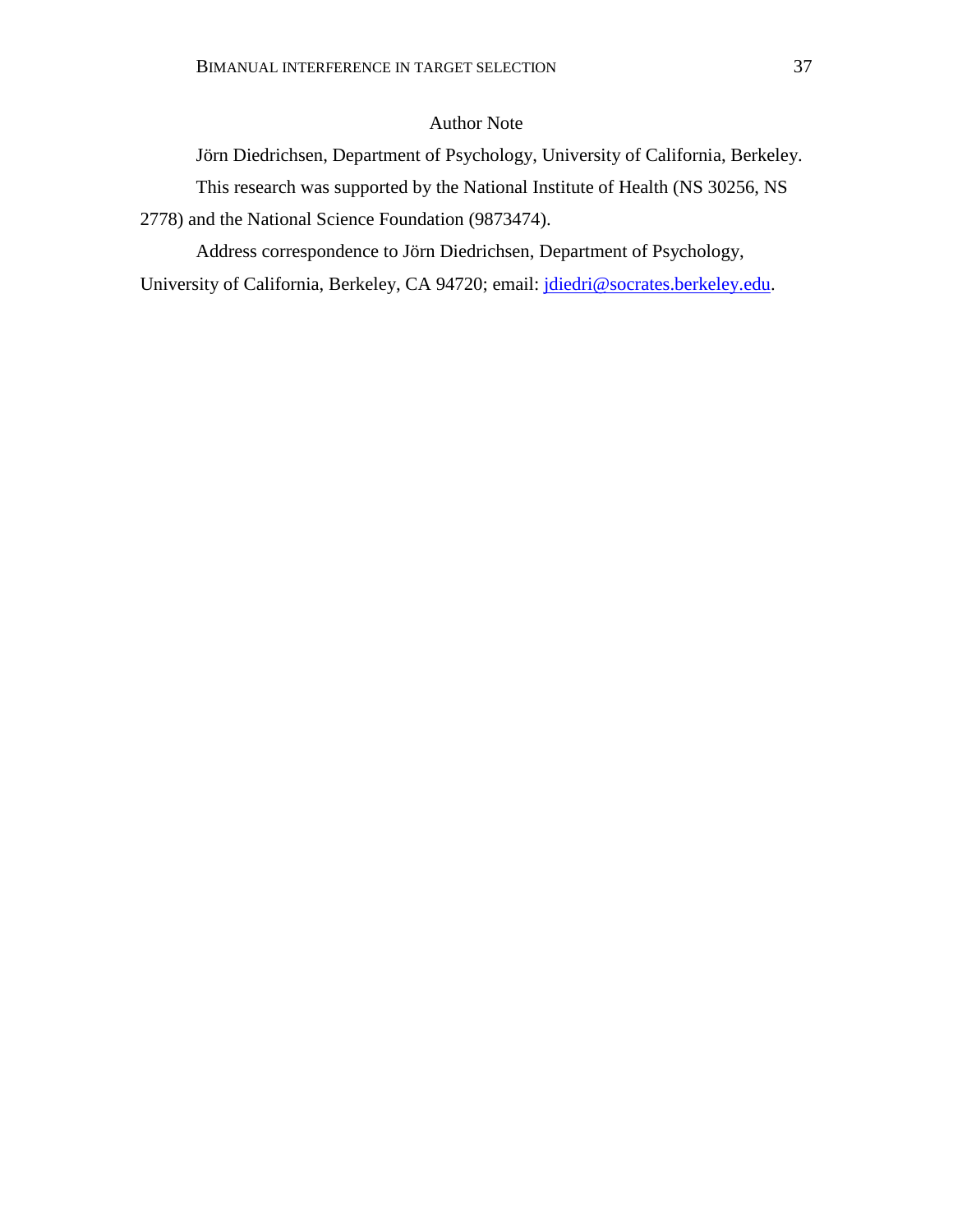

Figure 1. Apparatus used in all three experiments. The participant is seated in front a table surface and looks onto a mirror, the head stabilized with a chin rest (not shown). A computer projector displays visual stimuli from above onto the screen (dashed lines). Because the participant views the screen through the mirror, which is equidistant between screen and table, the impression arises that the stimuli reside on the table surface. The participant can not see its hands directly, however, the position of the tip of both index fingers is tracked with a movement recording system and a small dot is presented at the corresponding locations on the screen.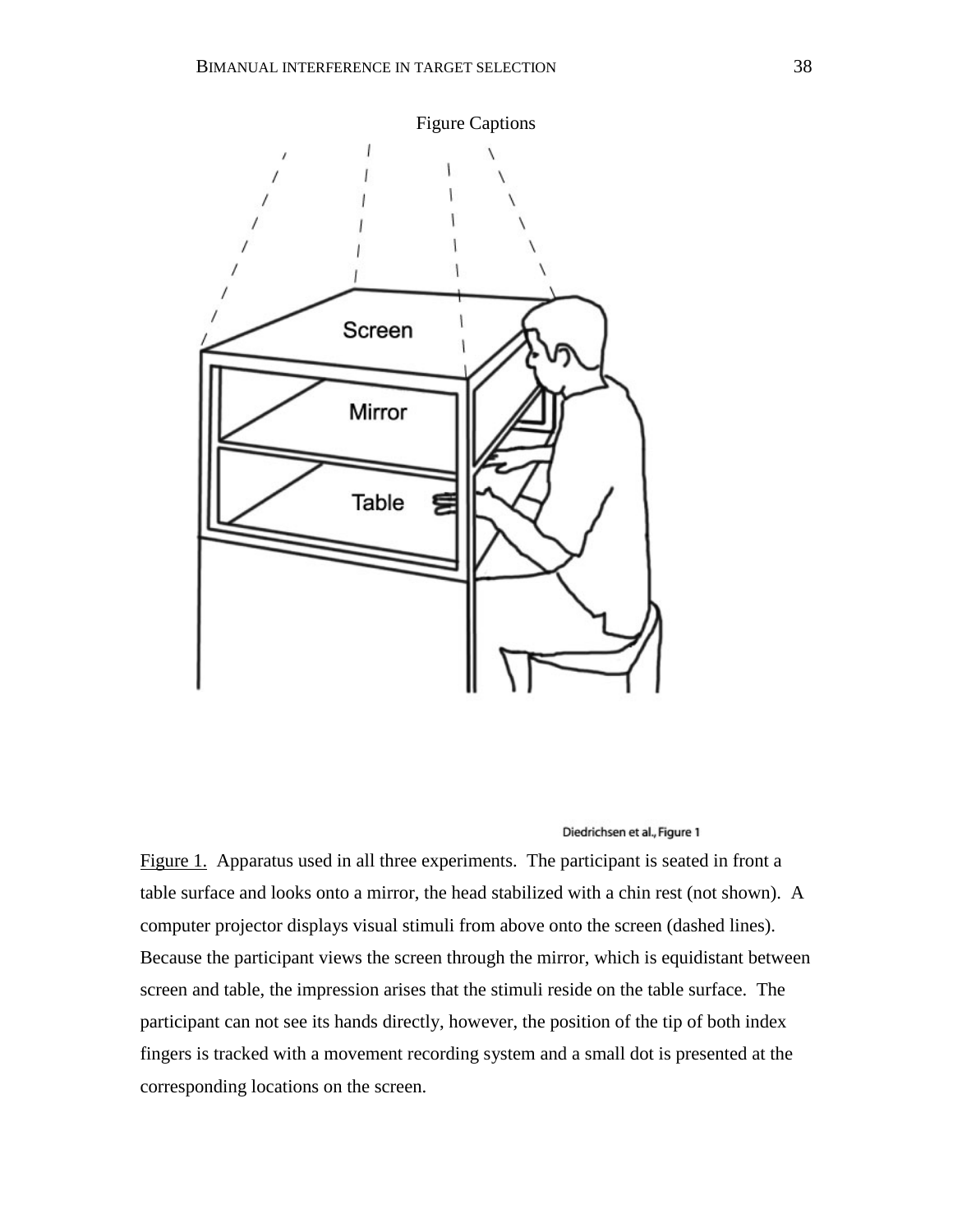

Figure 2. Experimental conditions for Experiment 1. Four colored circles arranged in a square were presented, indicating the possible target locations. After a delay interval, two smaller colored circles appeared in the center and served as the cues. Participants were instructed to reach with each hand to the target location that matched in color the cue on that side of the display. The amplitudes of the two movements could either be identical (congruent, top row) or different (incongruent, bottom row). Three conditions were tested. Left column: The target colors for the two sides were in spatial correspondence in the uncrossed condition. Middle column: The target colors for the two sides were spatially crossed in the crossed condition. Right column: The two targets and two distractors were all different colors in the four-color condition. The actual colors were green, red, blue and yellow, here represented through shading and pattern.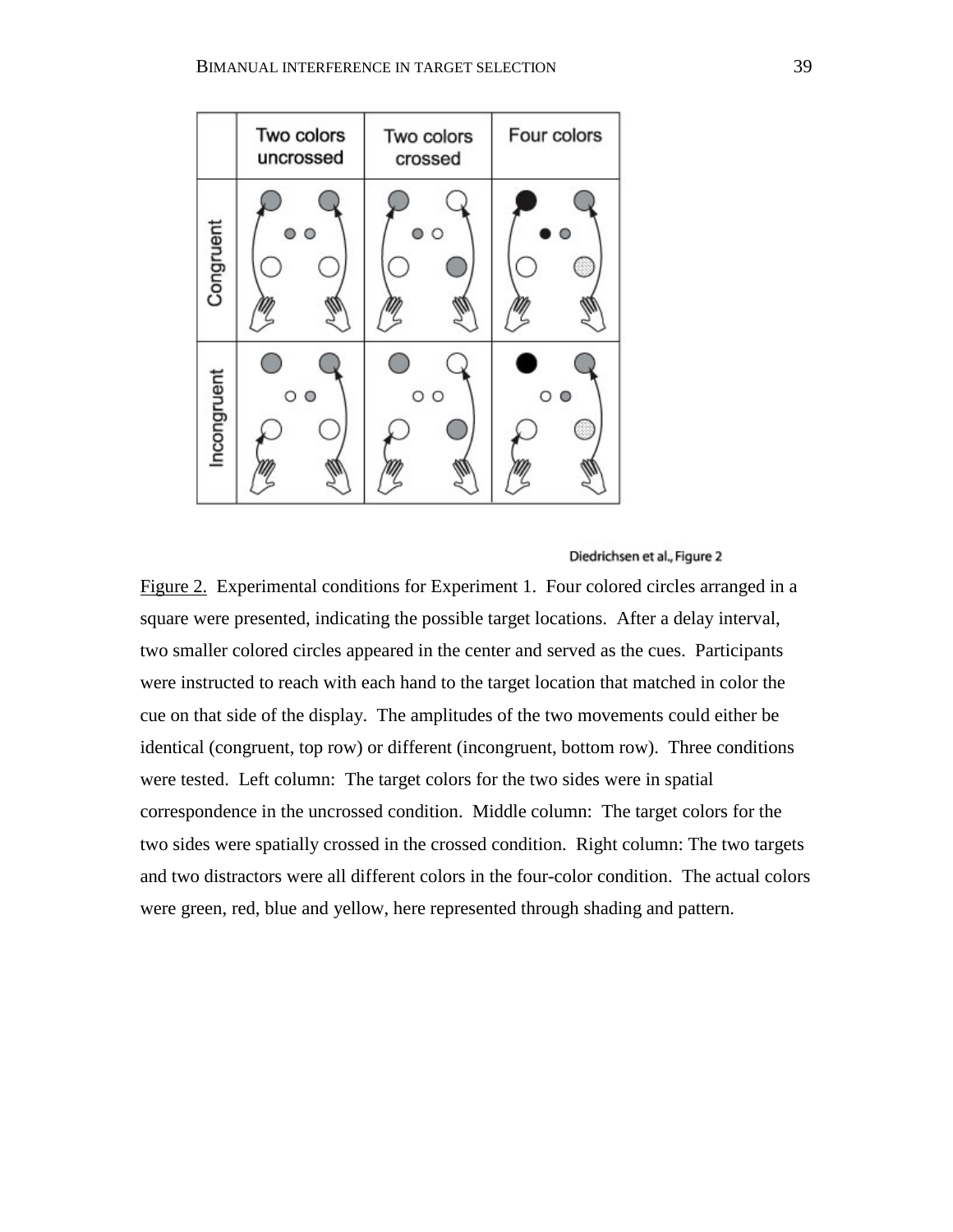

Figure 3. Reaction times for Experiment 1. Results are shown for the three conditions as a function of whether the two movements were congruent or incongruent in terms of their amplitude. Error bars indicate between-participant standard errors.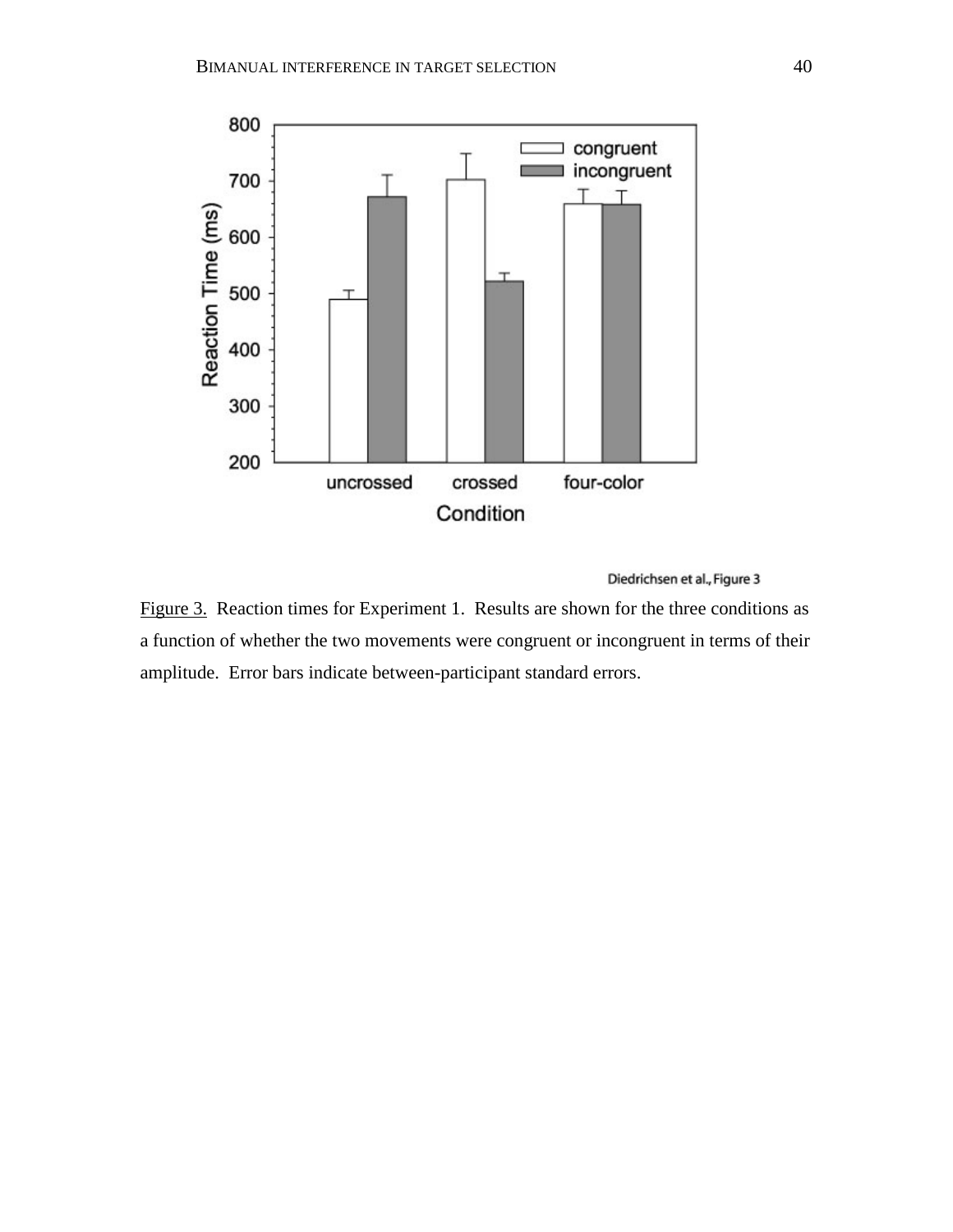

Figure 4. Movement times for Experiment 1. Results are averaged across the left and right hand. The data are plotted in terms of the MT for a movement of given amplitude (indicated by the first amplitude listed in the legend) as a function of the amplitude required of the other hand (indicated by the second amplitude listed in the legend). Error bars indicate between-participant standard errors.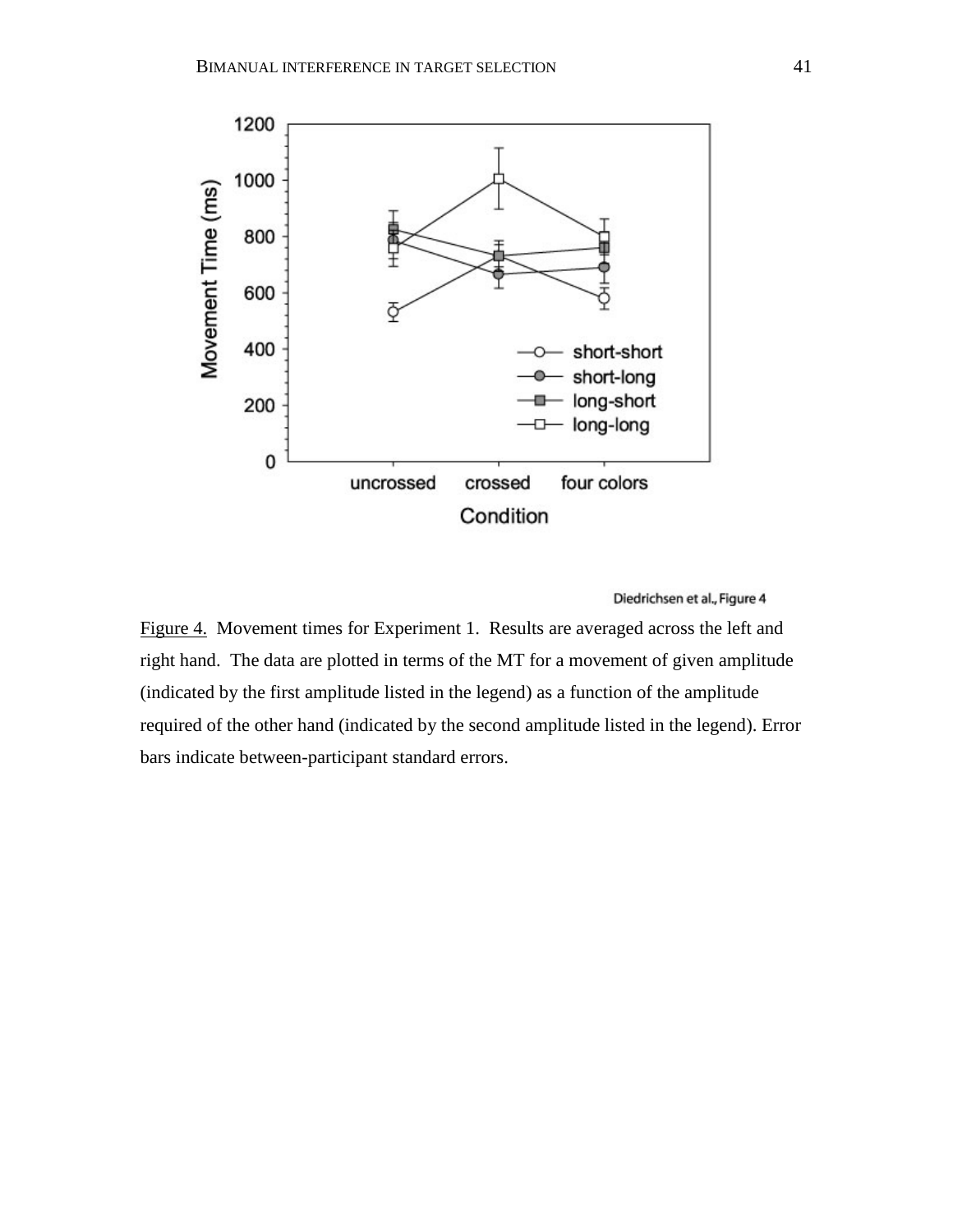

Figure 5. Experimental conditions in Experiment 2. In the same-target conditions subjects were instructed to move with both hand to targets of one color (here gray). In the different-targets conditions the movement of the left had to be directed to a target of a different color than on the movement of the right hand (here white on the left side, black on the right). In the same-target, no-distractor condition (first column) only the two target circles were present. Irrelevant distractors were present in the same-target, irrelevant-distractor condition (second column) and the different-targets, irrelevantdistractor condition. Irrelevant distractors were circles in colors, which were different from the selected target-colors. In the different-targets, relevant-distractors condition (last column), the color of the distractor on one side matched the color of the target on the other side. The movement could either have identical amplitudes (congruent, upper row) or differ in terms of their amplitude (incongruent, lower row). The actual colors were red, green, blue, yellow and gray, here represented through shades.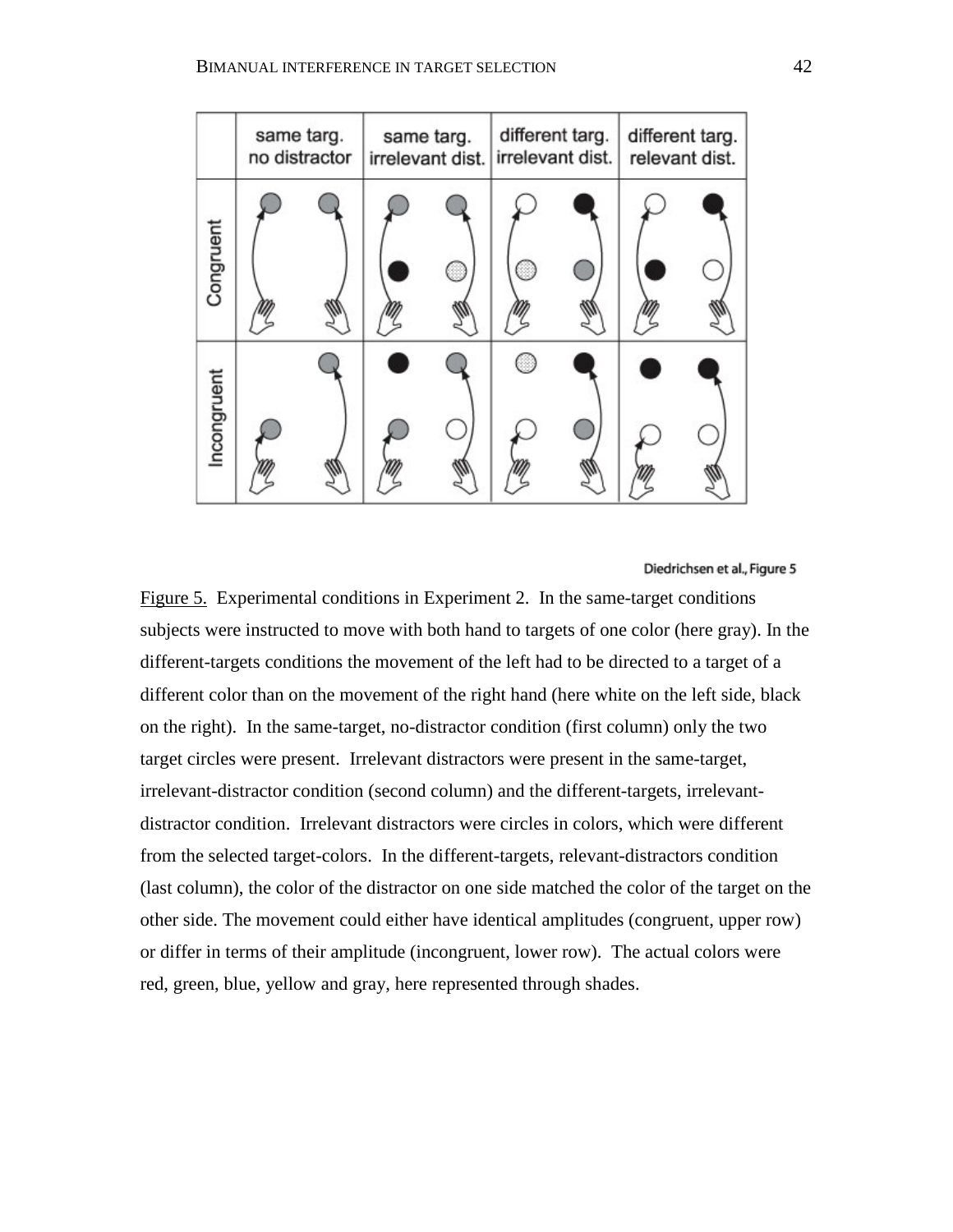

Diedrichsen et al., Figure 6

Figure 6. Reaction time for Experiment 2 plotted as a function of the experimental condition and movement congruency (same or different amplitude).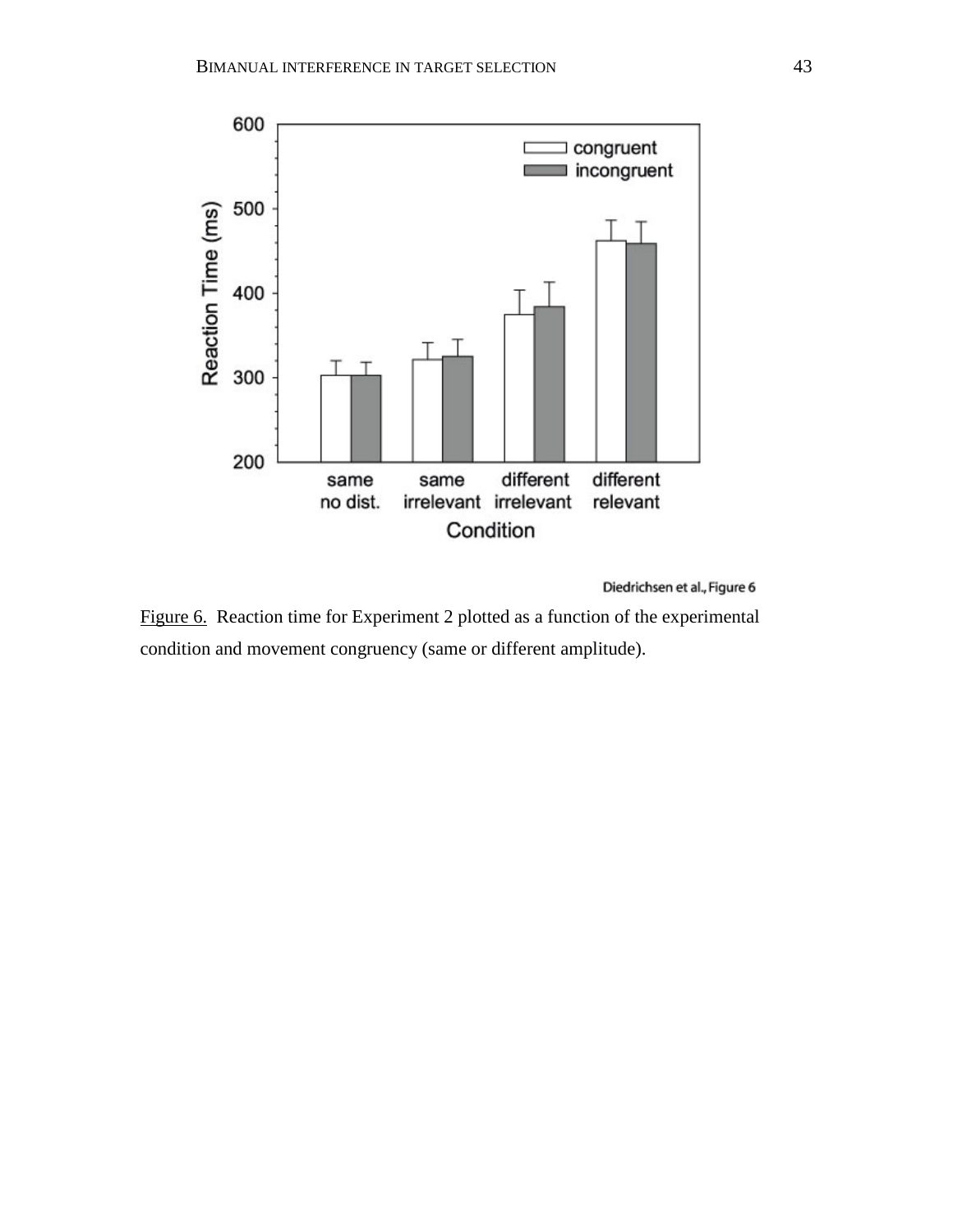

Figure 7. Movement times for Experiment 2 in the same-target and different-target conditions. Identical conventions as in Figure 4.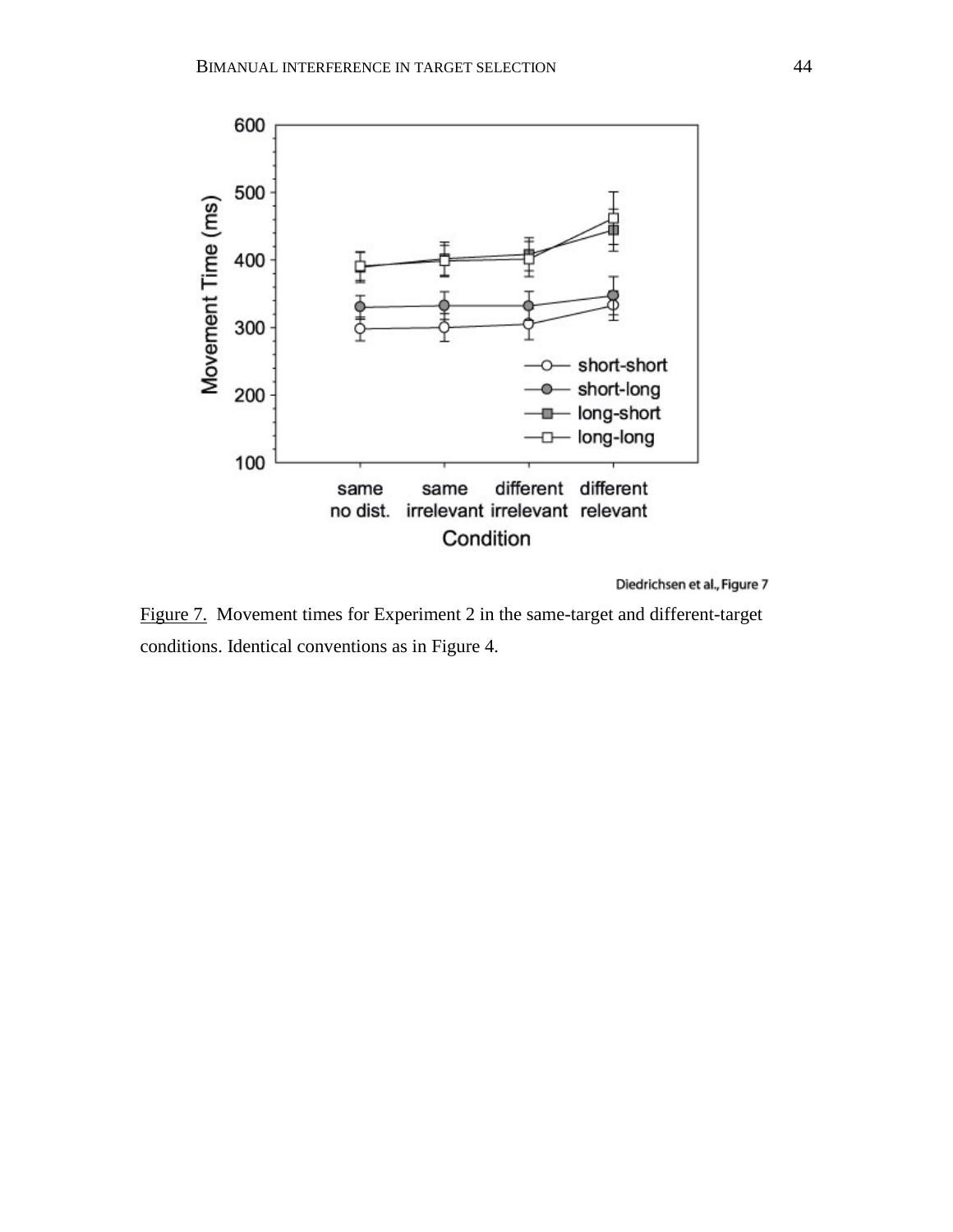|            | unimanual | bimanual<br>narrow | bimanual<br>wide |
|------------|-----------|--------------------|------------------|
| irrelevant | B         |                    | 8                |
| relevant   |           |                    |                  |

Figure 8. Experimental conditions in Experiment 3. Throughout the whole experiment, movements to circles of different colors had to be made with the left and right hands (here white on the left, black on the right). The target colors for each hand remained constant for the entire session and the distractor colors were either irrelevant (never targets) or relevant (target for the other hand). In the unimanual condition, a target and distractor appeared on only one side, selected at random. In the bimanual conditions, the targets and distractors o the two sides could be separated by a wide or narrow gap. As in the last experiment movement amplitudes could be either congruent or incongruent (not shown).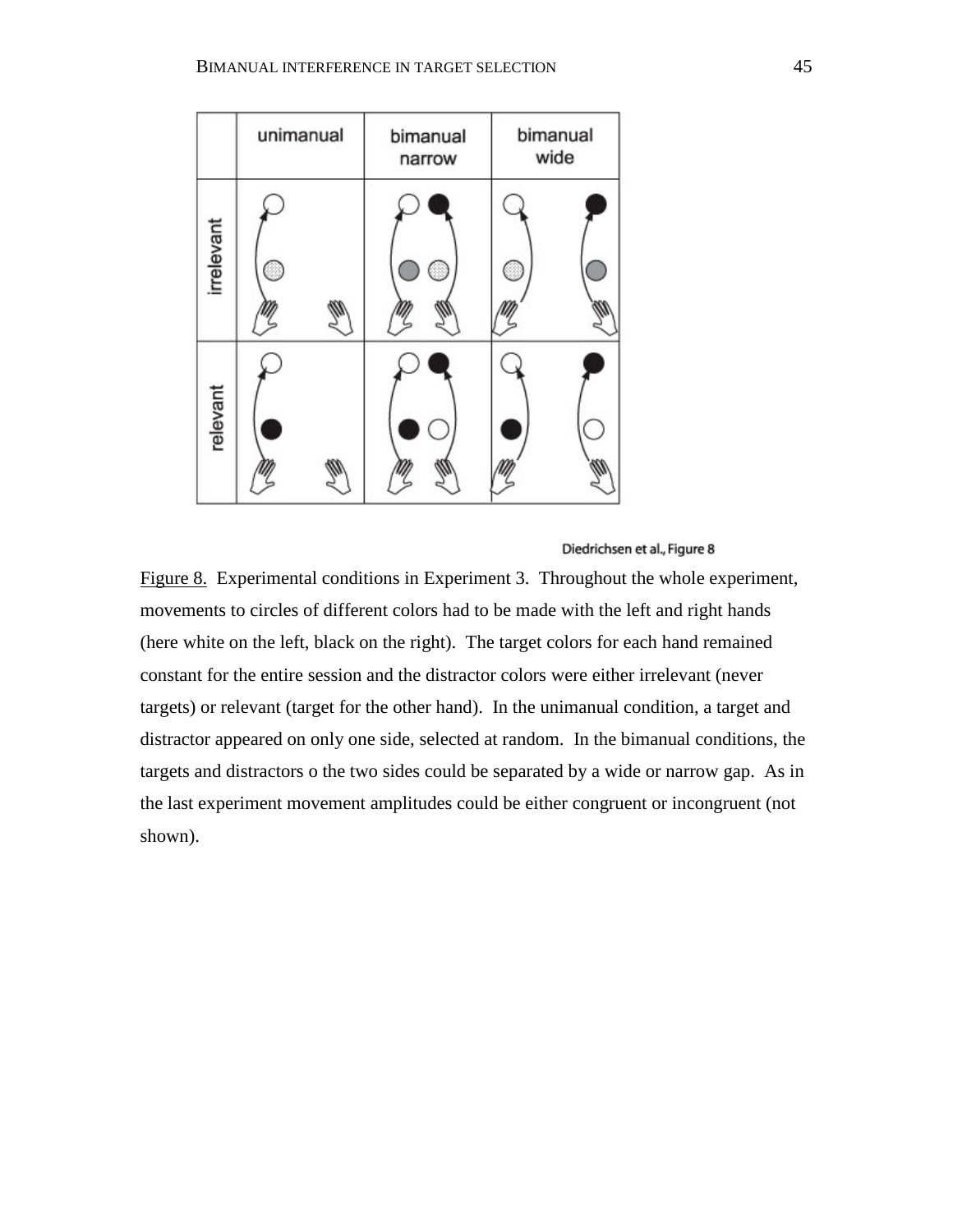

Figure 9. Reaction times for Experiment 3 plotted as a function of condition and movement congruency (same or different amplitude). Note that congruency is not applicable in the unimanual condition.